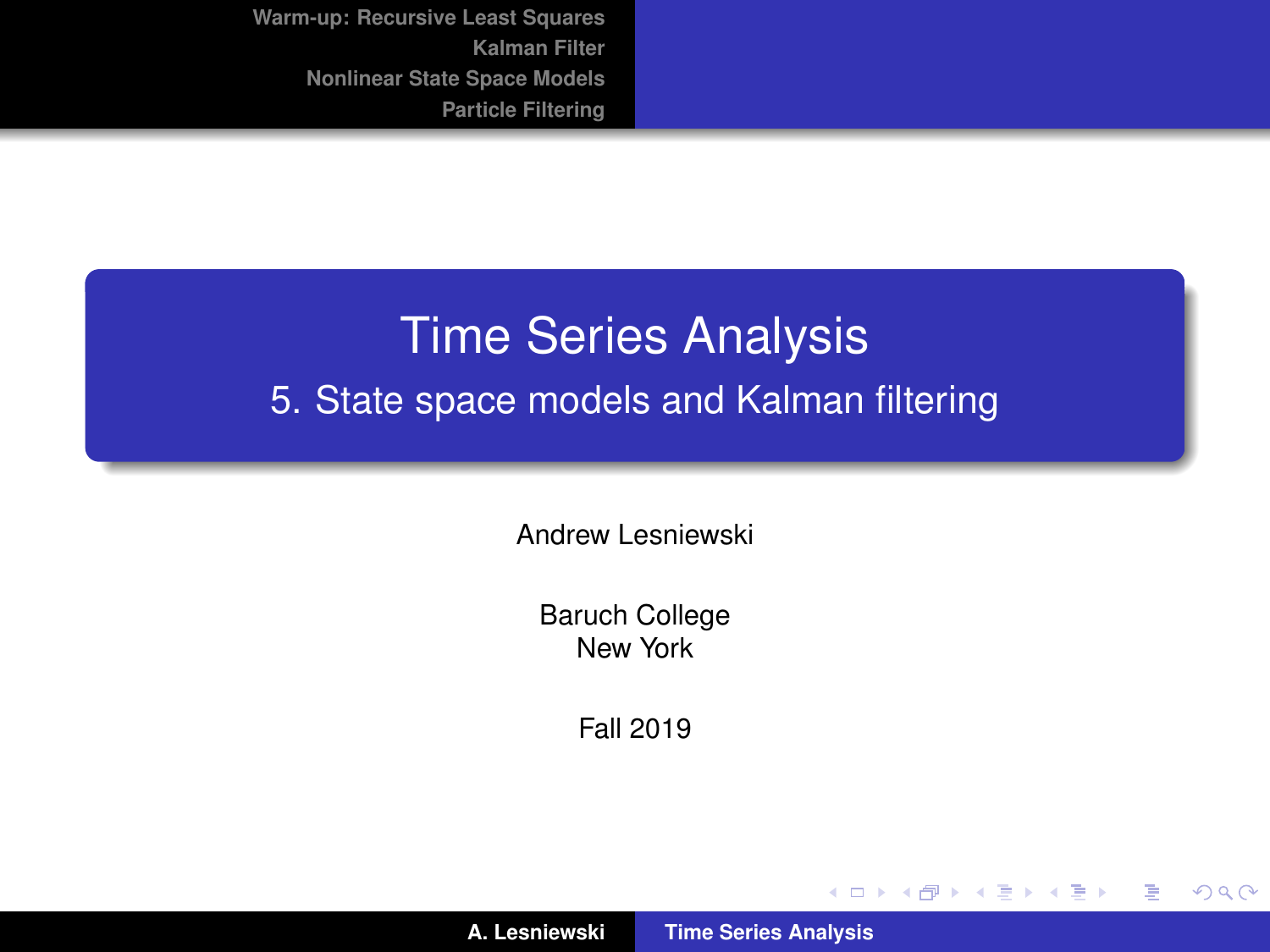



#### **1** [Warm-up: Recursive Least Squares](#page-3-0)





**3** [Nonlinear State Space Models](#page-36-0)



**A. Lesniewski [Time Series Analysis](#page-0-0)**

メロトメ 伊 トメ ミトメ ミト

重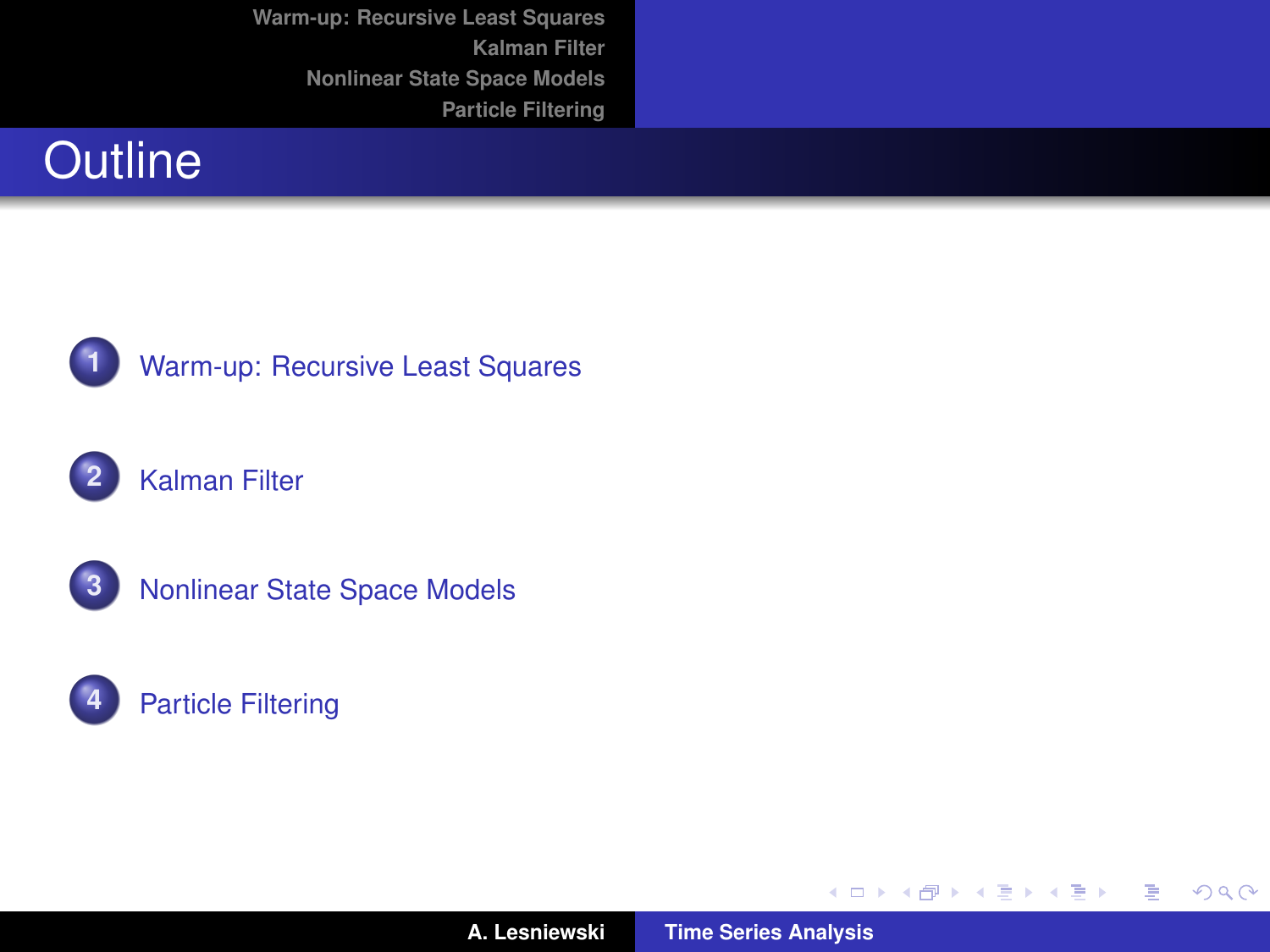#### OLS regression

As a motivation for the reminder of this lecture, we consider the standard linear model

$$
Y = X^{\mathsf{T}}\beta + \varepsilon,\tag{1}
$$

where  $Y \in \mathbb{R},$   $X \in \mathbb{R}^k,$  and  $\varepsilon \in \mathbb{R}$  is noise (this includes the model with an intercept as a special case in which the first component of *X* is assumed to be 1).

Given *n* observations *x*1, . . . , *x<sup>n</sup>* and *y*1, . . . , *y<sup>n</sup>* of *X* and *Y*, respectively, the ordinary least square least (OLS) regression leads to the following estimated value of the coefficient  $\beta$ :

<span id="page-2-0"></span>
$$
\widehat{\beta}_n = (\mathcal{X}_n^{\mathsf{T}} \mathcal{X}_n)^{-1} \mathcal{X}_n^{\mathsf{T}} \mathcal{Y}_n. \tag{2}
$$

イロメ イ部メ イ君メ イ君メー

÷.  $298$ 

 $\bullet$  The matrices X and V above are defined as

<span id="page-2-1"></span>
$$
\mathcal{X} = \begin{pmatrix} X_1^T \\ \vdots \\ X_n^T \end{pmatrix} \in Mat_{n,k}(\mathbb{R}) \quad \text{and} \quad \mathcal{Y}_n = \begin{pmatrix} y_1 \\ \vdots \\ y_n \end{pmatrix} \in \mathbb{R}^n, \tag{3}
$$

respectively.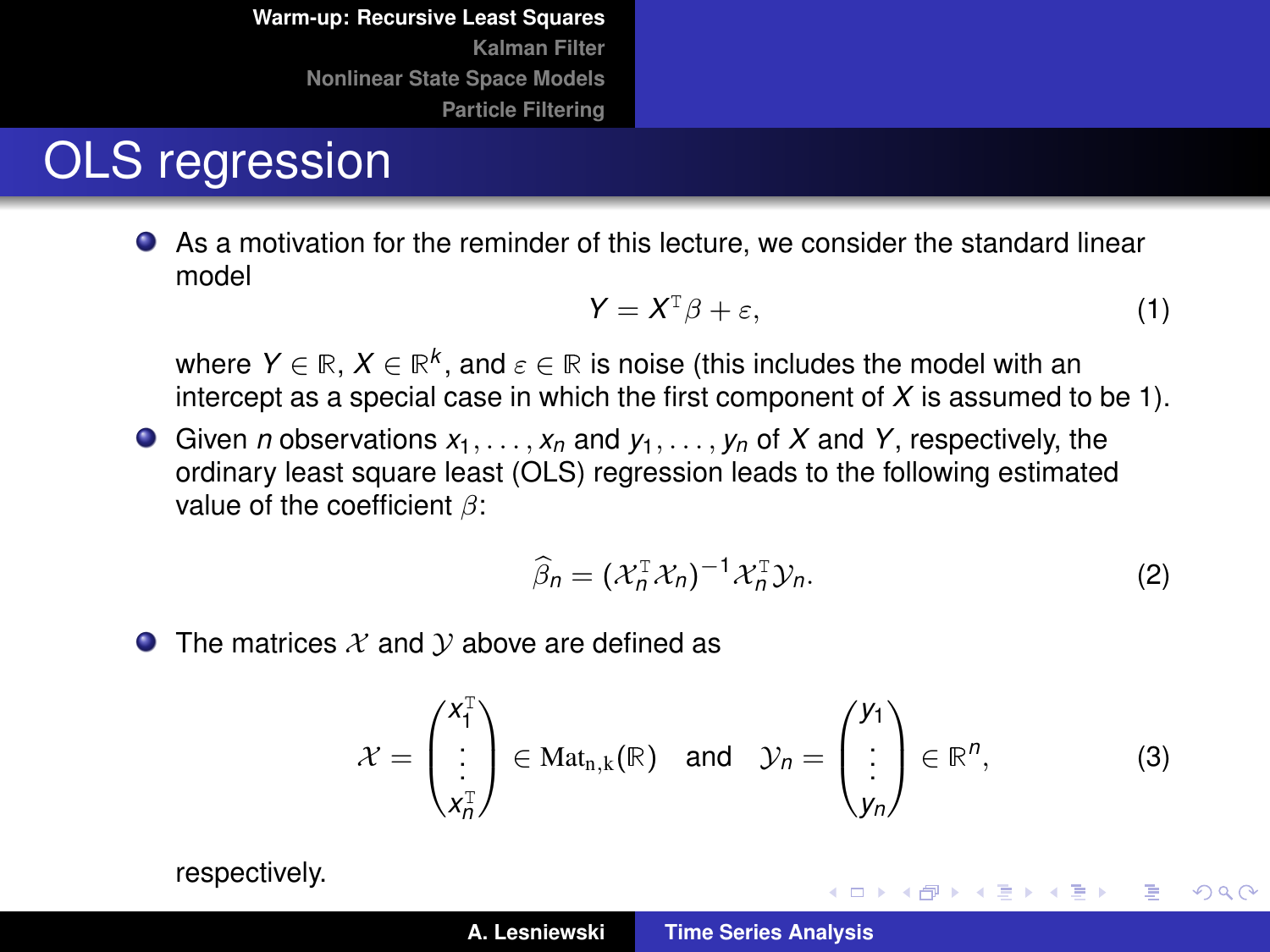#### <span id="page-3-0"></span>Recursive least squares

- Suppose now that *X* and *Y* consists of a streaming set of data, and each new observation leads to an updated value of the estimated  $\beta$ .
- It is not optimal to redo the entire calculation above after a new observation arrives in order to find the updated value.
- Instead, we shall derive a recursive algorithm that stores the last calculated value of the estimated  $\beta$ , and updates it to incorporate the impact of the latest observation.
- To this end, we introduce the notation:

$$
P_n = (\mathcal{X}_n^{\mathrm{T}} \mathcal{X}_n)^{-1},
$$
  
\n
$$
B_n = \mathcal{X}_n^{\mathrm{T}} \mathcal{Y}_n,
$$
\n(4)

and rewrite [\(2\)](#page-2-0) as

<span id="page-3-1"></span>
$$
\widehat{\beta}_n = P_n B_n. \tag{5}
$$

(ロトス個) (運) (運)

 $299$ 

Þ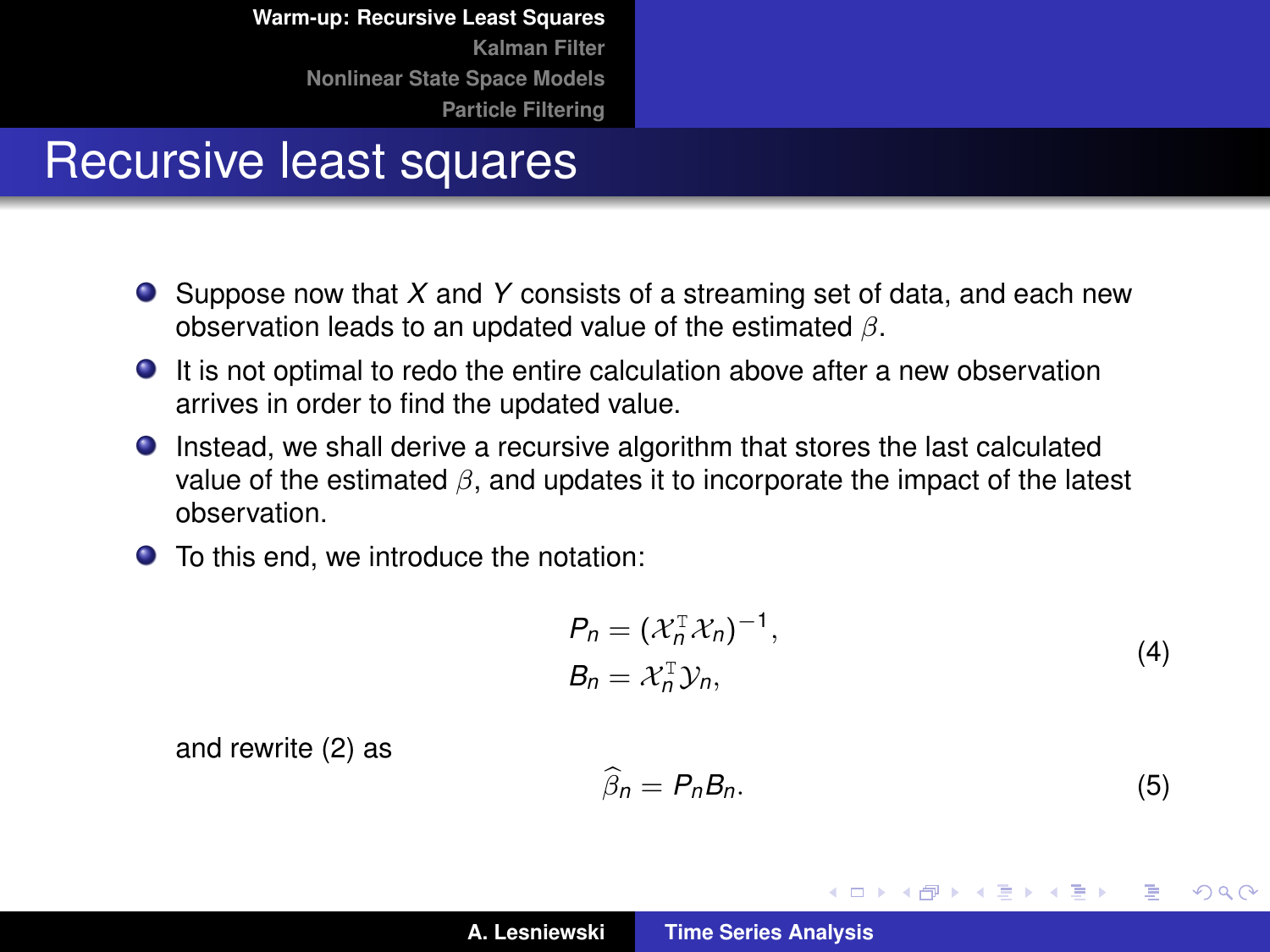#### Recursive least squares

Using [\(3\)](#page-2-1), we can write

$$
\chi_{n+1} = \begin{pmatrix} \chi_n \\ \chi_{n+1}^{\mathrm{T}} \end{pmatrix},
$$

$$
\mathcal{Y}_{n+1} = \begin{pmatrix} \mathcal{Y}_n \\ \mathcal{Y}_{n+1} \end{pmatrix}.
$$

● Therefore,  $P_n$  and  $B_n$  obey the following recursive relations:

$$
P_{n+1}^{-1} = P_n^{-1} + x_{n+1} x_{n+1}^T,
$$
  
\n
$$
B_{n+1} = B_n + x_{n+1} y_{n+1}.
$$

イロトス 御 トス 言 トス 言 トー

重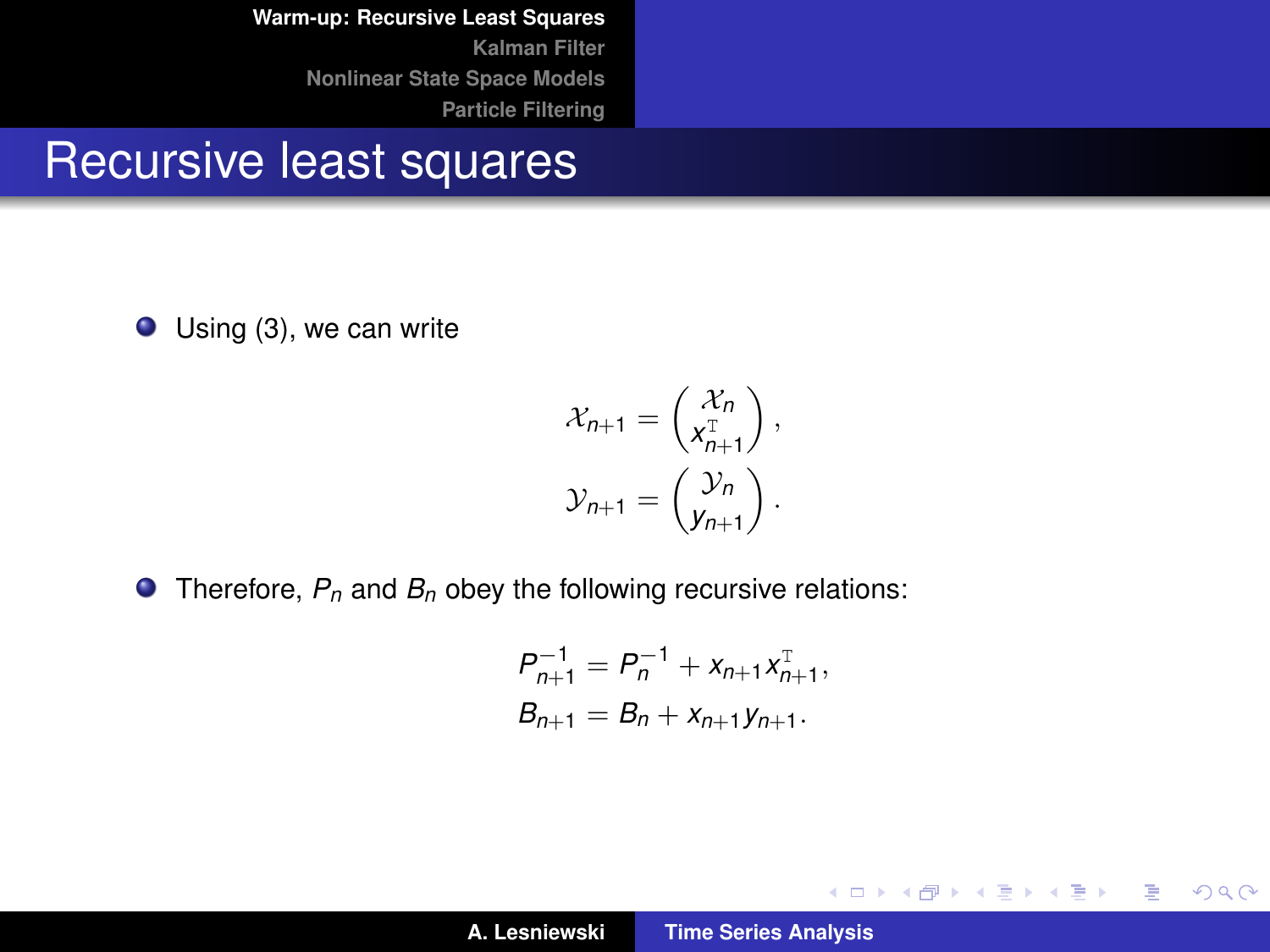#### Recursive least squares

We shall now use the *matrix inversion formula*:

$$
(A + BD)^{-1} = A^{-1} - A^{-1}B(I + DA^{-1}B)^{-1}DA^{-1},
$$
\n(6)

イロメ イ部メ イ君メ イ君メー

 $299$ 

重

valid for a square invertible matrix *A*, and matrices *B* and *D* such that the operations above are defined.

**•** This yields the following relation:

$$
P_{n+1} = P_n - P_n x_{n+1} (1 + x_{n+1}^T P_n x_{n+1})^{-1} x_{n+1}^T P_n
$$
  
=  $P_n - K_{n+1} x_{n+1}^T P_n$ .

where we have introduced the notation

$$
K_{n+1} = P_n x_{n+1} (1 + x_{n+1}^T P_n x_{n+1})^{-1}.
$$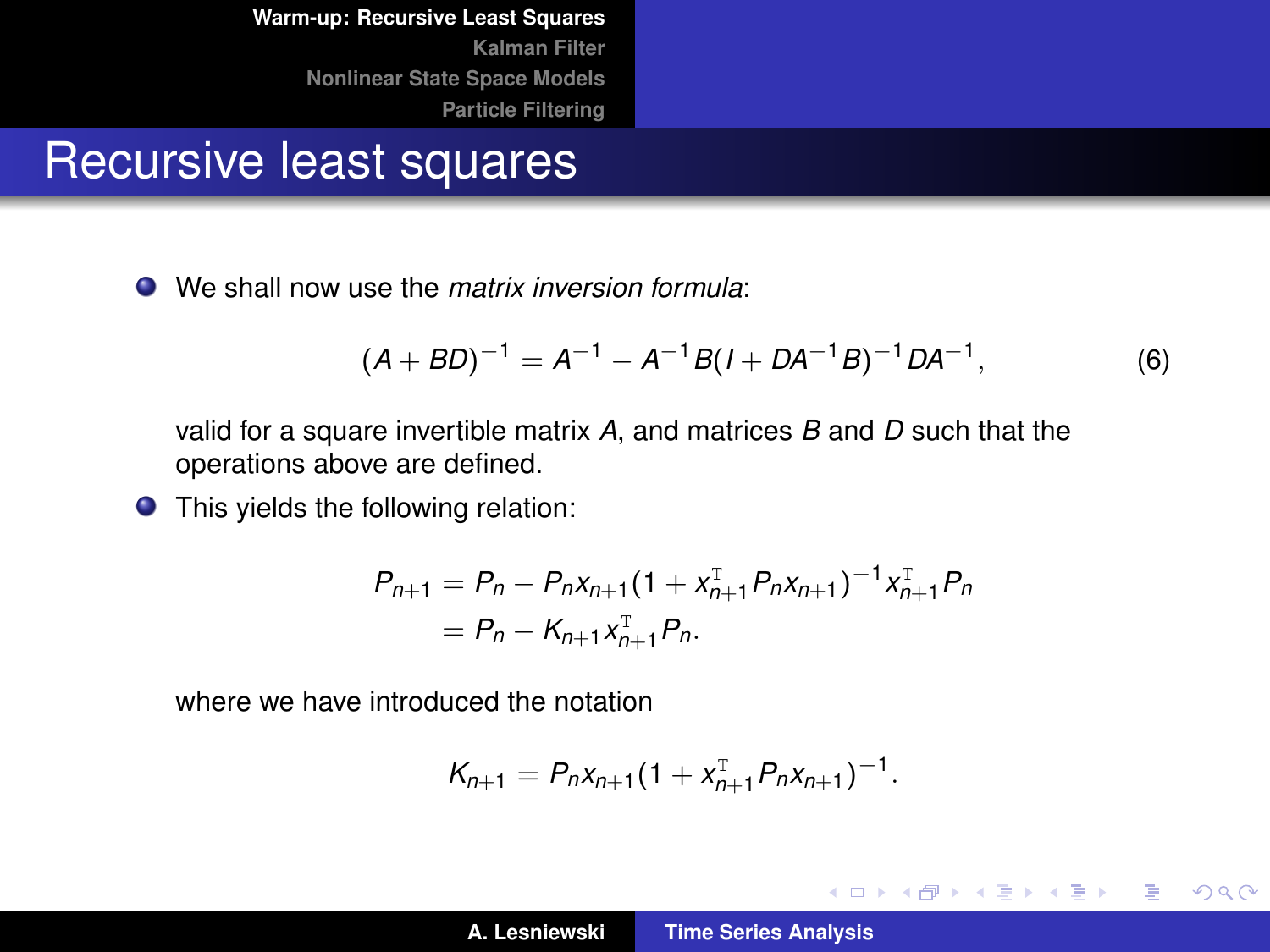#### Recursive least squares

Now, define the *a priori error*

$$
\widehat{\varepsilon}_{n+1} = y_{n+1} - x_{n+1}^{\mathrm{T}} \widehat{\beta}_n.
$$

**◯** Then the recursion for *B<sub>n</sub>* can be recast as

$$
B_{n+1}=B_n+x_{n+1}x_{n+1}^{\mathrm{T}}\widehat{\beta}_n+x_{n+1}\widehat{\varepsilon}_{n+1}.
$$

● Using [\(5\)](#page-3-1), we see that

$$
P_{n+1}^{-1}\widehat{\beta}_{n+1} = P_n^{-1}\widehat{\beta}_n + x_{n+1}x_{n+1}^{-}\widehat{\beta}_n + x_{n+1}\widehat{\varepsilon}_{n+1}
$$
  
=  $(P_n^{-1} + x_{n+1}x_{n+1}^{-})\widehat{\beta}_n + x_{n+1}\widehat{\varepsilon}_{n+1}$   
=  $P_{n+1}^{-1}\widehat{\beta}_n + x_{n+1}\widehat{\varepsilon}_{n+1}$ .

イロメ イ部メ イヨメ イヨメー

重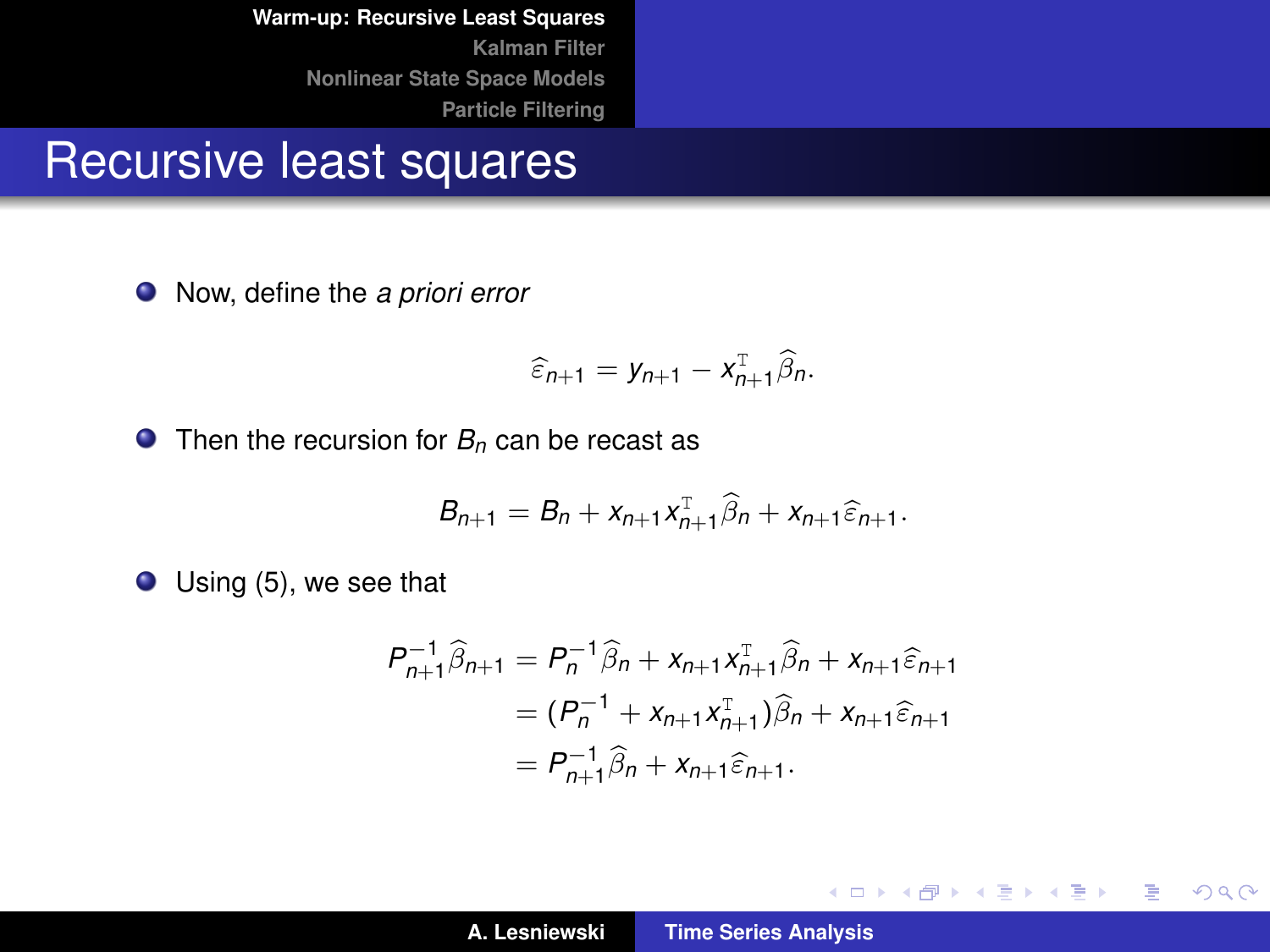#### Recursive least squares

**O** In other words,

$$
\widehat{\beta}_{n+1} = \widehat{\beta}_n + P_{n+1} x_{n+1} \widehat{\varepsilon}_{n+1}.
$$

 $\bullet$  However, from the definition of  $K_{n+1}$ ,

$$
P_{n+1}x_{n+1}=K_{n+1},
$$

and so

$$
\widehat{\beta}_{n+1} = \widehat{\beta}_n + K_{n+1} \widehat{\varepsilon}_{n+1}.
$$

イロトス 伊 トス ヨ トス ヨ トー

重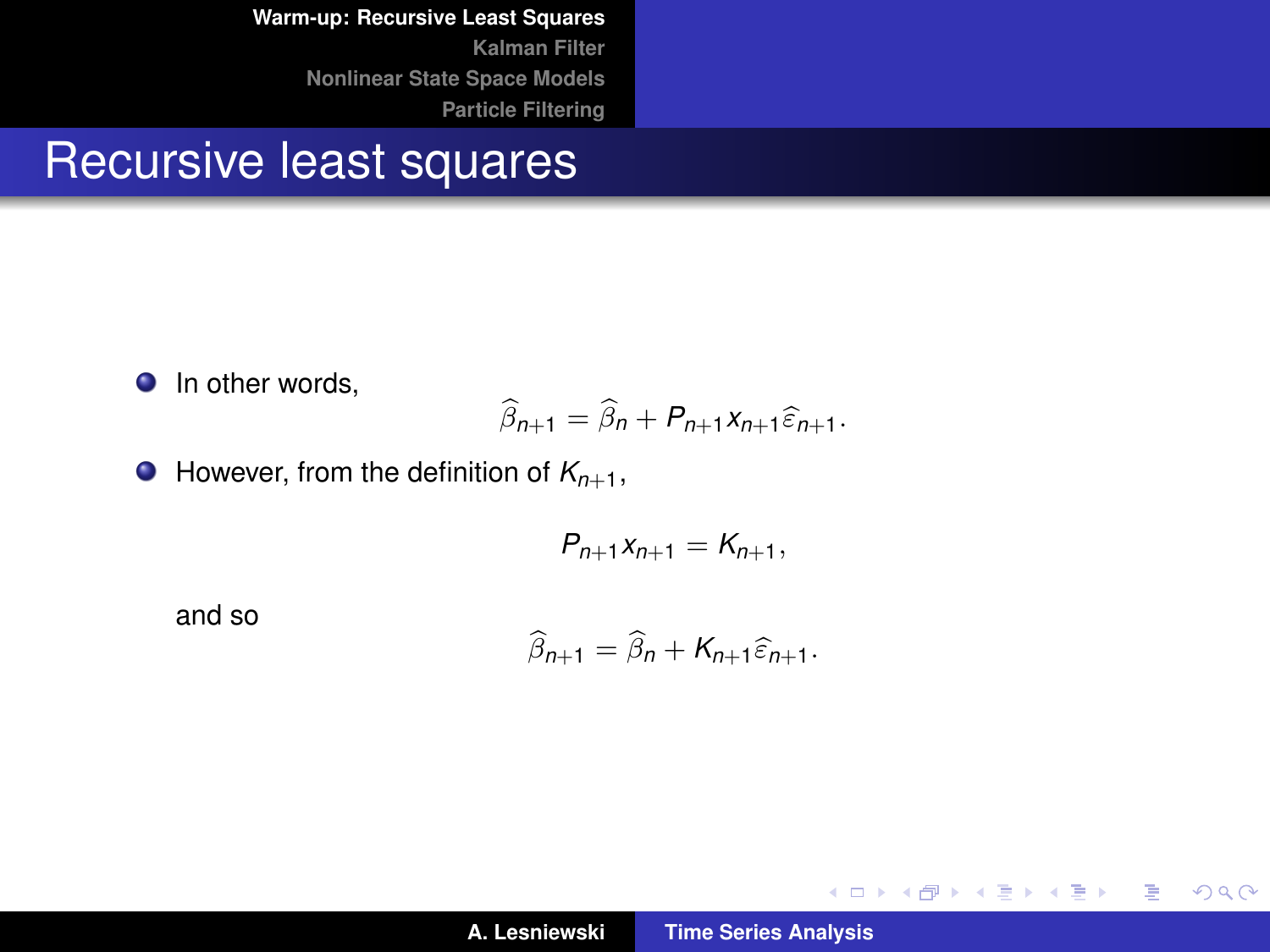#### Recursive least squares

The algorithm can be summarized as follows. We initialize  $\beta_0$  (e.g. at 0), and  $P_0$ <br>(e.g. at 0 and iterate: (e.g. at *I*), and iterate:

$$
\begin{aligned}\n\widehat{\varepsilon}_{n+1} &= y_{n+1} - x_{n+1}^{\mathrm{T}} \widehat{\beta}_n, \\
K_{n+1} &= P_n x_{n+1} (1 + x_{n+1}^{\mathrm{T}} P_n x_{n+1})^{-1}, \\
P_{n+1} &= P_n - K_{n+1} x_{n+1}^{\mathrm{T}} P_n, \\
\widehat{\beta}_{n+1} &= \widehat{\beta}_n + K_{n+1} \widehat{\varepsilon}_{n+1}.\n\end{aligned} \tag{7}
$$

イロメ イ部メ イ君メ イ君メー

 $299$ 

Þ

- $\bullet$  Note that (i) we no longer have to store the (potentially large) matrices  $\mathcal{X}_n$  and  $\mathcal{Y}_n$ , and (ii) the computationally expensive operation of inverting the matrix  $\mathcal{X}_n\mathcal{X}_n^{\text{T}}$ is replaced with a small number of simpler operations.
- We now move on to the main topic of these notes, the Kalman filter and its generalizations.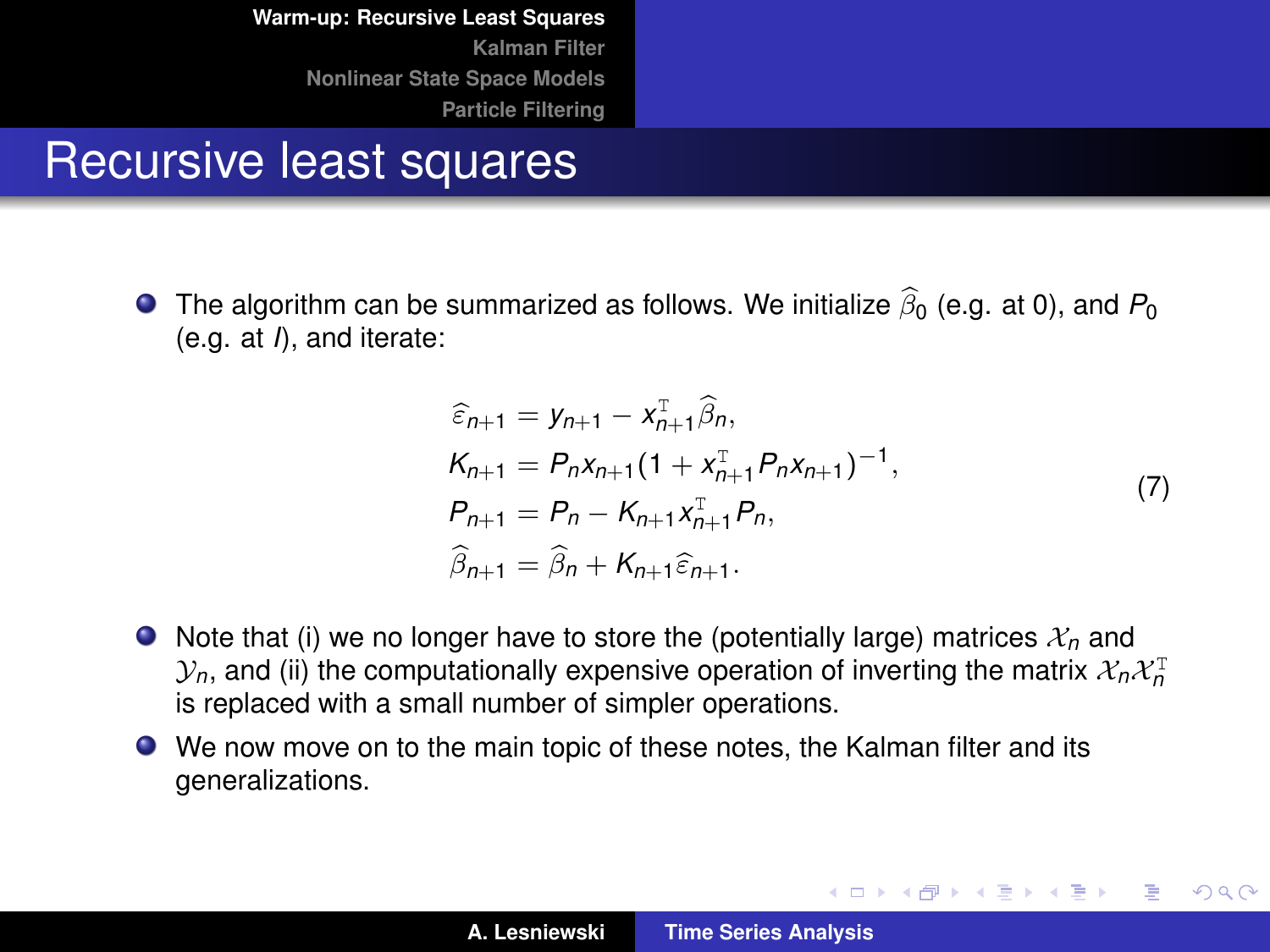# State space models

- A *state space model* (SSM) is a time series model in which the time series *Y<sup>t</sup>* is interpreted as the result of a noisy observation of a stochastic process *X<sup>t</sup>* .
- The values of the variables  $X_t$  and  $Y_t$  can be continuous (scalar or vector) or discrete.
- Graphically, an SSM is represented as follows:

|  |                |          |  |       |          | $X_1 \rightarrow X_2 \rightarrow \ldots \rightarrow X_t \rightarrow \ldots$ state process |  |
|--|----------------|----------|--|-------|----------|-------------------------------------------------------------------------------------------|--|
|  |                |          |  |       | $\cdots$ |                                                                                           |  |
|  | Y <sub>2</sub> | $\cdots$ |  | $Y_t$ |          | observation process                                                                       |  |

- SSMs belong to the realm of *Bayesian inference*, and they have been successfully applied in many fields to solve a broad range of problems.
- Our discussion of SSMs follows largely [\[2\]](#page-62-0).

(ロトス個) (運) (運)

 $299$ 

Þ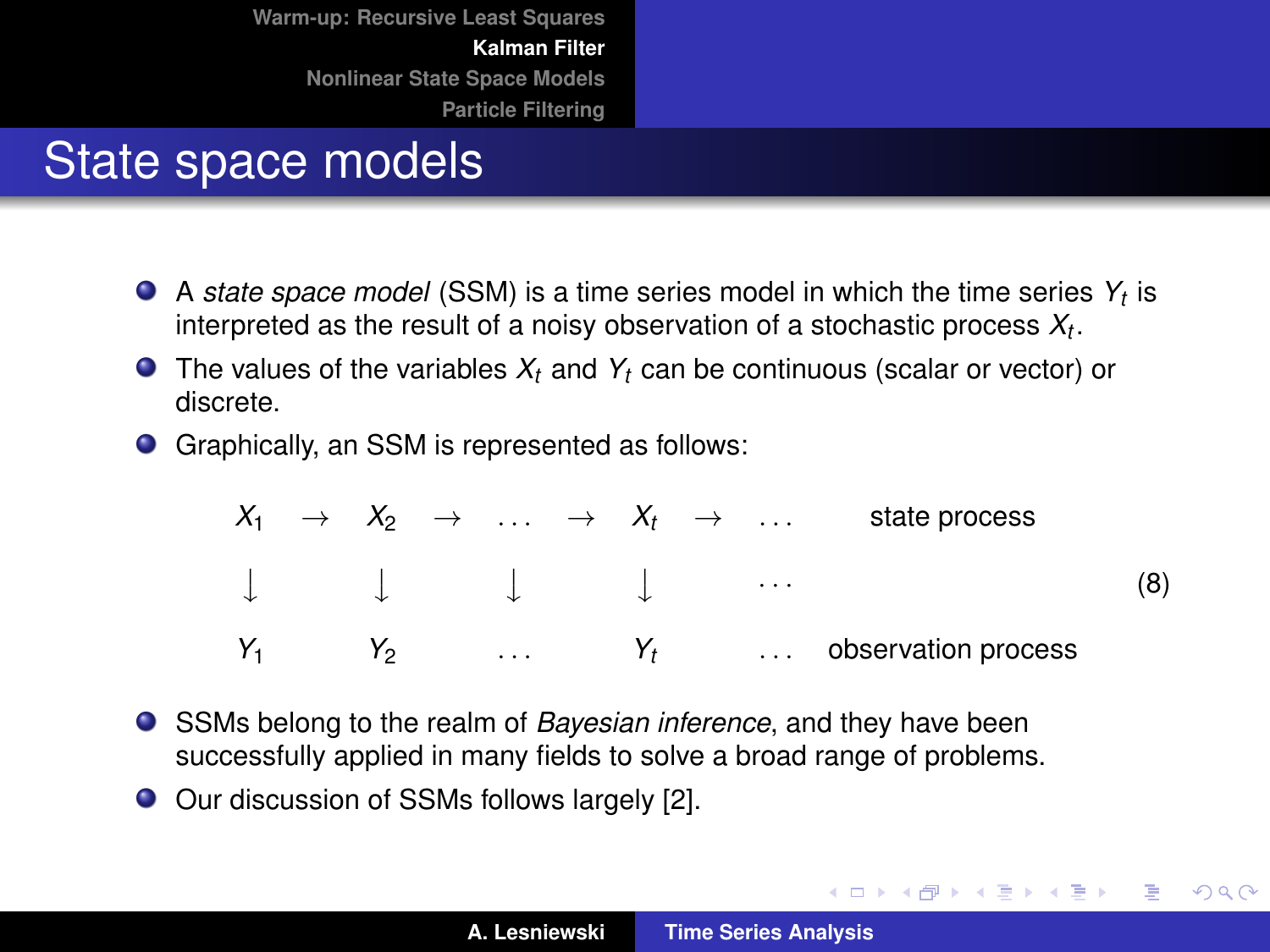#### <span id="page-10-0"></span>State space models

It is usually assumed that the state process *X<sup>t</sup>* is Markovian, i.e. *X<sup>t</sup>* depends on the history only through *Xt*−1, and *Y<sup>t</sup>* depends only on *X<sup>t</sup>* :

$$
X_t \sim p(X_t | X_{t-1}),
$$
  
\n
$$
Y_t \sim p(Y_t | X_t).
$$
\n(9)

- The most well studied SSM is the *Kalman filter*, for which the processes above are linear and and the sources of randomness are Gaussian.
- <span id="page-10-1"></span>Namely, a *linear state space model* has the form:

$$
X_{t+1} = GX_t + \varepsilon_{t+1},
$$
  
\n
$$
Y_t = HX_t + \eta_t.
$$
\n(10)

イロメ イ部メ イ君メ イ君メー

 $299$ 

重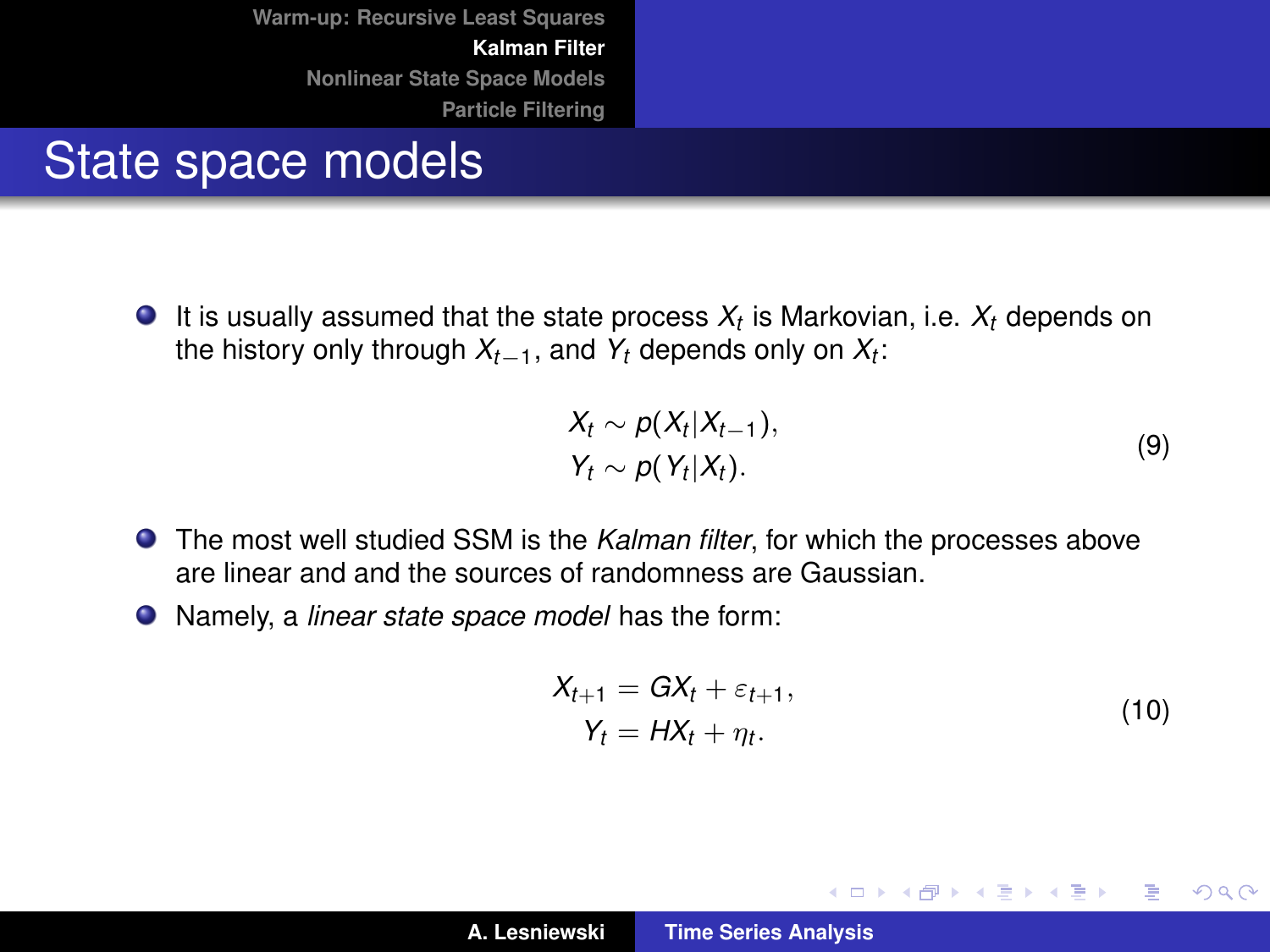#### State space models

- Here, the *state vector*  $X_t \in \mathbb{R}^r$  is possibly unobservable and it can be observed only through the *observation vector*  $Y_t \in \mathbb{R}^n$ .
- **■** The matrices  $G \in Mat_r(\mathbb{R})$  and  $H \in Mat_{n,r}(\mathbb{R})$  are assumed to be known. For example, their values may be given by (economic) theory, or they may have been obtained through MLE estimation.
- In fact, the matrices *G* and *H* may depend deterministically on time, i.e. *G* and *H* may be replaced by known matrices *G<sup>t</sup>* and *H<sup>t</sup>* , respectively.
- $\bullet$  We also assume that the distribution of the initial value  $X_1$  is known and Gaussian.

イロメ イ部メ イ君メ イ君メー

重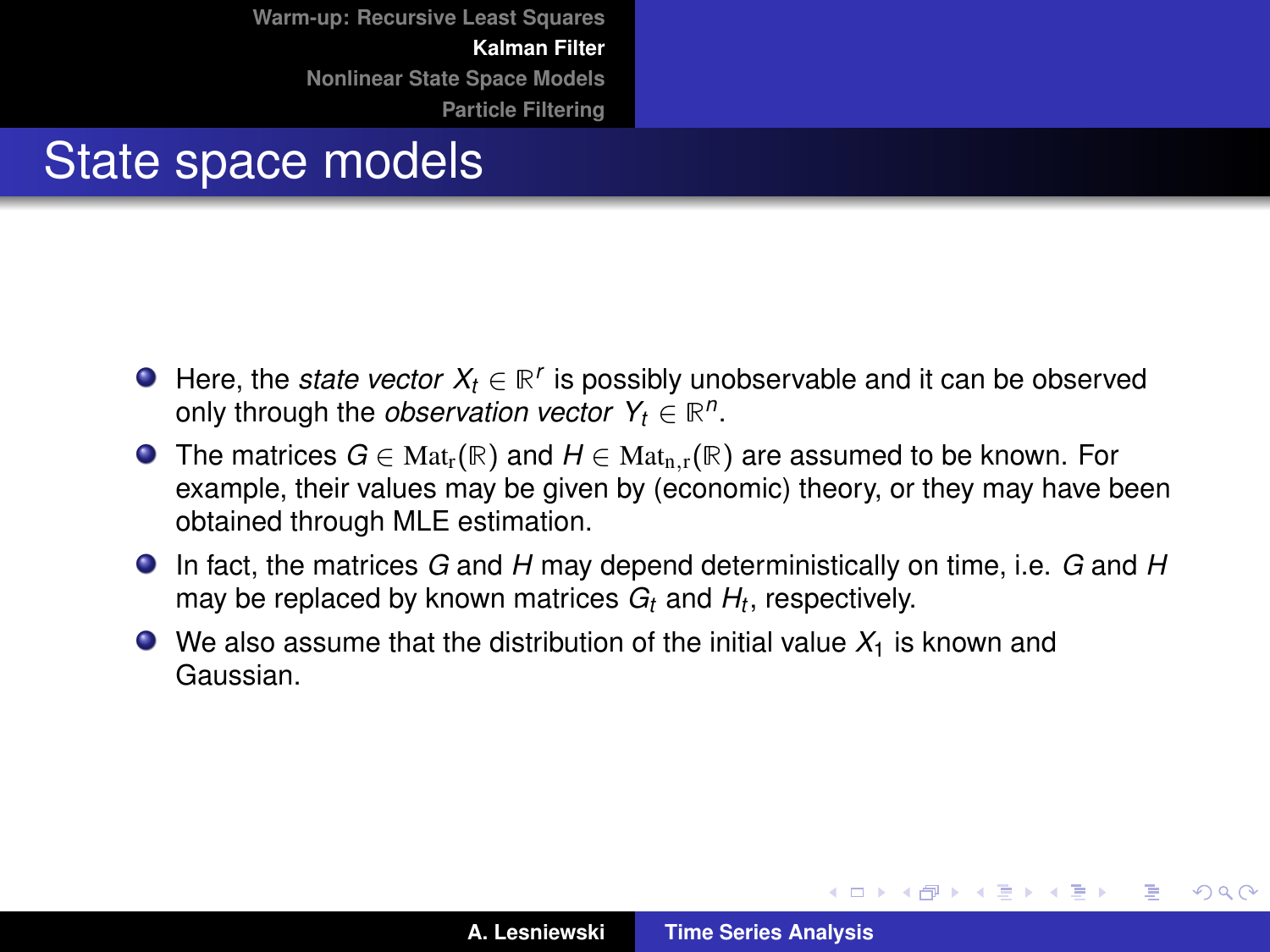#### State space models

The vectors of residuals  $\varepsilon_t \in \mathbb{R}^r$  and  $\eta_t \in \mathbb{R}^n$  satisfy

$$
\begin{aligned} \mathsf{E}(\varepsilon_t \varepsilon_s^{\mathrm{T}}) &= \delta_{t\mathsf{S}} \mathsf{Q}, \\ \mathsf{E}(\eta_t \eta_s^{\mathrm{T}}) &= \delta_{t\mathsf{S}} \mathsf{R}, \end{aligned} \tag{11}
$$

イロメ イ部メ イ君メ イ君メー

Þ

 $298$ 

where δ*ts* denotes Kronecker's delta, and where *Q* and *R* are known positive definite (covariance) matrices.

- $\bullet$  We also assume that the components of  $\varepsilon_t$  and  $\eta_s$  are independent of each other for all *t* and *s*.
- The matrices *Q* and *R* may depend deterministically on time.
- The first of the equations in [\(10\)](#page-10-1) is called the *state equation*, while the second one is referred to as the *observation equation*.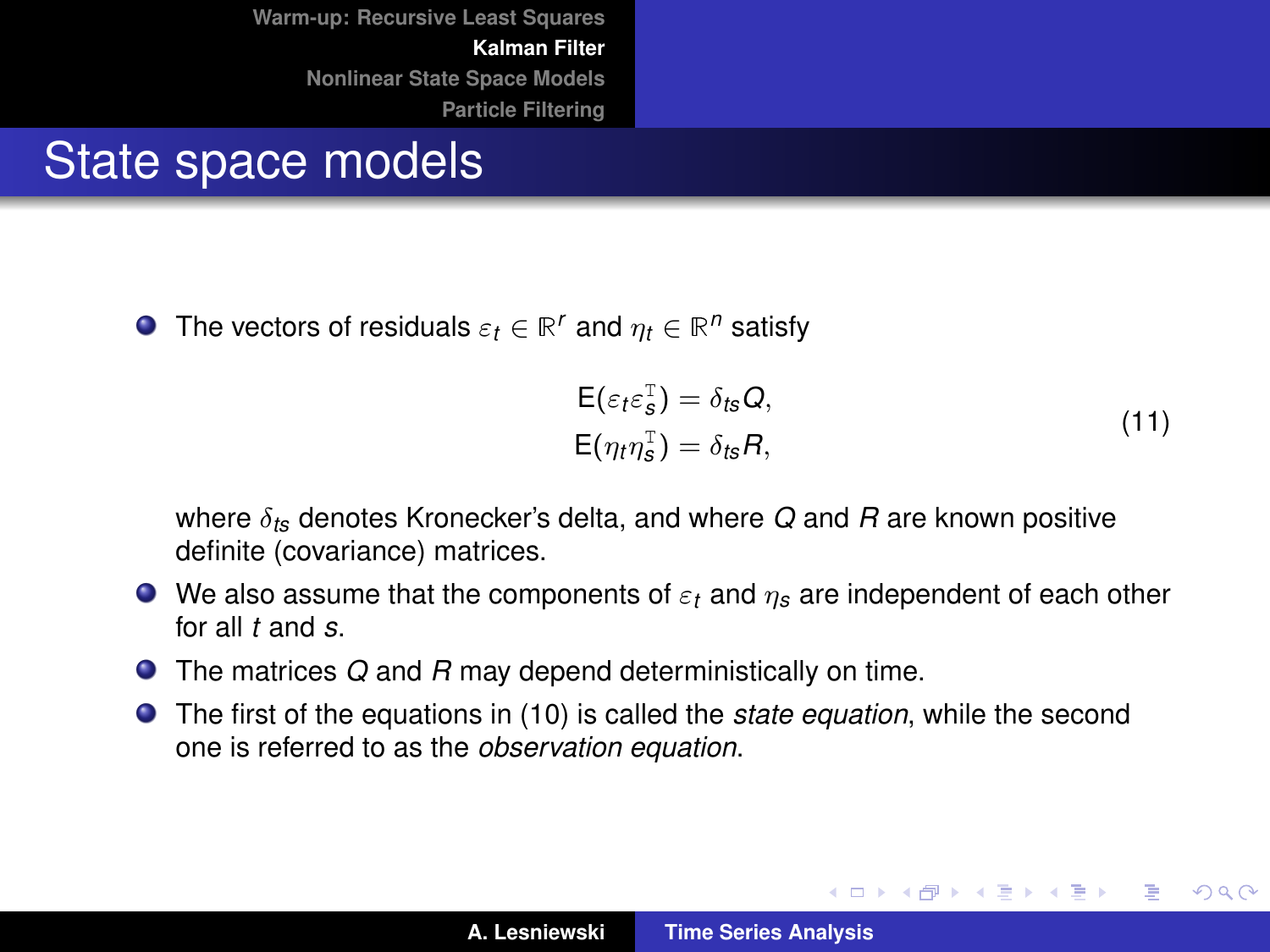#### Inference for state space models

- **Q** Let *T* denote the time horizon.
- $\bullet$  Our broad goal is to make inference about the states  $X_t$  based on a set of observations  $Y_1, \ldots, Y_t$ .
- Three questions are of particular interest:
	- (i) *Filtering:*  $t < T$ . What can we infer about the current state of the system based on all available observations?
	- (ii) *Smoothing:*  $t = T$ *.* What can be inferred about the system based on the information contained in the entire data sample? In particular, how can we back fill missing observations?
	- (iii) *Forecasting:*  $t > T$ *.* What is the optimal prediction of a future observation and / or a future state of the system?

イロメ イ部メ イ君メ イ君メー

Þ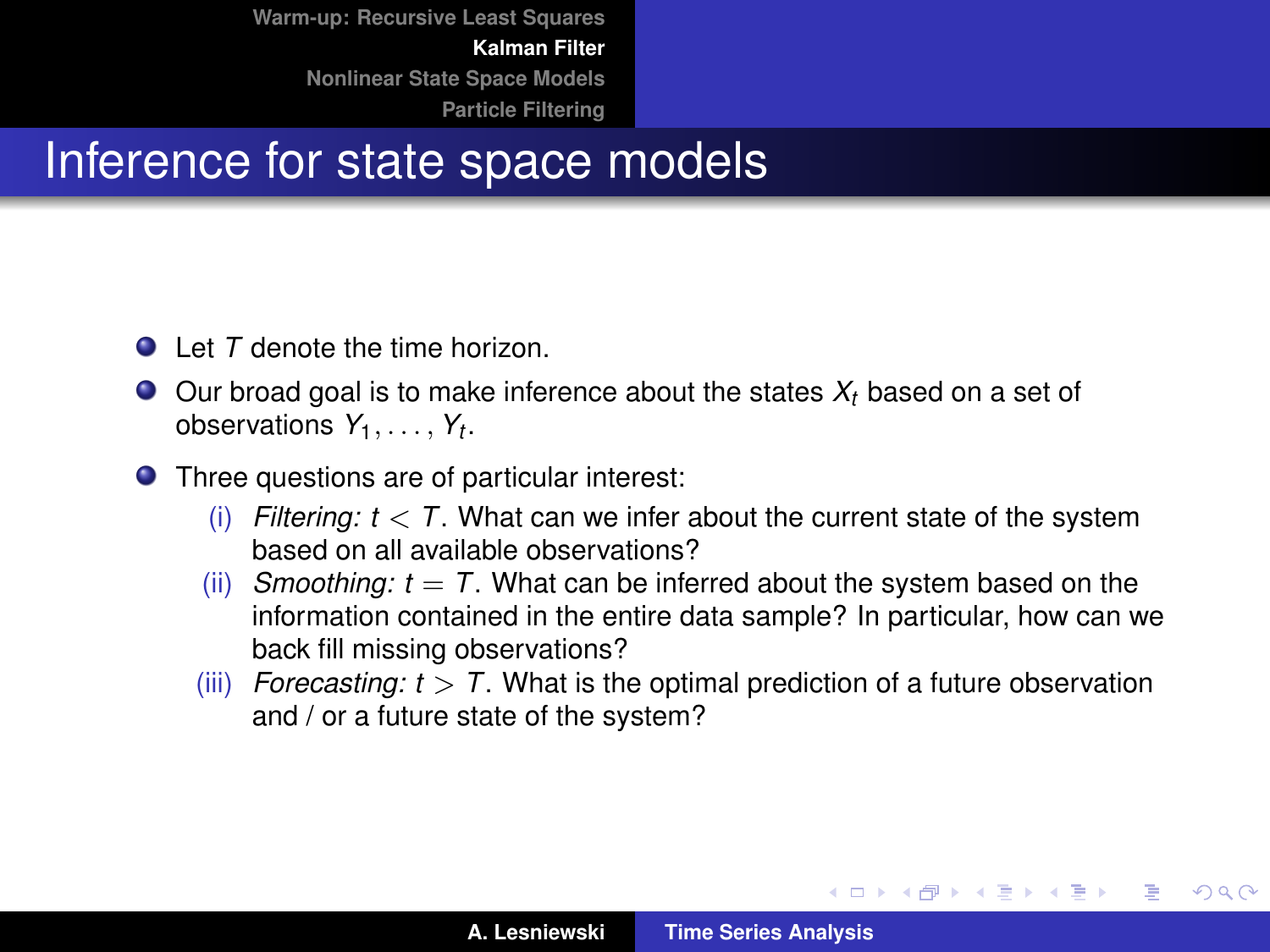# Kalman filter

- In principle, any inference for this model can be done using the standard methods of multivariate statistics.
- However, these methods require storing large amounts of data and inverting  $tn \times tn$  matrices. Notice that, as new data arrive, the storage requirements and matrix dimensionality increase.
- This is frequently computationally intractable and impractical.
- **Instead, the Kalman filter relies on a** *recursive* **approach which does not require** significant storage resources and involves inverting  $n \times n$  matrices only.
- We will go through a detailed derivation of this recursion.

イロメ イ部メ イ君メ イ君メー

 $2Q$ 

Þ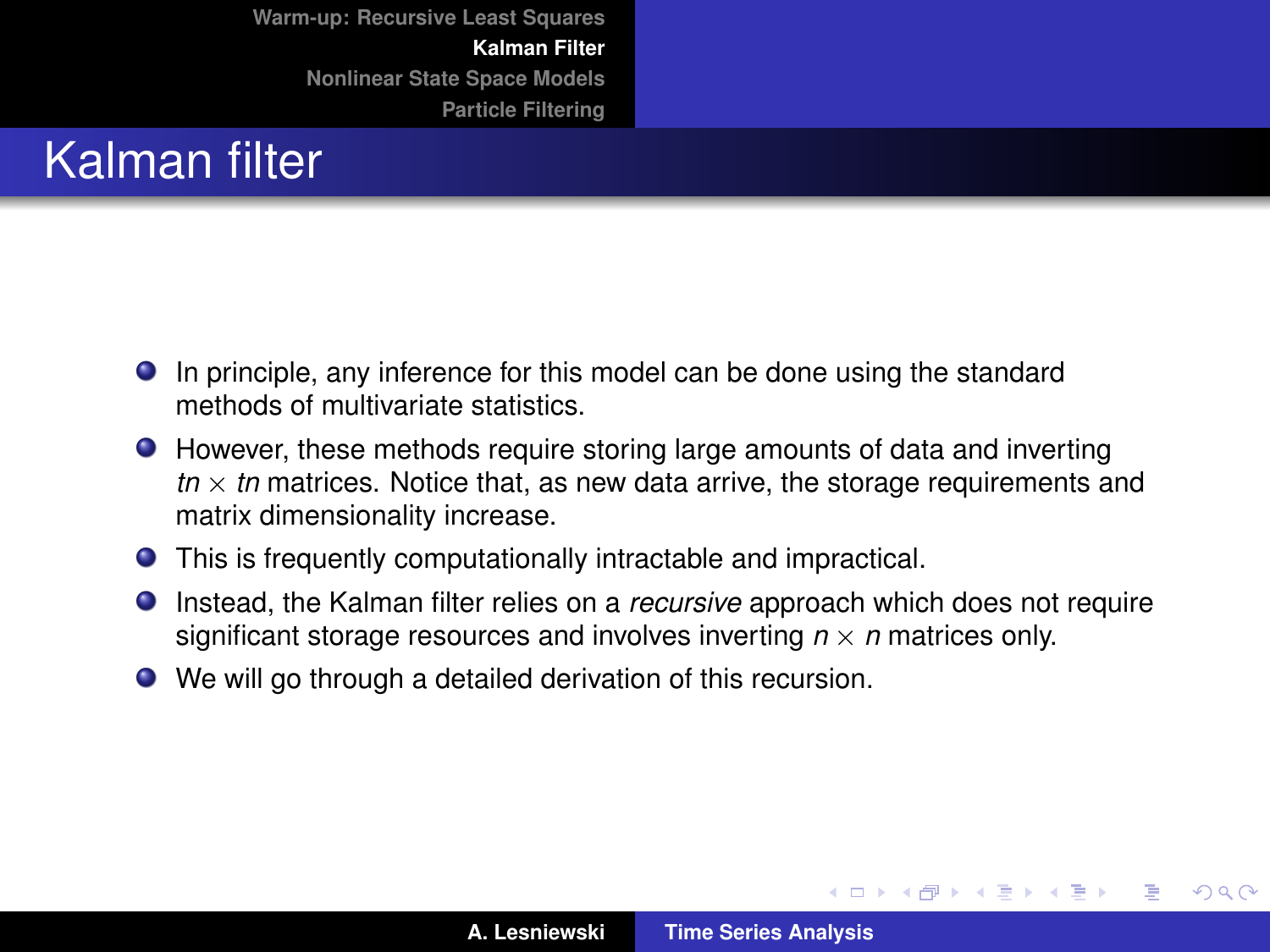# Kalman filter

- The purpose of filtering is to update the knowledge of the system each time a new observation is made.
- We define the *one period predictor*  $\mu_{t+1}$ , when the observation  $Y_t$  is made, and its covariance  $P_{t+1}$ :

$$
\mu_{t+1} = \mathsf{E}(X_{t+1}|Y_{1:t}), \nP_{t+1} = \text{Var}(X_{t+1}|Y_{1:t}),
$$
\n(12)

<span id="page-15-0"></span>as well as the *filtered estimator*  $\mu_{t\mid t}$  and its covariance  $P_{t\mid t}$ :

$$
\mu_{t|t} = \mathsf{E}(X_t|Y_{1:t}),
$$
  
\n
$$
P_{t|t} = \text{Var}(X_t|Y_{1:t}).
$$
\n(13)

イロメ イ部メ イ君メ イ君メー

 $2Q$ 

重

<span id="page-15-1"></span>Our objective is to compute these quantities recursively.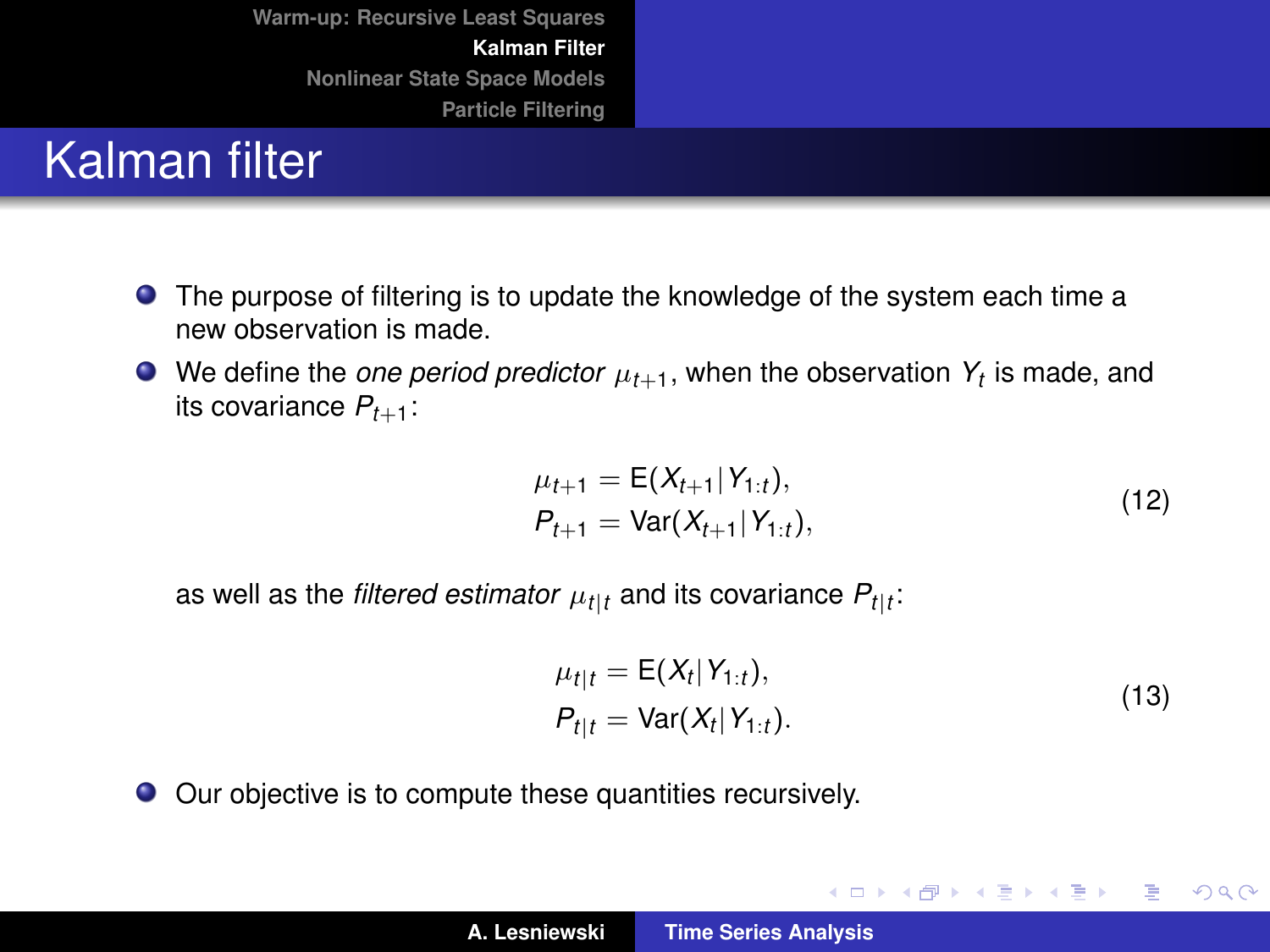#### <span id="page-16-0"></span>Kalman filter

We let

$$
v_t = Y_t - E(Y_t|Y_{1:t-1})
$$
\n(14)

denote the *one period prediction error* or *innovation*.

In Homework Assignment #6 we show that *v<sup>t</sup>* 's are mutually independent.

**O** Note that

$$
v_t = Y_t - \mathsf{E}(H X_t + \eta_t | Y_{1:t-1})
$$
  
=  $Y_t - H \mu_t$ .

As a consequence, we have, for  $t = 2, 3, \ldots$ ,

$$
E(v_t|Y_{1:t-1}) = E(HX_t + \eta_t - H\mu_t|Y_{1:t-1})
$$
  
= 0. (15)

イロメ イ部メ イ君メ イ君メー

重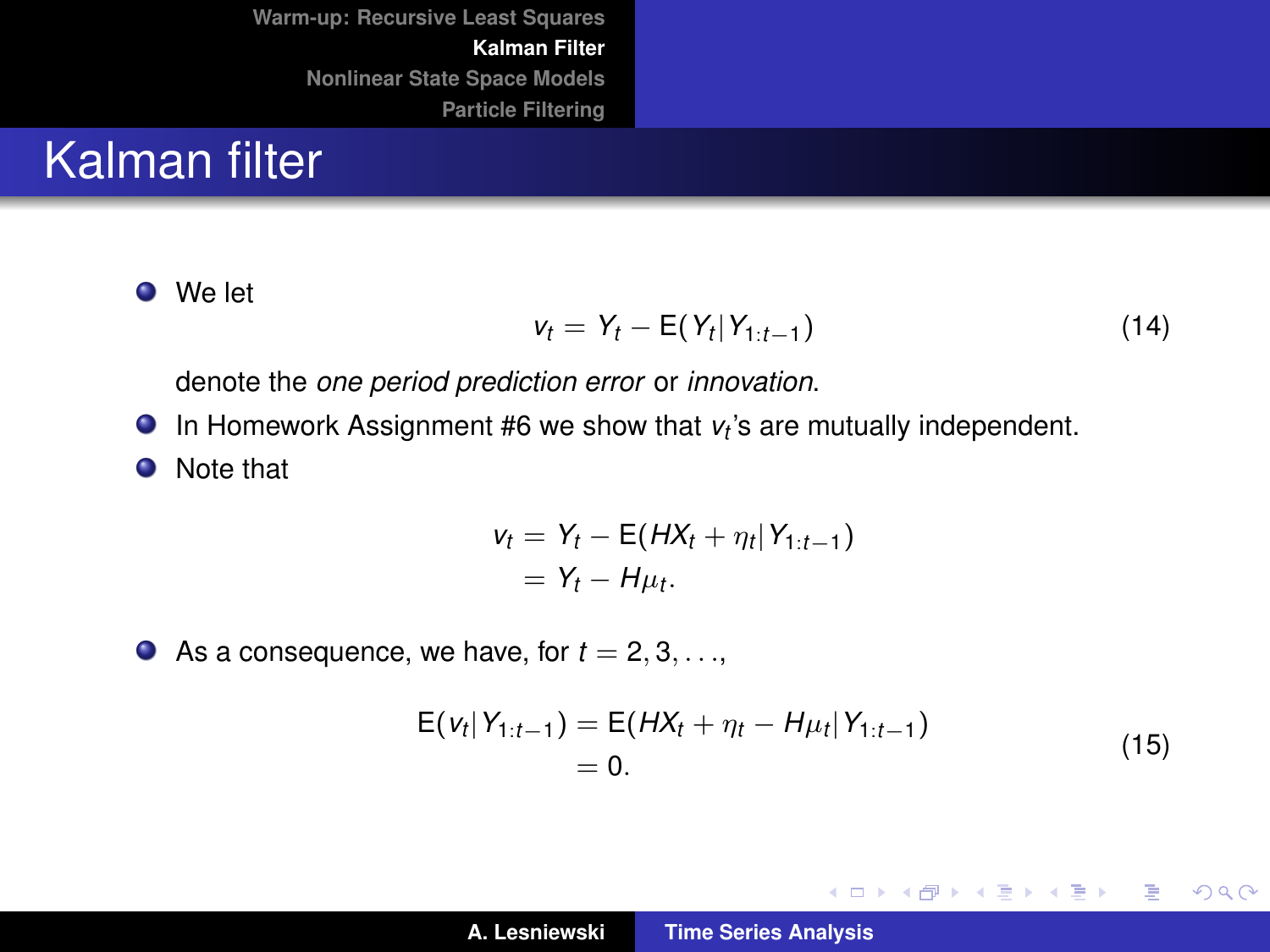#### <span id="page-17-0"></span>Kalman filter

**O** Now we notice that

$$
\begin{aligned} \text{Var}(v_t|Y_{1:t-1}) &= \text{Var}(HX_t + \eta_t - H\mu_t|Y_{1:t-1}) \\ &= \text{Var}(H(X_t - \mu_t)|Y_{1:t-1}) + \text{Var}(\eta_t|Y_{1:t-1}) \\ &= \text{E}(H(X_t - \mu_t)(X_t - \mu_t)^{\mathrm{T}}H^{\mathrm{T}}|Y_{1:t-1}) + \text{E}(\eta_t \eta_t^{\mathrm{T}}|Y_{1:t-1}) \\ &= H\mu_t H^{\mathrm{T}} + R. \end{aligned}
$$

**•** For convenience we denote

<span id="page-17-1"></span>
$$
F_t = \text{Var}(v_t|Y_{1:t-1}).\tag{16}
$$

We will assume in the following that the matrix  $F_t$  is invertible.

● The result of the calculation above can thus be stated as:

$$
F_t = HP_tH^T + R. \tag{17}
$$

K ロ ▶ K 御 ▶ K 君 ▶ K 君 ▶

重

 $2Q$ 

This rela[t](#page-17-0)ion allows us to derive a relation between  $\mu_t$  and  $\mu_{t\mid t}.$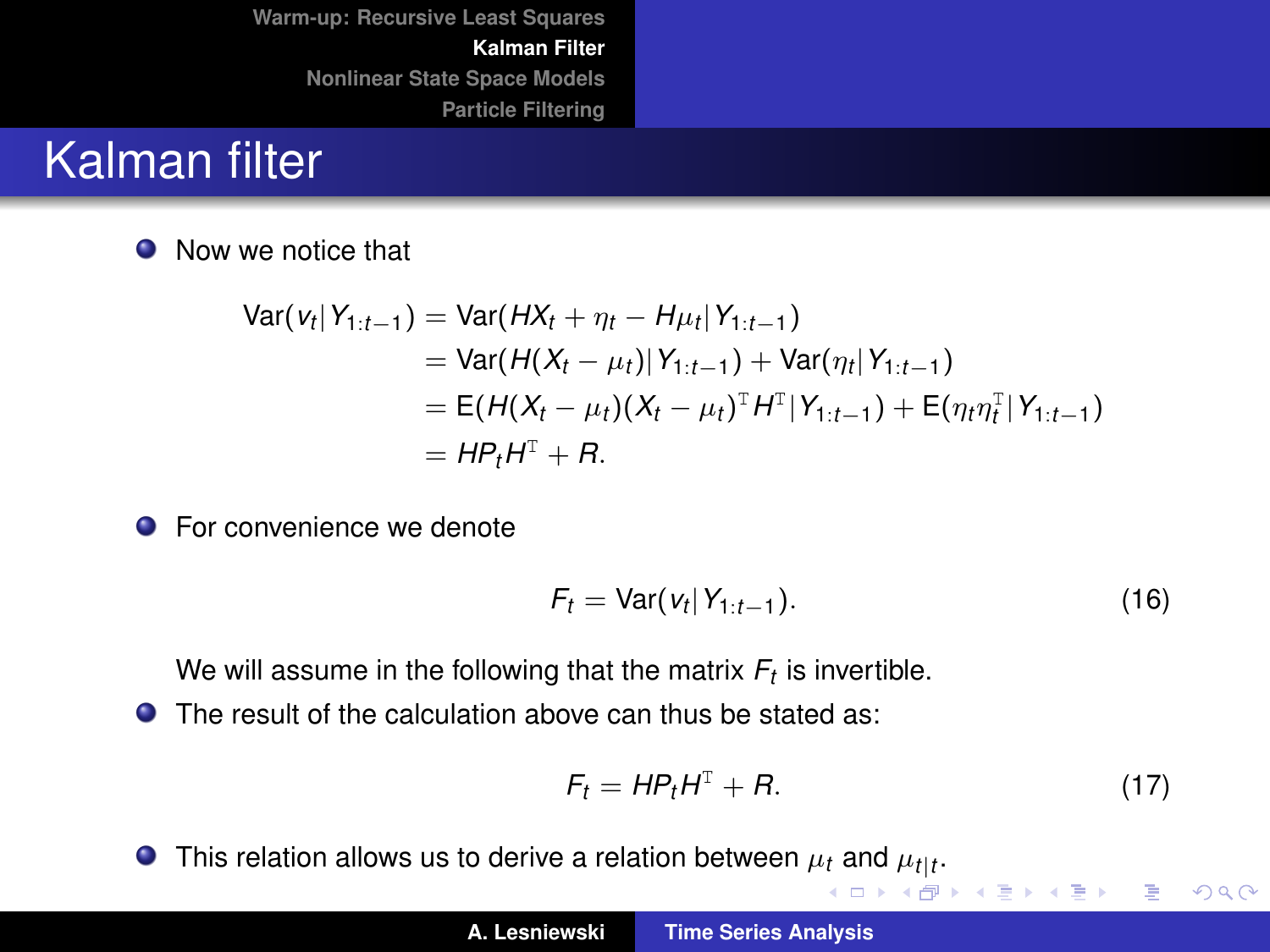#### Lemma

First, we will establish the following Lemma: Let *X* and *Y* be Gaussian jointly distributed random vectors with

$$
\mathsf{E}\begin{pmatrix} X \\ Y \end{pmatrix} = \begin{pmatrix} \mu_X \\ \mu_Y \end{pmatrix},
$$

and

$$
Var\begin{pmatrix} X \\ Y \end{pmatrix} = \begin{pmatrix} \Sigma_{XX} & \Sigma_{XY} \\ \Sigma_{XY}^T & \Sigma_{YY} \end{pmatrix}
$$

Then

<span id="page-18-0"></span>
$$
E(X|Y) = \mu_X + \Sigma_{XY} \Sigma_{YY}^{-1} (Y - \mu_Y), \qquad (18)
$$

and

<span id="page-18-1"></span>
$$
Var(X|Y) = \Sigma_{XX} - \Sigma_{XY} \Sigma_{YY}^{-1} \Sigma_{XY}^{T}.
$$
 (19)

イロメ イ部メ イヨメ イヨメー

重。  $2QQ$ 

**Proof:** Consider the random variable

$$
Z=X-\Sigma_{XY}\Sigma_{YY}^{-1}(Y-\mu_Y).
$$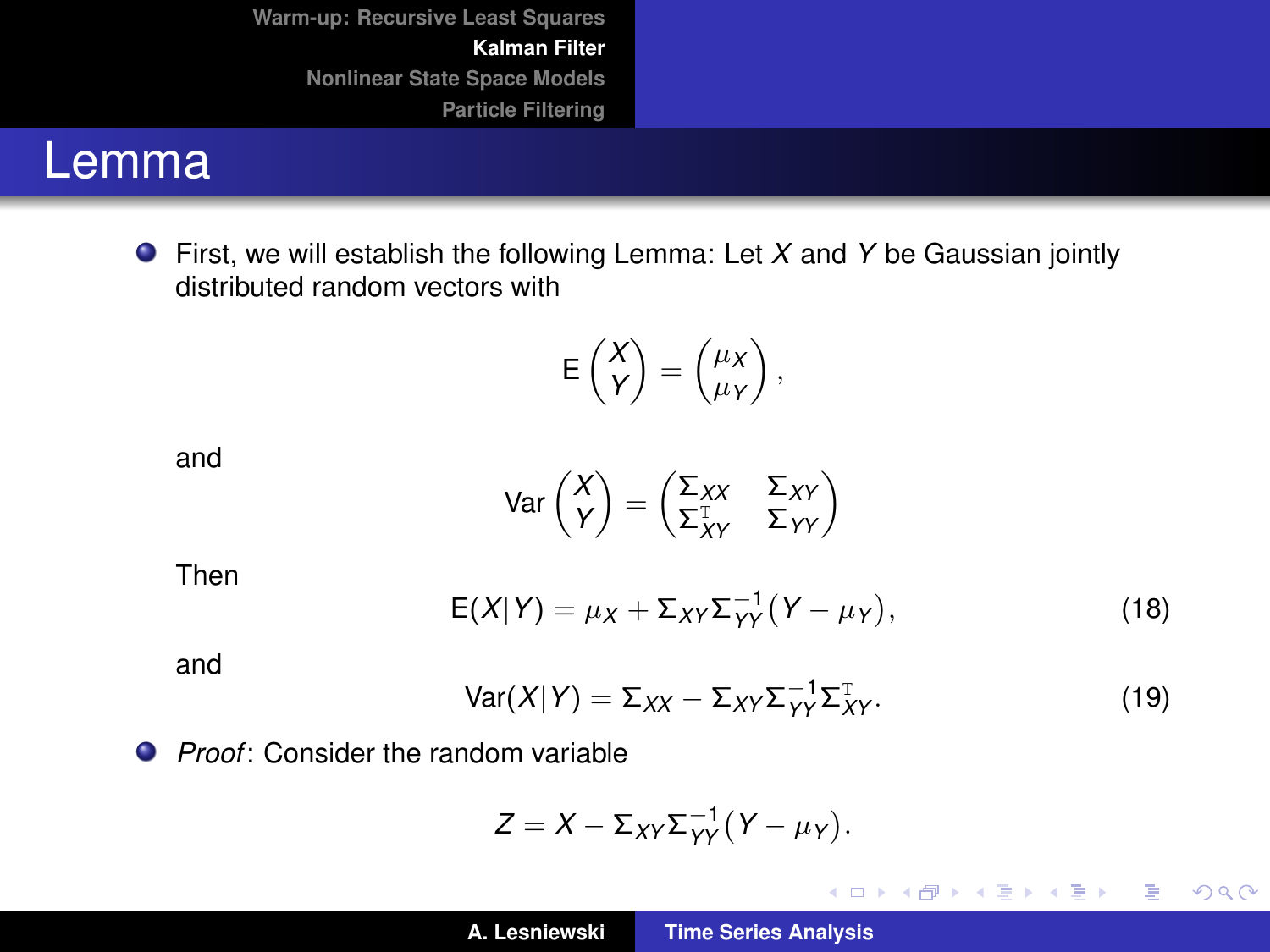#### Lemma

Since *Z* is a linear in *X* and *Y*, the vector (*Y*, *Z*) is Gaussian jointly distributed.

**O** Furthermore,

$$
E(Z) = \mu_X,
$$
  
\n
$$
Var(Z) = E((Z - \mu_X)(Z - \mu_X)^T)
$$
  
\n
$$
= \Sigma_{XX} - \Sigma_{XY} \Sigma_{YY}^{-1} \Sigma_{XY}^T.
$$

**O** Finally,

$$
Cov(Y, Z) = E(Y(Z - \mu_X)^T)
$$
  
= E(Y(X - \mu\_X)^T - Y(Y - \mu\_Y)^T\Sigma\_{YY}^{-1}\Sigma\_{XY}^T)  
= 0.

This means that *Z* and *Y* are independently distributed!

イロメ イ部メ イヨメ イヨメー

重。  $298$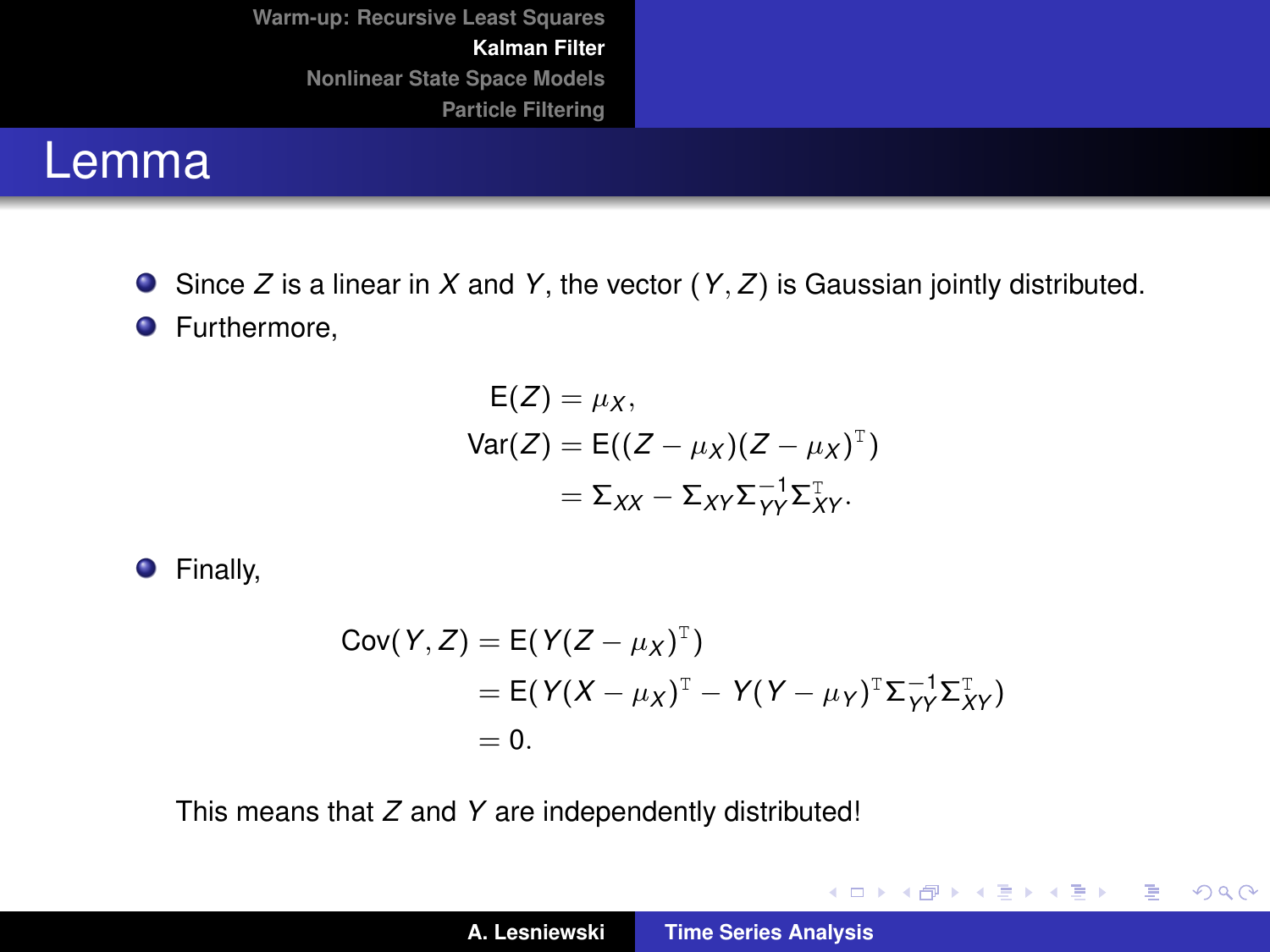#### Lemma

Consequently,  $E(Z|Y) = E(Z)$  and  $Var(Z|Y) = Var(Z)$ .

**O** Since

$$
X = Z + \Sigma_{XY} \Sigma_{YY}^{-1} (Y - \mu_Y),
$$

we have

$$
E(X|Y) = \mu_X + \Sigma_{XY} \Sigma_{YY}^{-1} (Y - \mu_Y),
$$

which proves [\(18\)](#page-18-0).

Also, conditioned on *Y*, *X* and *Z* differ by a constant vector, and so

$$
Var(X|Y) = Var(Z|Y)
$$
  
= Var(Z)  
=  $\Sigma_{XX} - \Sigma_{XY} \Sigma_{YY}^{-1} \Sigma_{XY}^T$ 

which proves [\(19\)](#page-18-1). QED

イロトメ 御 トメ ミトメ ミトー

 $E = \Omega Q$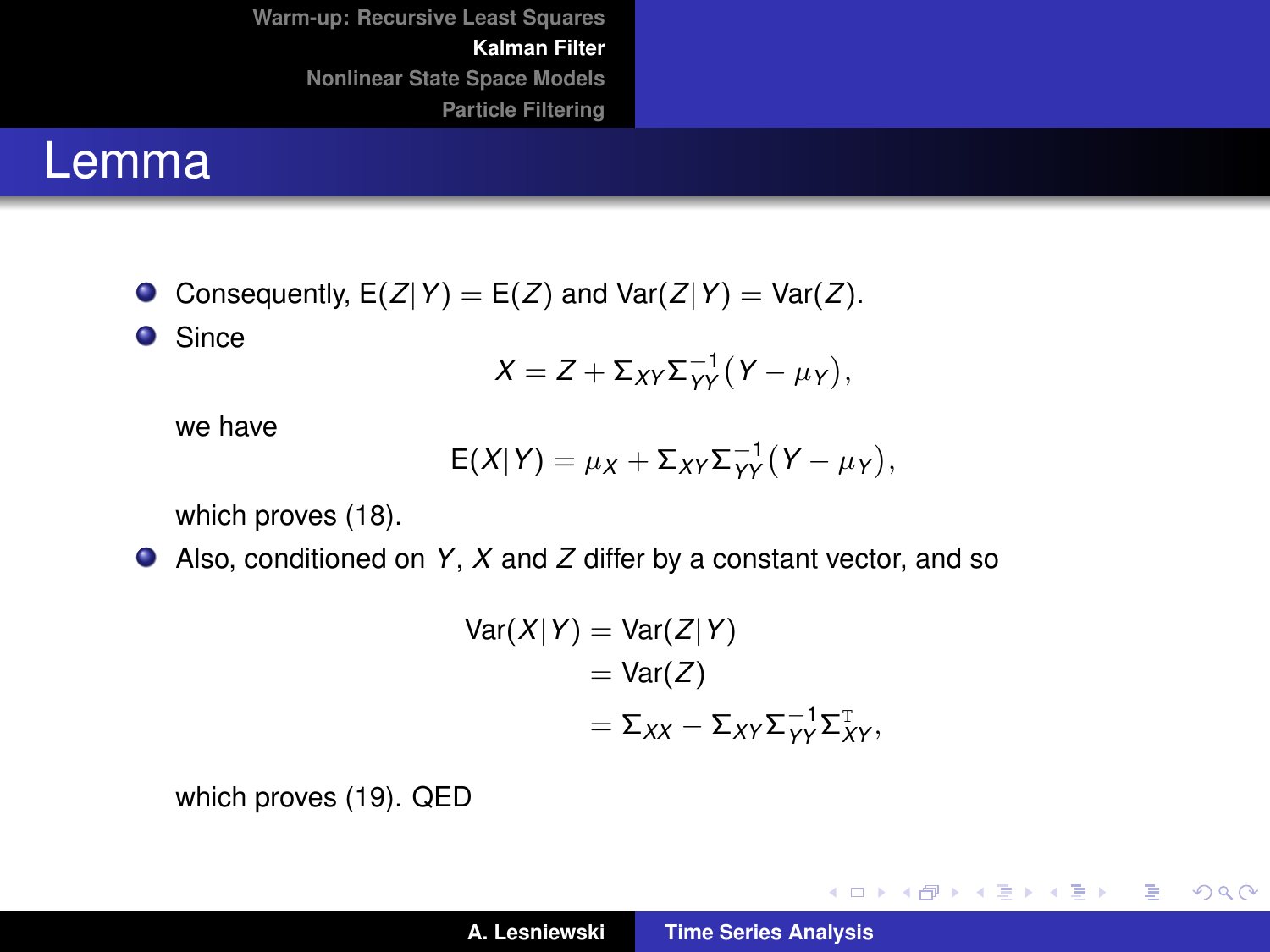

● Now, going back to the main calculation, we have

$$
\mu_{t|t} = \mathsf{E}(X_t|Y_{1:t}) \\
= \mathsf{E}(X_t|Y_{1:t-1}, V_t),
$$

and

$$
\mu_{t+1} = \mathsf{E}(X_{t+1}|Y_{1:t})
$$
  
=  $\mathsf{E}(X_{t+1}|Y_{1:t-1}, v_t).$ 

Applying the Lemma to the joint distribution of  $X_t$  and  $v_t$  conditioned on  $Y_{t-1}$  $\bullet$ yields −1

<span id="page-21-0"></span>
$$
\mu_{t|t} = \mathsf{E}(X_t|Y_{1:t-1}) + \mathsf{Cov}(X_t, v_t|Y_{1:t-1})\mathsf{Var}(v_t|Y_{1:t-1})^{-1}v_t. \tag{20}
$$

イロトメ 御 トメ 君 トメ 君 トー

重

 $2Q$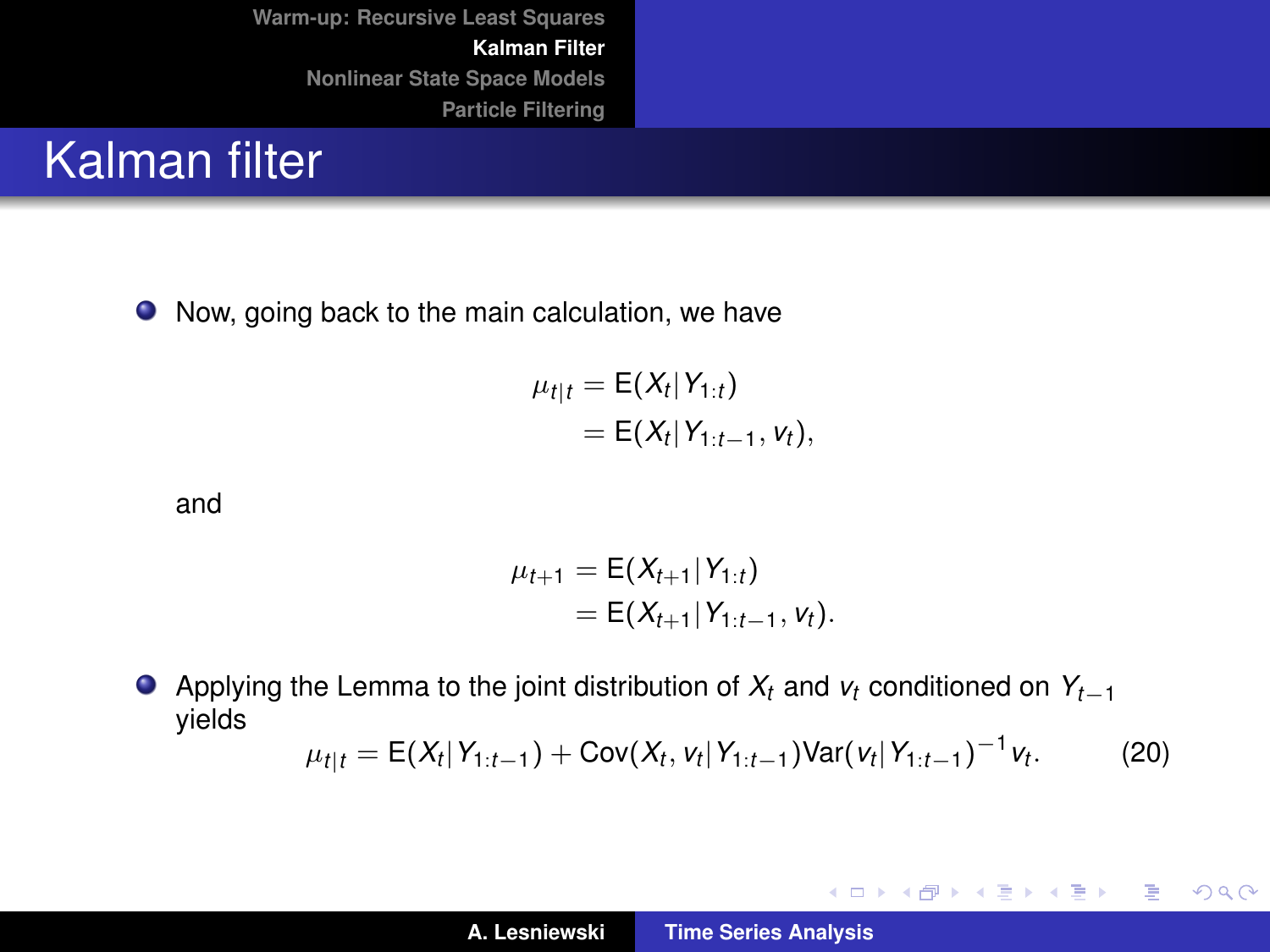#### Kalman filter

**O** Note that

$$
Cov(X_t, v_t | Y_{1:t-1}) = E(X_t (HX_t + \eta_t - H\mu_t)^T | Y_{1:t-1})
$$
  
= E(X\_t (X\_t - \mu\_t)^T H^T | Y\_{1:t-1})  
= E((X\_t - \mu\_t)(X\_t - \mu\_t)^T | Y\_{1:t-1}) H^T  
= P\_t H^T, (21)

by the definition [\(12\)](#page-15-0) of *P<sup>t</sup>* .

This allows us to rewrite equation [\(20\)](#page-21-0) in the form

$$
\mu_{t|t} = \mu_t + P_t H^{\mathrm{T}} F_t^{-1} v_t, \qquad (22)
$$

イロト イ部 トイ君 トイ君 トー

重。  $298$ 

where  $F_t$  is defined by [\(16\)](#page-17-1).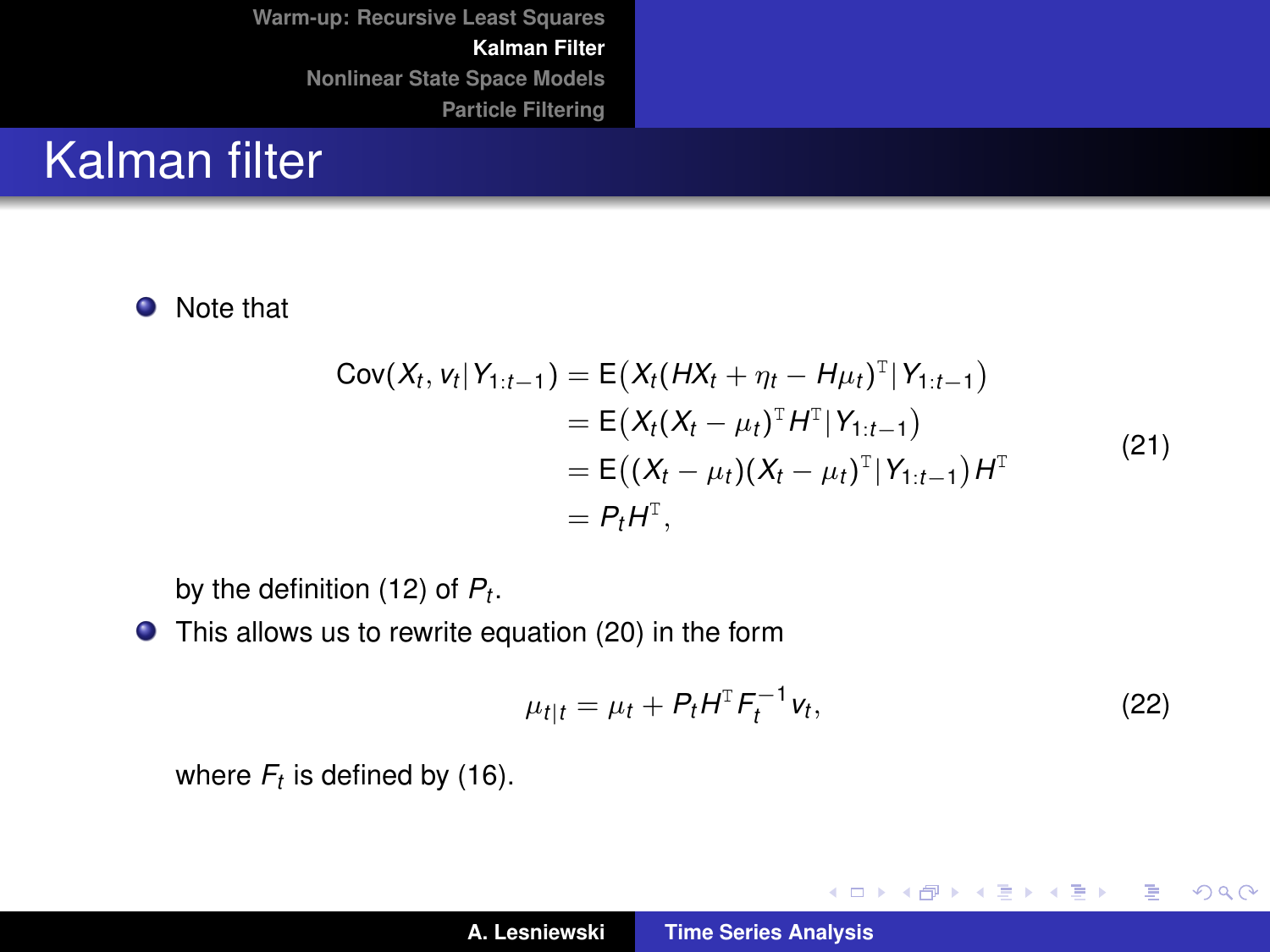#### Kalman filter

● Next, we conclude from the Lemma that

$$
\begin{aligned} \text{Var}(X_t|Y_{1:t}) &= \text{Var}(X_t|Y_{1:t-1}, v_t) \\ &= \text{Var}(X_t|Y_{1:t-1}) - \text{Cov}(X_t, v_t|Y_{1:t-1}) \text{Var}(v_t|Y_{1:t-1})^{-1} \text{Cov}(X_t, v_t|Y_{1:t-1})^{\text{T}}. \end{aligned}
$$

From the definition [\(13\)](#page-15-1) of *Pt*|*<sup>t</sup>* , this can be stated as the following relation:

$$
P_{t|t} = P_t - P_t H^T F_t^{-1} H P_t
$$
  
=  $(I - K_t H) P_t$ . (23)

<span id="page-23-0"></span>where

<span id="page-23-1"></span>
$$
K_t = P_t H^T F_t^{-1}.
$$
 (24)

イロメ イ部メ イヨメ イヨメー

重

 $2Q$ 

The matrix *K<sup>t</sup>* is referred to as the *Kalman gain*.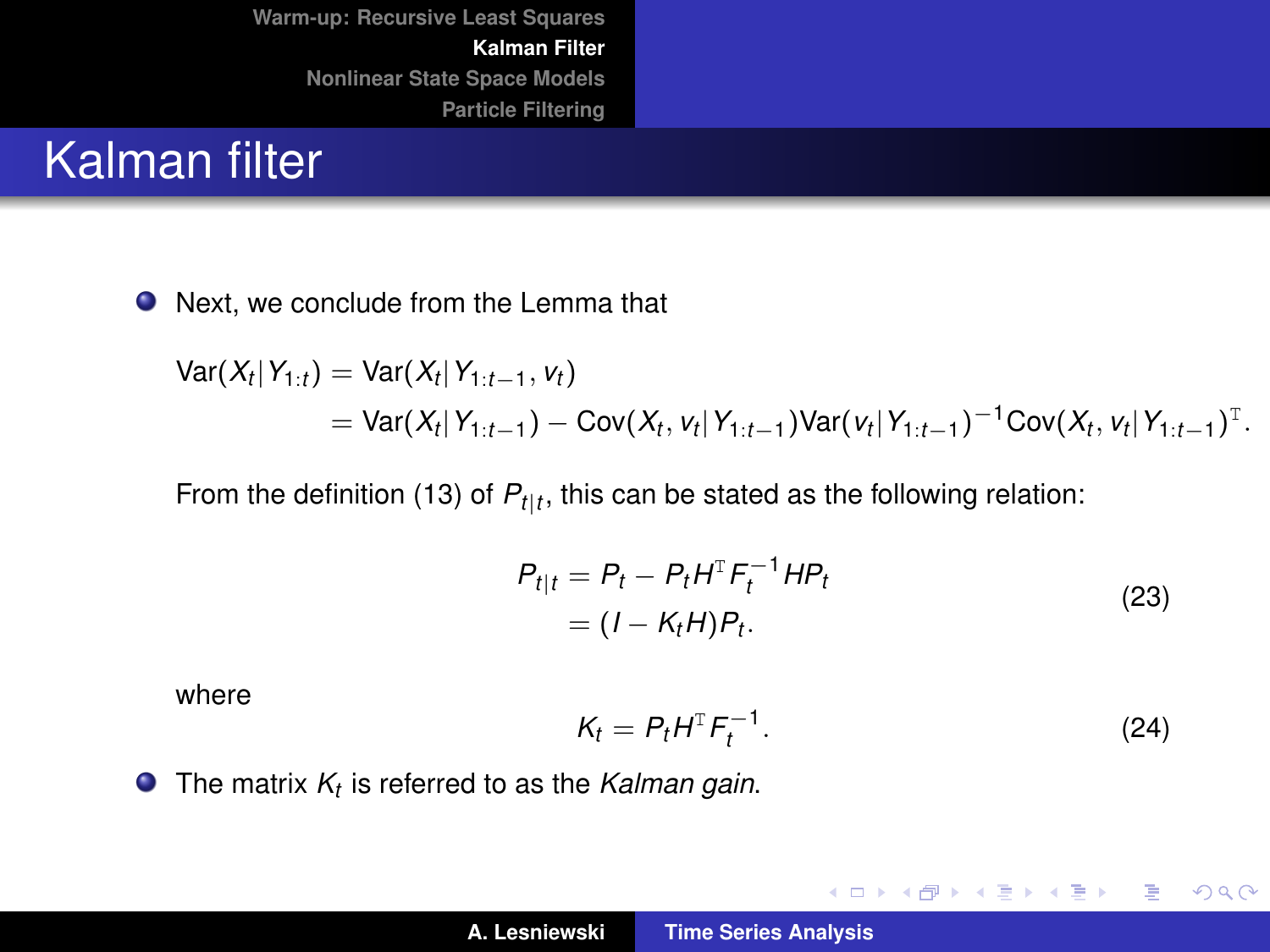# Kalman filter

Now we are ready to establish recursions for  $\mu_t$  and  $P_t$ . From the state equation (the first equation in [\(10\)](#page-10-1)) we have

$$
\mu_{t+1} = E(GX_t + \varepsilon_{t+1} | Y_{1:t}) \n= GE(X_t | Y_{1:t}) \n= G\mu_{t|t}.
$$
\n(25)

**O** Furthermore.

<span id="page-24-0"></span>
$$
P_{t+1} = \text{Var}(GX_t + \varepsilon_{t+1} | Y_{1:t})
$$
  
=  $G\text{Var}(X_t | Y_{1:t}) G^T + \text{Var}(\varepsilon_{t+1} | Y_{1:t}).$  (26)

 $\bullet$  Substituting [\(23\)](#page-23-0) and [\(24\)](#page-23-1) into [\(26\)](#page-24-0) we find that

$$
P_{t+1} = GP_{t|t} G^{T} + Q.
$$
 (27)

イロメ イ団メ イヨメ イヨメー

 $E \Omega Q$ 

Relations and are called the *prediction step* of the Kalman filter.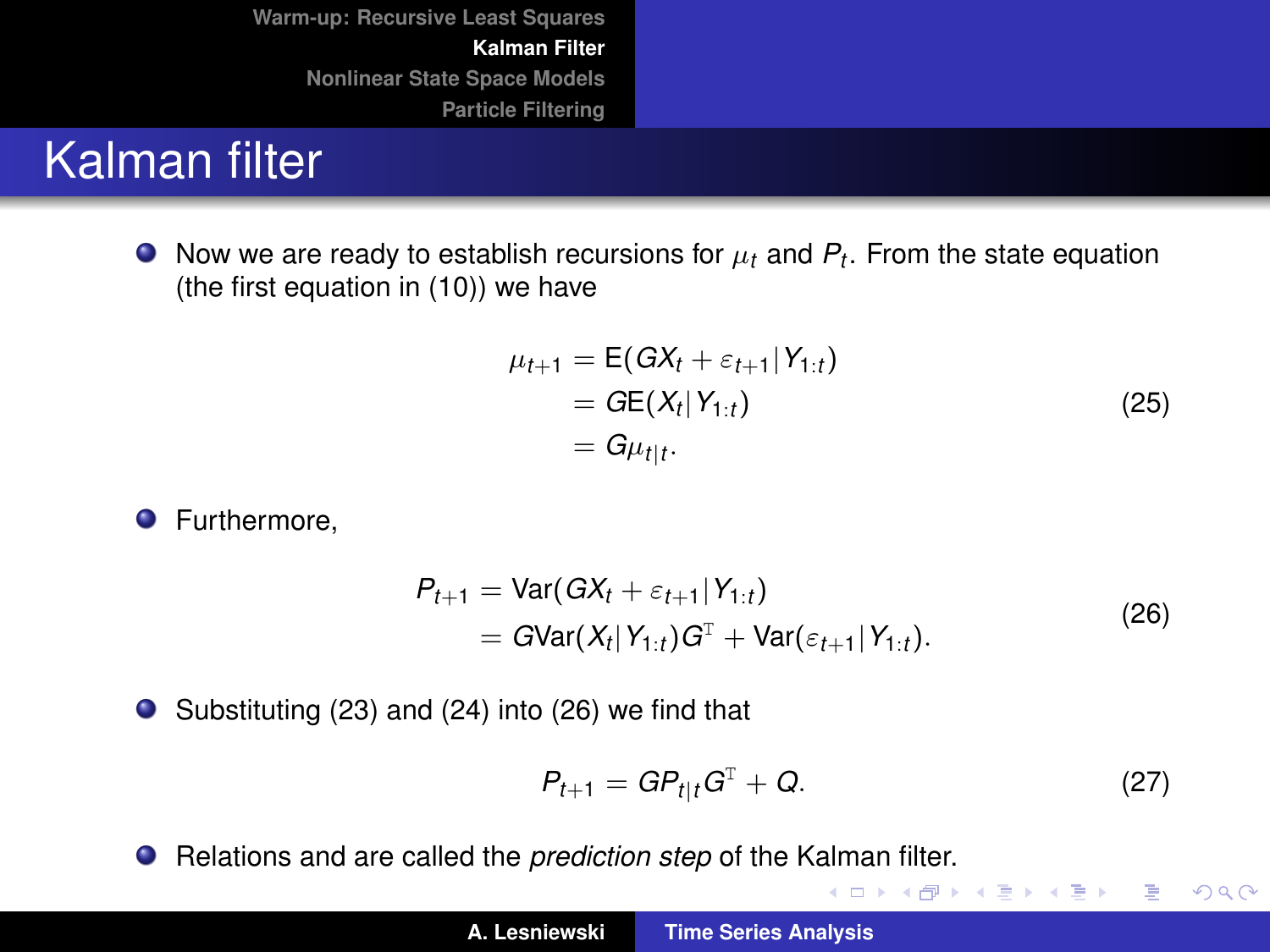# Kalman filter

Using this notation, we can write the full system of recursive relations for updating from  $t$  to  $t + 1$  in the following form:

$$
v_t = Y_t - H\mu_t,
$$
  
\n
$$
F_t = HP_tH^T + R,
$$
  
\n
$$
K_t = P_tH^T F_t^{-1},
$$
  
\n
$$
\mu_{t|t} = \mu_t + K_t v_t,
$$
  
\n
$$
P_{t|t} = (I - K_t H)P_t,
$$
  
\n
$$
\mu_{t+1} = G\mu_{t|t},
$$
  
\n
$$
P_{t+1} = GP_{t|t}G^T + Q,
$$
  
\n(28)

 $2Q$ 

<span id="page-25-0"></span>for  $t = 1, 2, \ldots$ 

- $\bullet$  The initial values  $\mu_1$  and  $P_1$  are assumed to be known (consequently, *X*<sub>1</sub> ∼ *N*( $\mu_1$ , *P*<sub>1</sub>)).
- If the matrices *G*, *H*, *Q*, *R* depend (deterministically) on *t*, the formulas above remain valid with *G* replaced by *G<sup>t</sup>* , etc. メロトメ 御 メメ きょくきょうき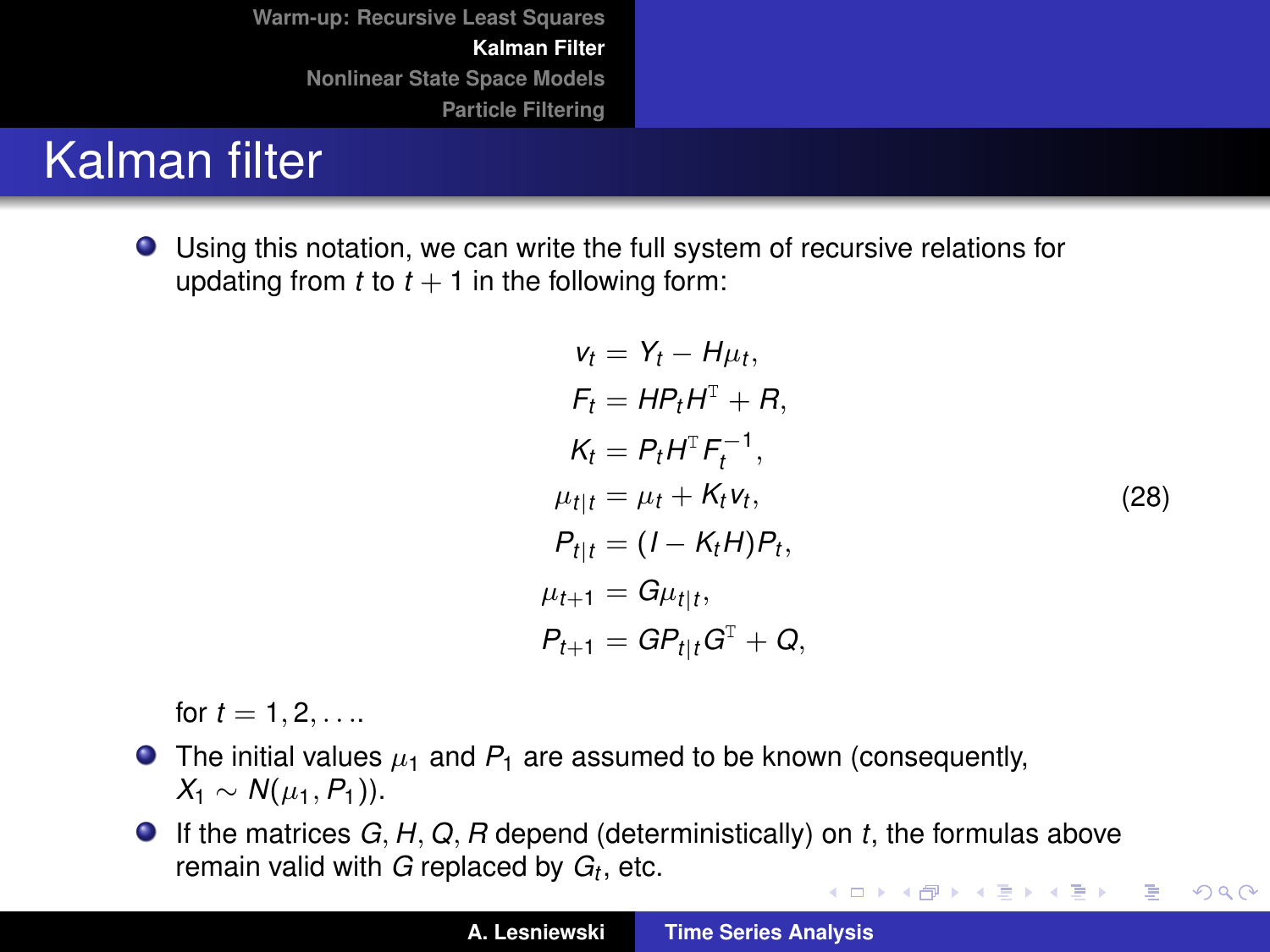#### Kalman filter with mean adjustments

It is sometimes necessary to consider a linear SSM with mean adjustments:

$$
X_{t+1} = GX_t + C_t + \varepsilon_{t+1},
$$
  
\n
$$
Y_t = HX_t + D_t + \eta_t,
$$
\n(29)

<span id="page-26-0"></span>where  $C_t \in \mathbb{R}^r$  and  $D_t \in \mathbb{R}^n$  are deterministic (known).

Following the arguments above, we can derive the following Kalman filter for [\(29\)](#page-26-0):

$$
v_t = Y_t - H\mu_t - D_t,
$$
  
\n
$$
F_t = HP_tH^T + R,
$$
  
\n
$$
K_t = P_tH^T F_t^{-1},
$$
  
\n
$$
\mu_{t|t} = \mu_t + K_t v_t,
$$
  
\n
$$
P_{t|t} = (I - K_t H)P_t,
$$
  
\n
$$
\mu_{t+1} = G\mu_{t|t} + C_t,
$$
  
\n
$$
P_{t+1} = GP_{t|t}G^T + Q,
$$
  
\n(30)

K ロ ⊁ K 伊 ⊁ K 君 ⊁ K 君 ⊁ …

 $2990$ 重

for  $t = 1, 2, ...$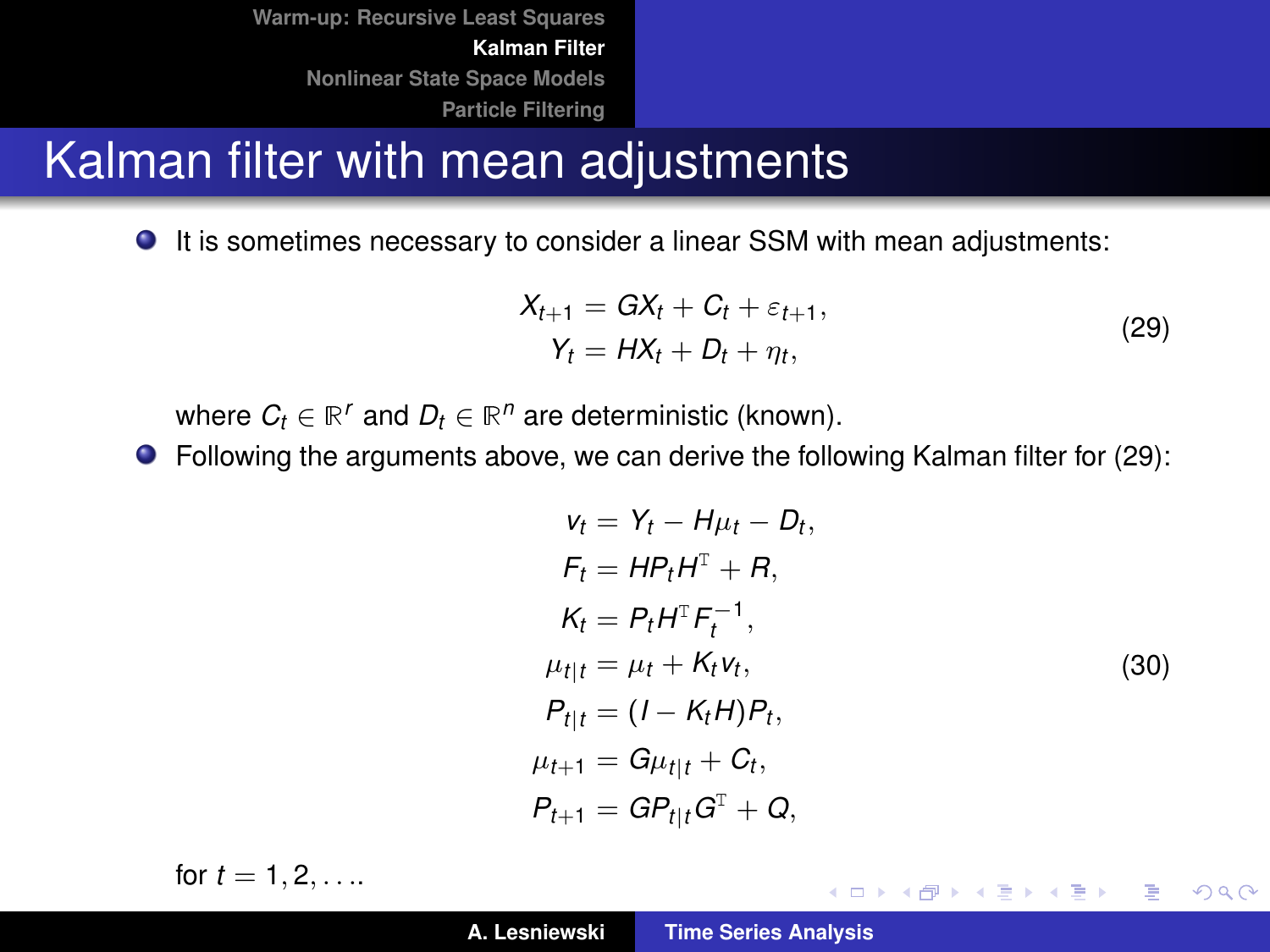# State smoothing

- *State smoothing* refers to the process of estimation of the values of the states  $X_1, \ldots, X_T$ , given the *entire* observation set.
- **•** The objective is thus to (recursively) determine the conditional mean

$$
\widehat{X}_t = \mathsf{E}(X_t|Y_{1:T})
$$
\n(31)

and the conditional variance

$$
V_t = \text{Var}(X_t | Y_{1:T}). \tag{32}
$$

イロメ イ部メ イ君メ イ君メー

重

- Since all distributions are normal,  $X_t|Y_{1:T} \sim N(X_t, V_t)$ .
- $\bullet$  As before, we assume that *X*<sub>1</sub> ∼ *N*( $\mu$ <sub>1</sub>, *P*<sub>1</sub>) with known  $\mu$ <sub>1</sub> and *P*<sub>1</sub>.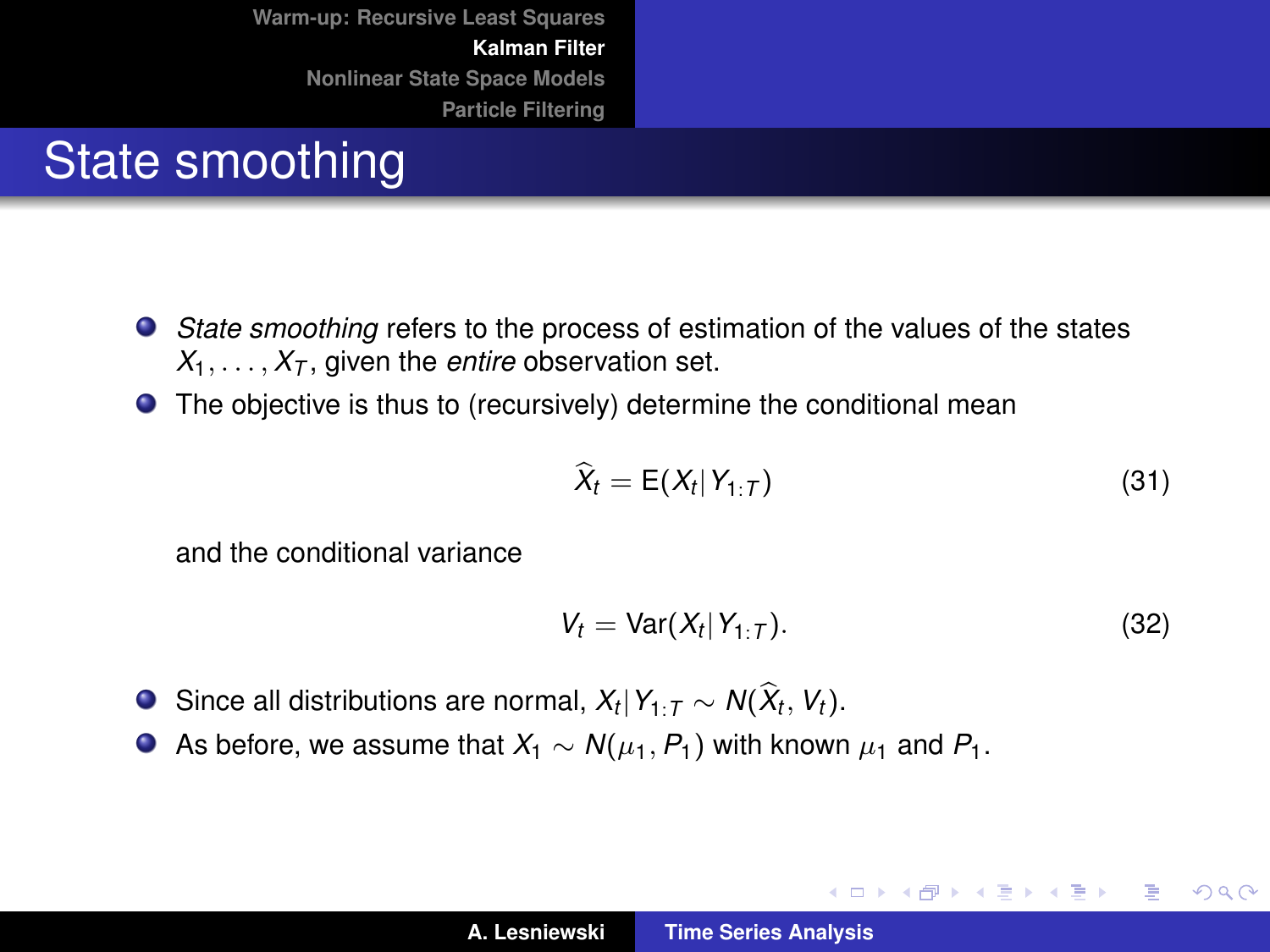# State smoothing

- An analysis, similar to the derivation of the Kalman filter leads to the following result (see [\[2\]](#page-62-0)) for the derivation).
- The smoothing process consists of two phases:
	- (i) *forward* sweep of the Kalman filter [\(28\)](#page-25-0) for  $t = 1, \ldots, T$ ,
	- (ii) *backward* recursion

$$
R_{t-1} = H^{T} F_{t}^{-1} v_{t} + L_{t}^{T} r_{t},
$$
  
\n
$$
N_{t-1} = H^{T} F_{t}^{-1} H + L_{t}^{T} N_{t} L_{t},
$$
  
\n
$$
\hat{X}_{t} = \mu_{t} + P_{t} R_{t-1},
$$
  
\n
$$
V_{t} = P_{t} - P_{t} N_{t-1} P_{t},
$$
\n(33)

イロメ イ団 トイヨメ イヨメー

 $2990$ 重

where  $L_t = G(I - K_t H)$ , for  $t = T, T - 1, \ldots$ , with the terminal condition  $R_{\tau}=0$  and  $\dot{N_{\tau}}=0$ .

**•** This version of the smoothing algorithm is somewhat unintuitive but computationally efficient.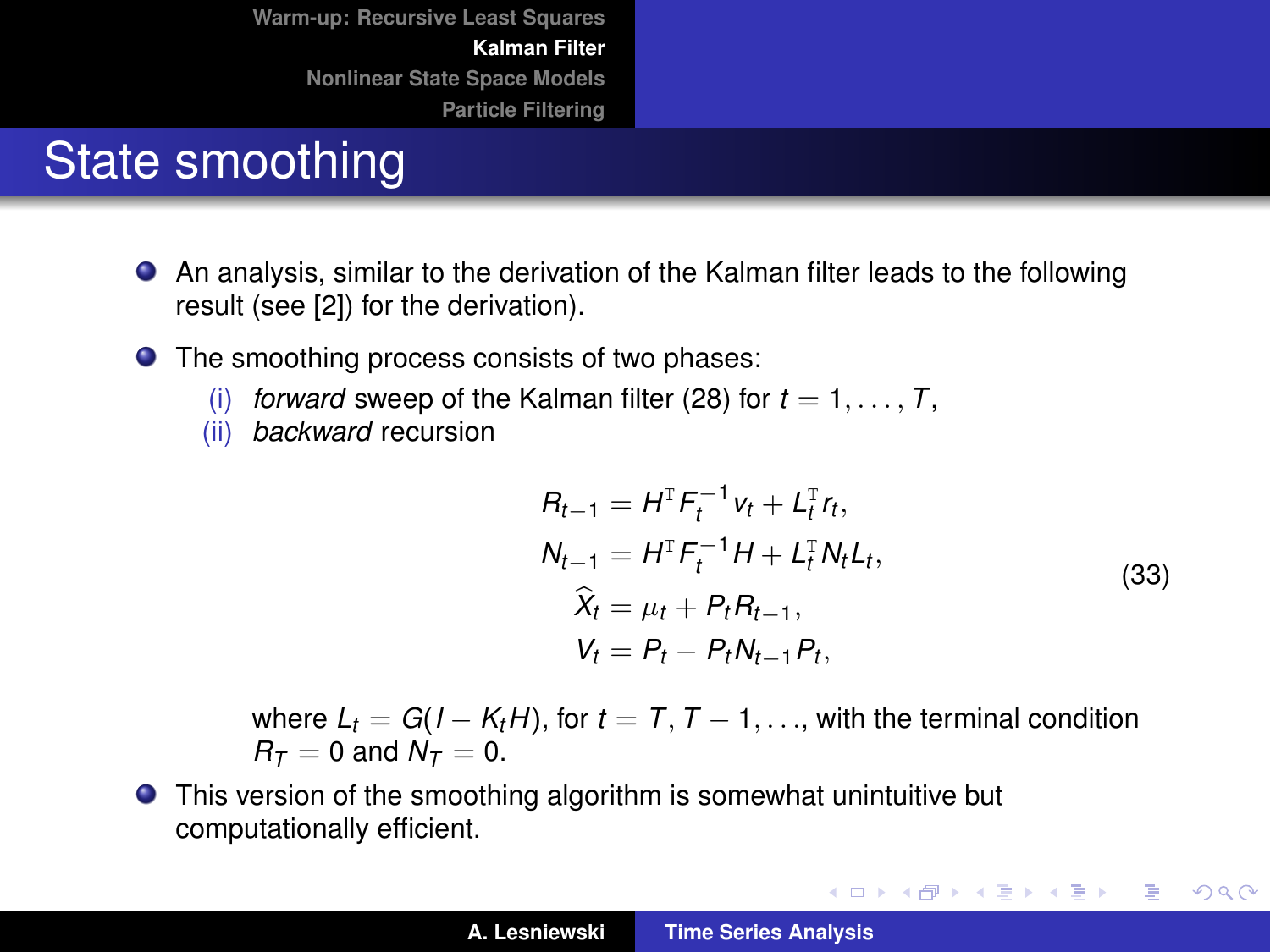# Forecasting with Kalman filter

- $\bullet$  The forecasting problem consists in predicting the values of  $X_{t+d}$  and  $Y_{t+d}$  given the observations  $Y_{1:t}$ .
- As discussed in Lecture Notes #1, the optimal forecasts of the state variable and observation are given by:

$$
X_{t+d}^* = \mathsf{E}(X_{t+d} | Y_{1:t}), \tag{34}
$$

with variance

$$
P_{t+d}^* = \mathsf{E}\big((X_{t+d}^* - X_{t+d})(X_{t+d}^* - X_{t+d})^T|Y_{1:t}\big),\tag{35}
$$

and

$$
Y_{t+d}^* = \mathsf{E}(Y_{t+d} | Y_{1:t}), \tag{36}
$$

イロメ イ部メ イヨメ イヨメー

 $2Q$ 

重

with variance

$$
V_{t+d}^* = \mathsf{E}\big((Y_{t+d}^* - Y_{t+d})(Y_{t+d}^* - Y_{t+d})^T|Y_{1:t}\big),\tag{37}
$$

respectively.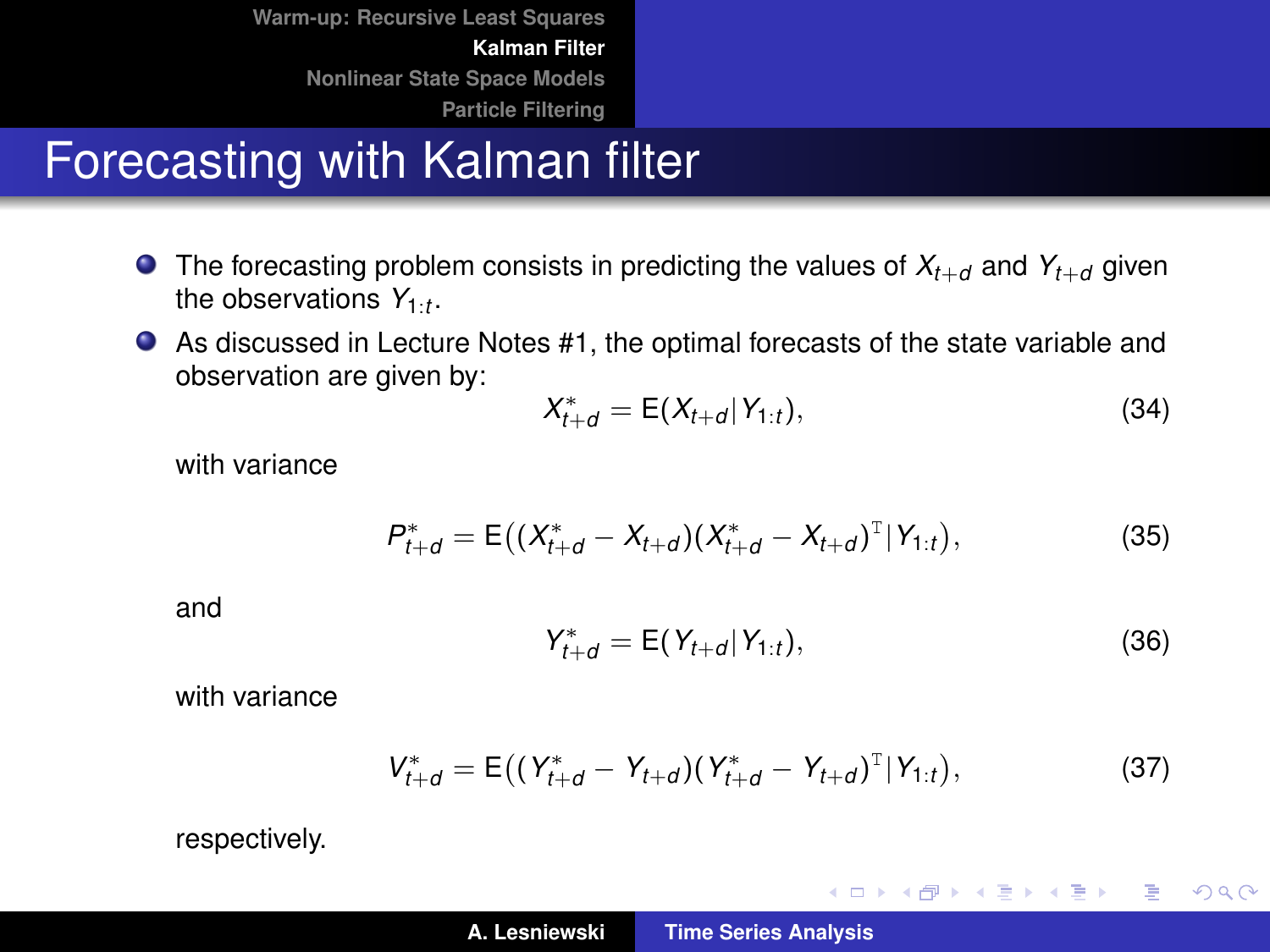## Forecasting with Kalman filter

 $\bullet$  The forecast is straightforward for  $d = 1$ :

$$
X_{t+1}^* = G\mu_{t|t},\tag{38}
$$

with

$$
P_{t+1}^* = GP_{t+1} G^T + Q,
$$
\n(39)

and

$$
Y_{t+1}^* = H\mu_{t+1},\tag{40}
$$

イロトス 伊 トス 言 トス 言 トー

重

 $2Q$ 

with

$$
V_{t+1}^* = HP_{t+1}H^T + R. \tag{41}
$$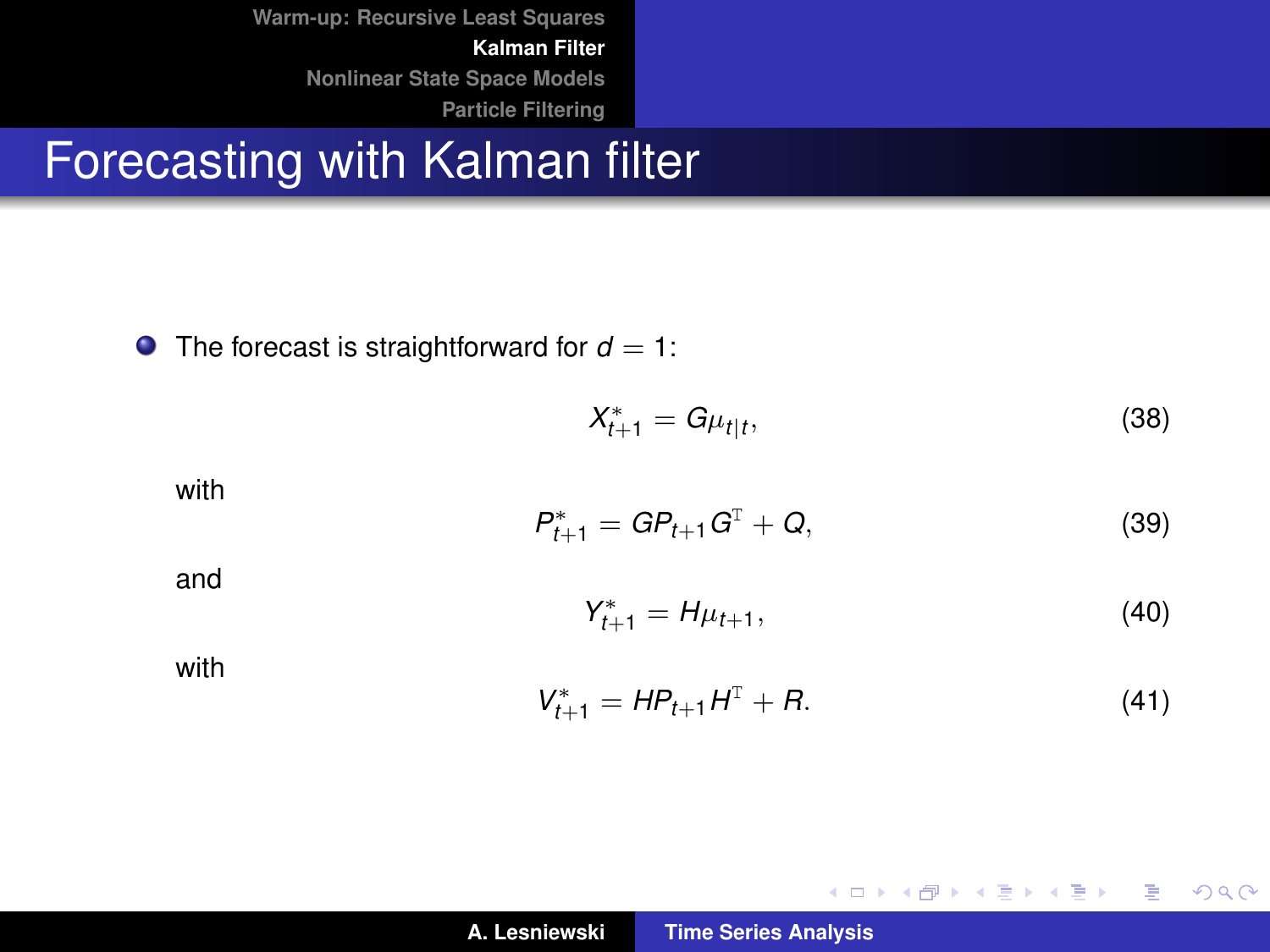## Forecasting with Kalman filter

**•** For  $d > 1$  we obtain the recursions:

$$
X_{t+d}^* = G X_{t+d-1}^*,\tag{42}
$$

with

$$
P_{t+d}^* = GP_{t+d-1}^* G^{\mathrm{T}} + Q, \qquad (43)
$$

and

$$
Y_{t+d}^* = H X_{t+d}^*,\tag{44}
$$

イロトメ 御 トメ 君 トメ 君 トー

重。  $2990$ 

with

$$
V_{t+d}^* = HP_{t+d}^*H^T + R. \tag{45}
$$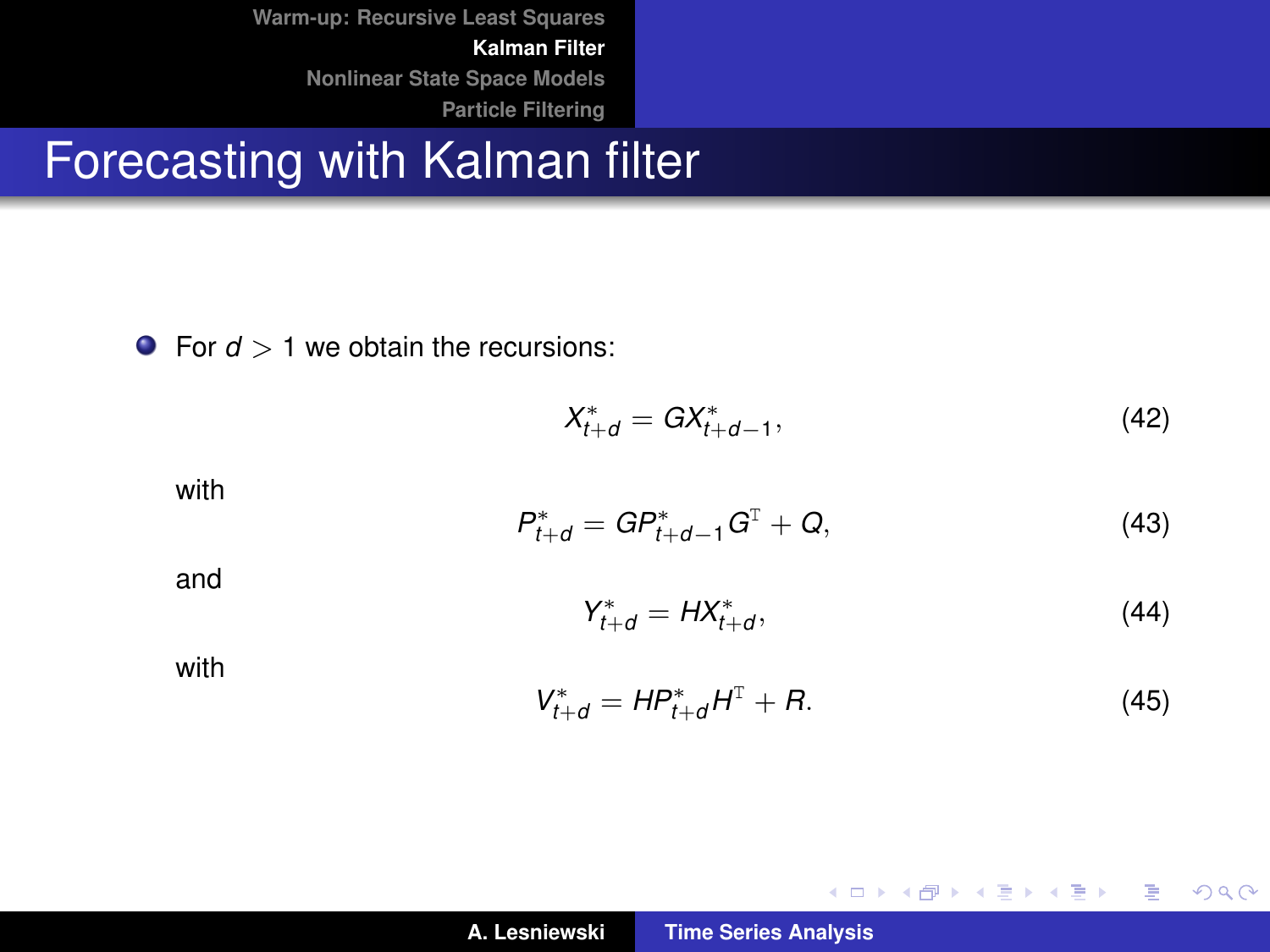# MLE estimation of the parameters

- We have left a number of parameters that may have not been specified, namely:
	- (i) the initial values  $\mu_1$  and  $P_1$  that enter the probability distribution  $N(\mu_1, P_1)$ of the state  $X_1$ ,
	- (ii) the matrices *G* and *H*,
	- (iii) the variances *Q* and *R* of the disturbances in the state and observation equations, respectively.
- $\bullet$  We denote the unspecified model parameters collectively by  $\theta$ .
- **If**  $\mu_1$  **and**  $P_1$  **are known, the remaining parameters**  $\theta$  **can be estimated by means** of MLE.

イロメ イ部メ イ君メ イ君メー

重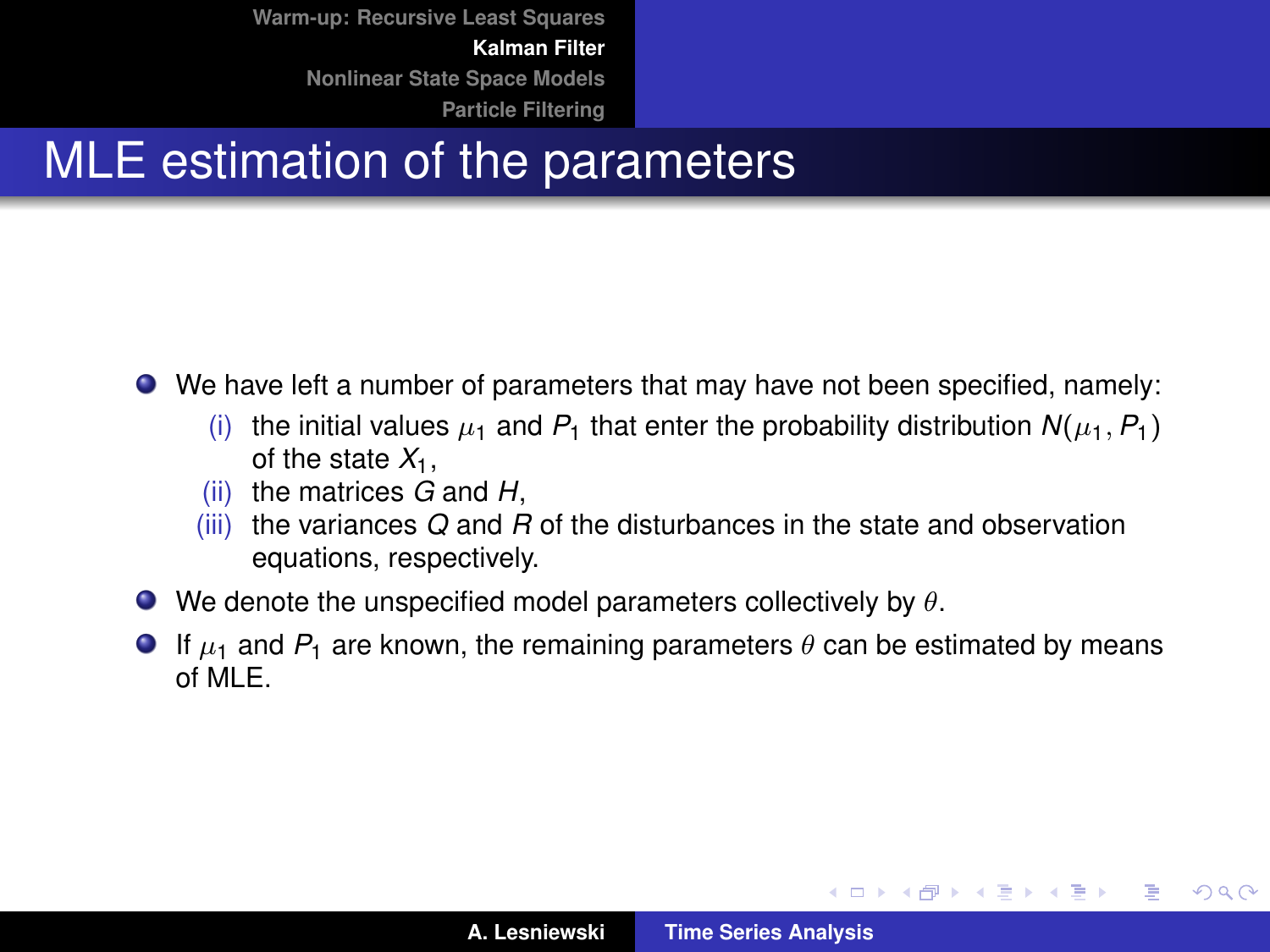# MLE estimation of the parameters

To this end, we consider the joint probability of the observations:

$$
p(Y_{1:T}|\theta) = \prod_{t=1}^{T} p(Y_t|Y_{1:t-1}),
$$
\n(46)

イロメ イ団メ イヨメ イヨメー

重。  $2990$ 

where  $p(Y_1|Y_0) = p(Y_1)$ .

**O** Hence,

$$
-\log\mathcal{L}(\theta|Y_{1:T})=\frac{1}{2}\sum_{t=1}^T\left(\log\det(F_t)+v_t^T F_t^{-1}v_t\right)+const,\qquad(47)
$$

where  $v_t$  denotes the innovation.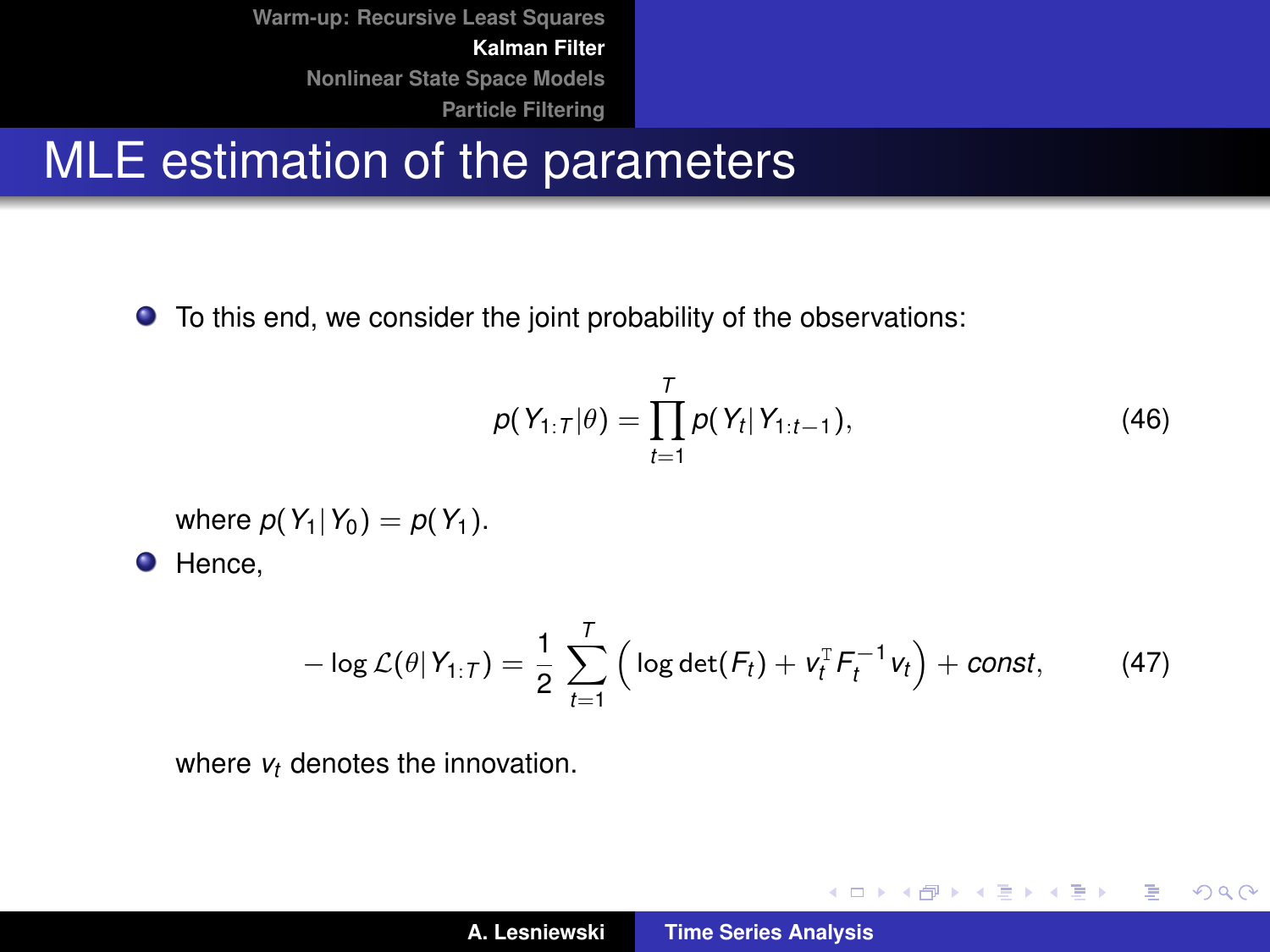# MLE estimation of the parameters

- For each *t*, the value of the log likelihood function is calculated by running the Kalman filter.
- Searching for the minimum of this log likelihood function using an efficient algorithm such as BFGS, we find estimates of  $\theta$ .
- **In the case of unknown**  $\mu_1$  and  $P_1$ , one can use the *diffuse log likelihood* method, which is discussed in detail in [\[2\]](#page-62-0).
- Alternatively, one can regard µ<sup>1</sup> and *P*<sup>1</sup> *hyperparameters* of the model.

イロメ イ部メ イ君メ イ君メー

重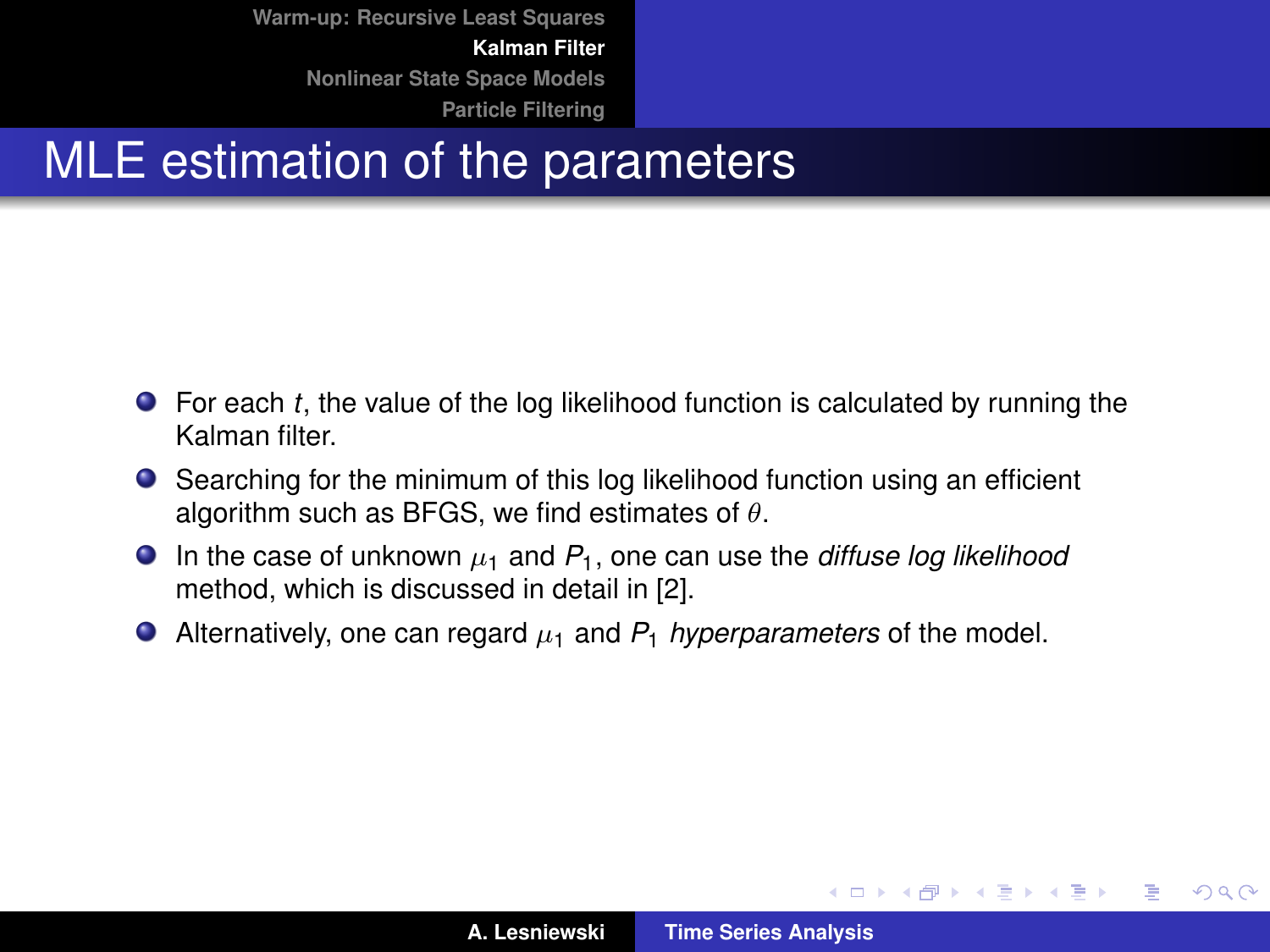**[Warm-up: Recursive Least Squares](#page-3-0) [Kalman Filter](#page-10-0) [Nonlinear State Space Models](#page-36-0)**

**[Particle Filtering](#page-44-0)**

#### Nonlinear state space models

- The recursion relations defining the Kalman filter can be extended to the case of more general state space models.
- Some of these extensions are straightforward (such as adding constant terms to the right hand sides of the state and observation equations in [\(10\)](#page-10-1)), others are fundamentally more complicated.
- **In the remainder of this lecture we summarize these extensions following [\[2\]](#page-62-0).**

(ロトス個) (運) (運)

 $QQ$ 

Þ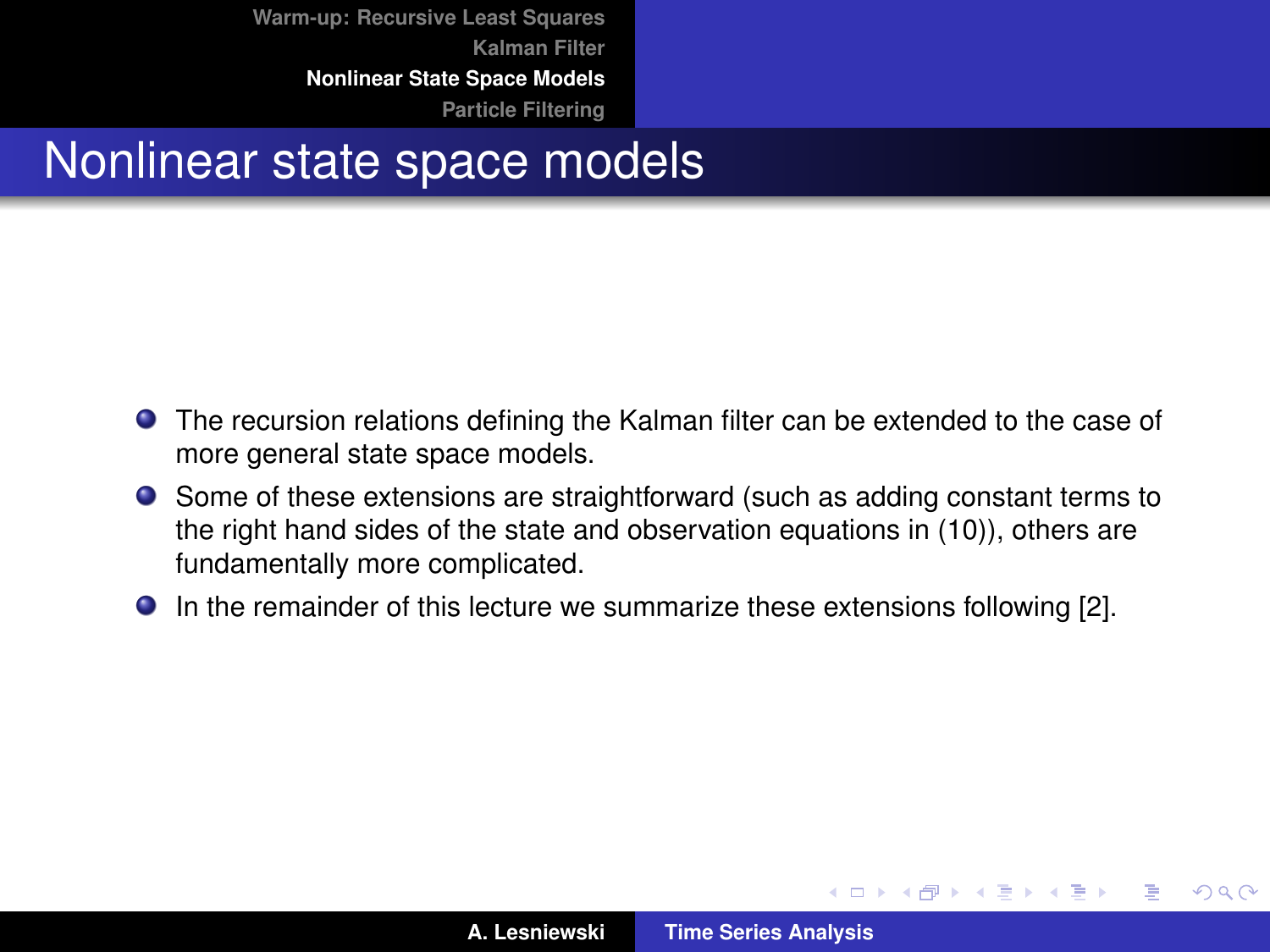<span id="page-36-0"></span>Nonlinear state space models

● In general, a state space model has the form:

|  |  | $X_1 \rightarrow X_2 \rightarrow \ldots \rightarrow X_t \rightarrow \ldots$             |  |  |                                                                                                               |
|--|--|-----------------------------------------------------------------------------------------|--|--|---------------------------------------------------------------------------------------------------------------|
|  |  |                                                                                         |  |  | $\downarrow \qquad \qquad \downarrow \qquad \qquad \downarrow \qquad \qquad \qquad \cdots \qquad \qquad (48)$ |
|  |  | $Y_1 \t Y_2 \t \t \t Y_1 \t \t \t \t \t \t \t \t Y_2 \t \t \t \t \t \t \t \t \t \t Y_3$ |  |  |                                                                                                               |

イロメ イ部メ イヨメ イヨメー

÷.  $298$ 

where the state and observed variables may be continuous or discrete.

- It is also not required that the distributions of the residuals are Gaussian.
- Such models include linear and non-linear Kalman filters, hidden Markov models, stochastic volatility models, etc.
- As in the case of a linear SSM, the *filtering problem* is to estimate *sequentially* the values of the unobserved states  $X_t,$  given the values of the observation process  $Y_1, \cdots, Y_t$ , for any time step *t*.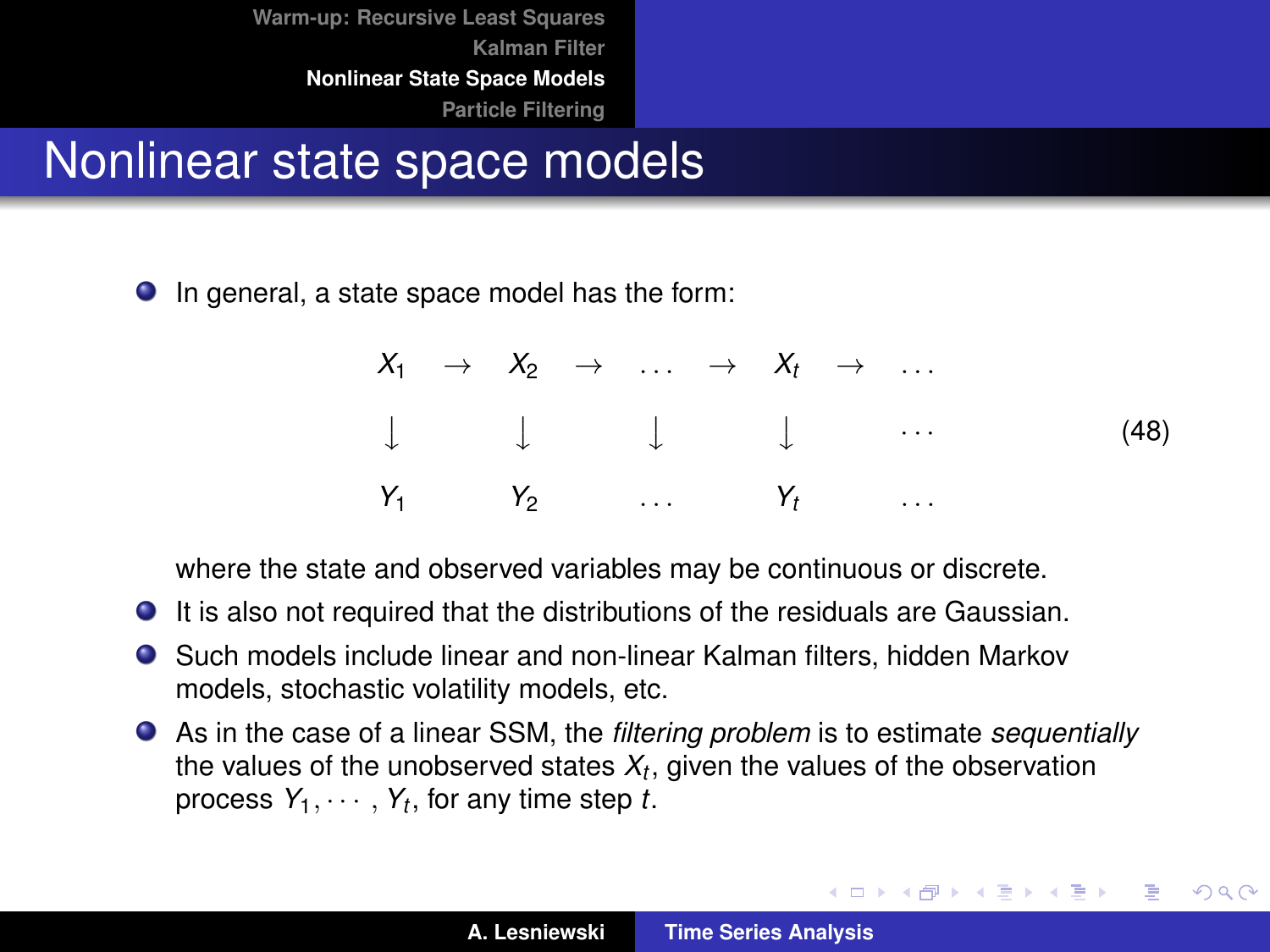**[Warm-up: Recursive Least Squares](#page-3-0) [Kalman Filter](#page-10-0) [Nonlinear State Space Models](#page-36-0)**

**[Particle Filtering](#page-44-0)**

#### Nonlinear state space models

- $\bullet$  We assume that the states  $X_t$  and the observations  $Y_t$  can be modeled in the following form.
- $X_1, X_2, \dots$ , is a Markov process on  $\mathbb{R}^n$  that evolves according to the transition probability density  $p(X_t | X_{t-1})$ :

$$
X_t | X_{t-1} \sim p(X_t | X_{t-1}). \tag{49}
$$

On the other hand, *Y<sup>t</sup>* depends only on the value of the state variable *X<sup>t</sup>* :

$$
Y_t \sim p(Y_t \,|\, X_t). \tag{50}
$$

Usually, these two relations are stated in explicit functional form:

$$
X_t = G(X_{t-1}, \varepsilon_t),
$$
  
\n
$$
Y_t = H(X_t, \eta_t),
$$
\n(51)

K ロ ⊁ K 伊 ⊁ K 君 ⊁ K 君 ⊁ …

 $\equiv$  990

<span id="page-37-0"></span>where  $\varepsilon_t$  and  $\eta_t$  are noises.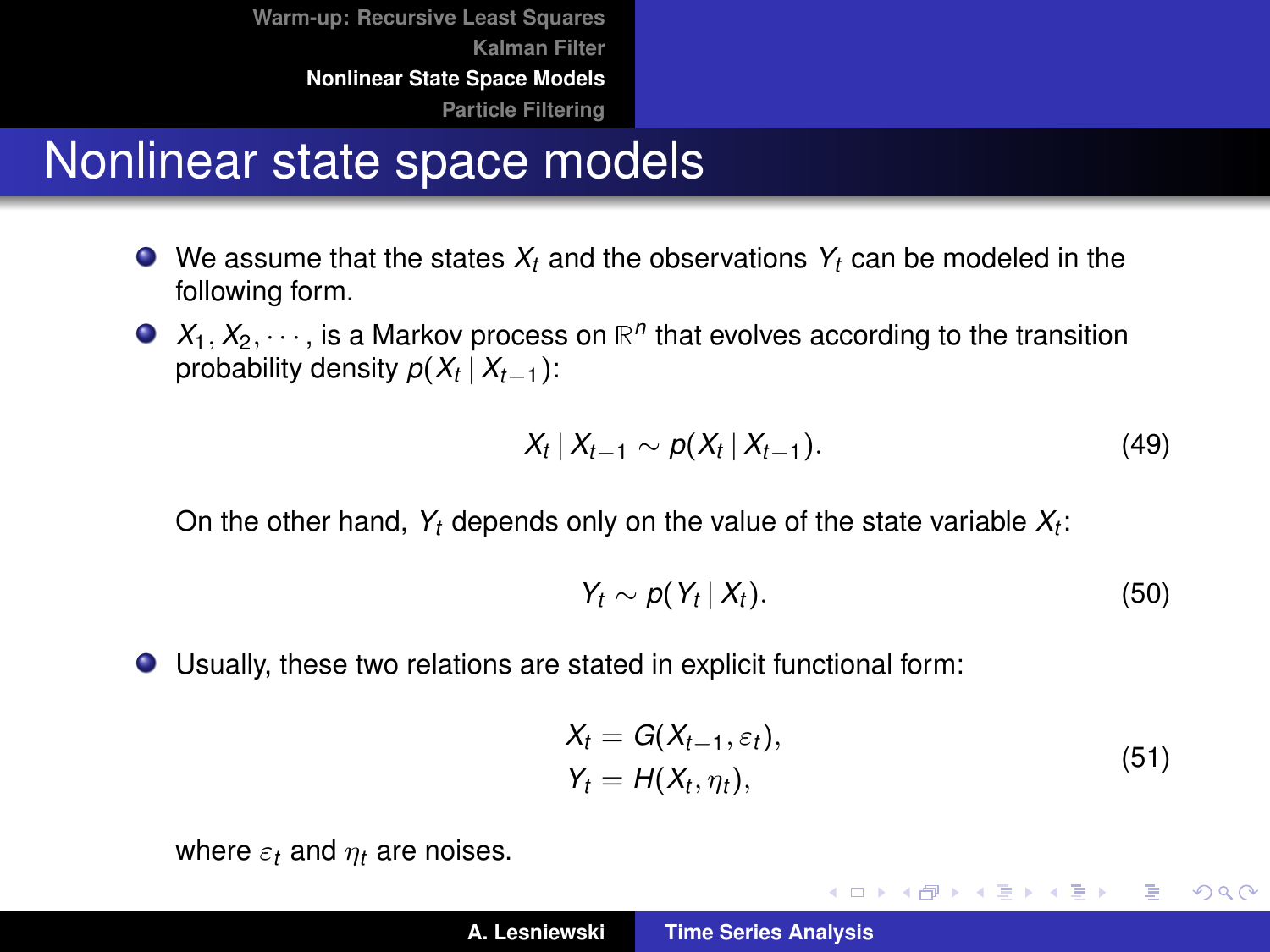# Stochastic volatility model

An example of a nonlinear SSM is the stochastic volatility model

$$
X_{t+1} = a + X_t + \varepsilon_{t+1},
$$
  
\n
$$
Y_t = \exp(X_t)\eta_t,
$$
\n(52)

イロメ イ団メ イヨメ イヨメー

÷.

 $298$ 

where  $X_t$ ,  $Y_t \in \mathbb{R}$ ,  $a \in \mathbb{R}$ ,  $\varepsilon_t \sim N(0, \alpha^2)$ , and  $\eta_t \sim N(0, 1)$ .

● This model can be thought of as follows:

- (i) the (hidden) state variable  $X_t$  drives the stochastic volatility process  $\sigma_t = \exp(X_t)$ ,
- (ii) the volatility process is observed through the change  $Y_t = F_{t+1} F_t$  in the market observable *F<sup>t</sup>* (such as asset price or forward rate).
- One can view this model as a discretized version of a continuous time stochastic volatility model such as SABR.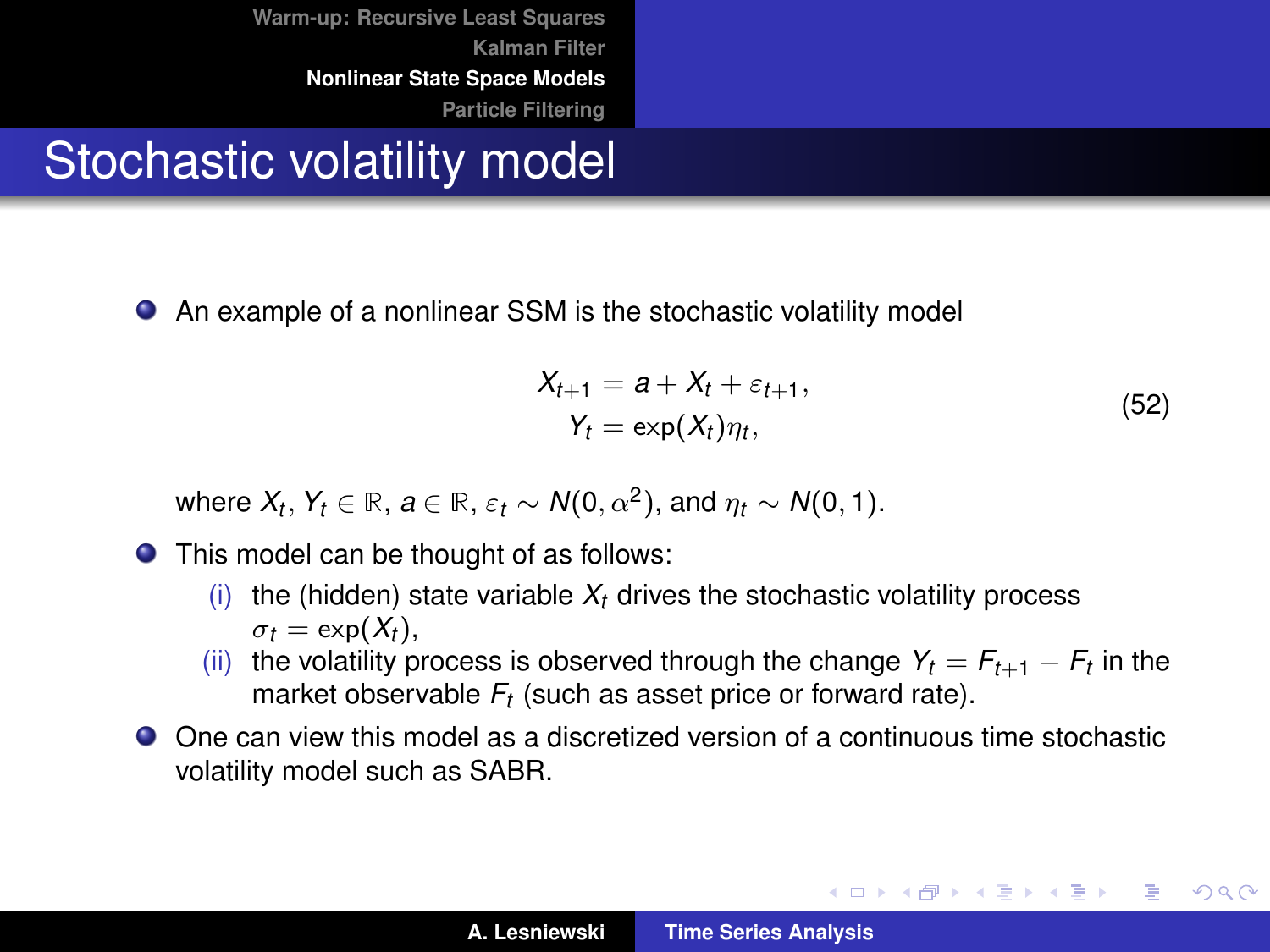# Extended Kalman filter

- The *extended Kalman filter* (EKF) consists in approximating a nonlinear SSM by a linear SSM followed by applying the Kalman filter.
- Namely, assume that the state and observation equations are given by

$$
X_{t+1} = G(X_t) + \varepsilon_{t+1},
$$
  
\n
$$
Y_t = H(X_t) + \eta_t,
$$
\n(53)

(ロトス個) (運) (運)

Þ  $2Q$ 

respectively, where

- (i)  $G(x)$  and  $H(x)$  are differentiable functions on  $\mathbb{R}^r$ ,
- (ii) the disturbances  $\varepsilon_t$  and  $\eta_t$  are mutually and serially uncorrelated with mean zero and covariances  $Q(X_t)$  and  $R(X_t)$ , respectively (we do not require that their distributions are Gaussian),
- (iii)  $X_1$  has mean  $\mu_1$  and variance  $P_1$ , and is uncorrelated with all noises.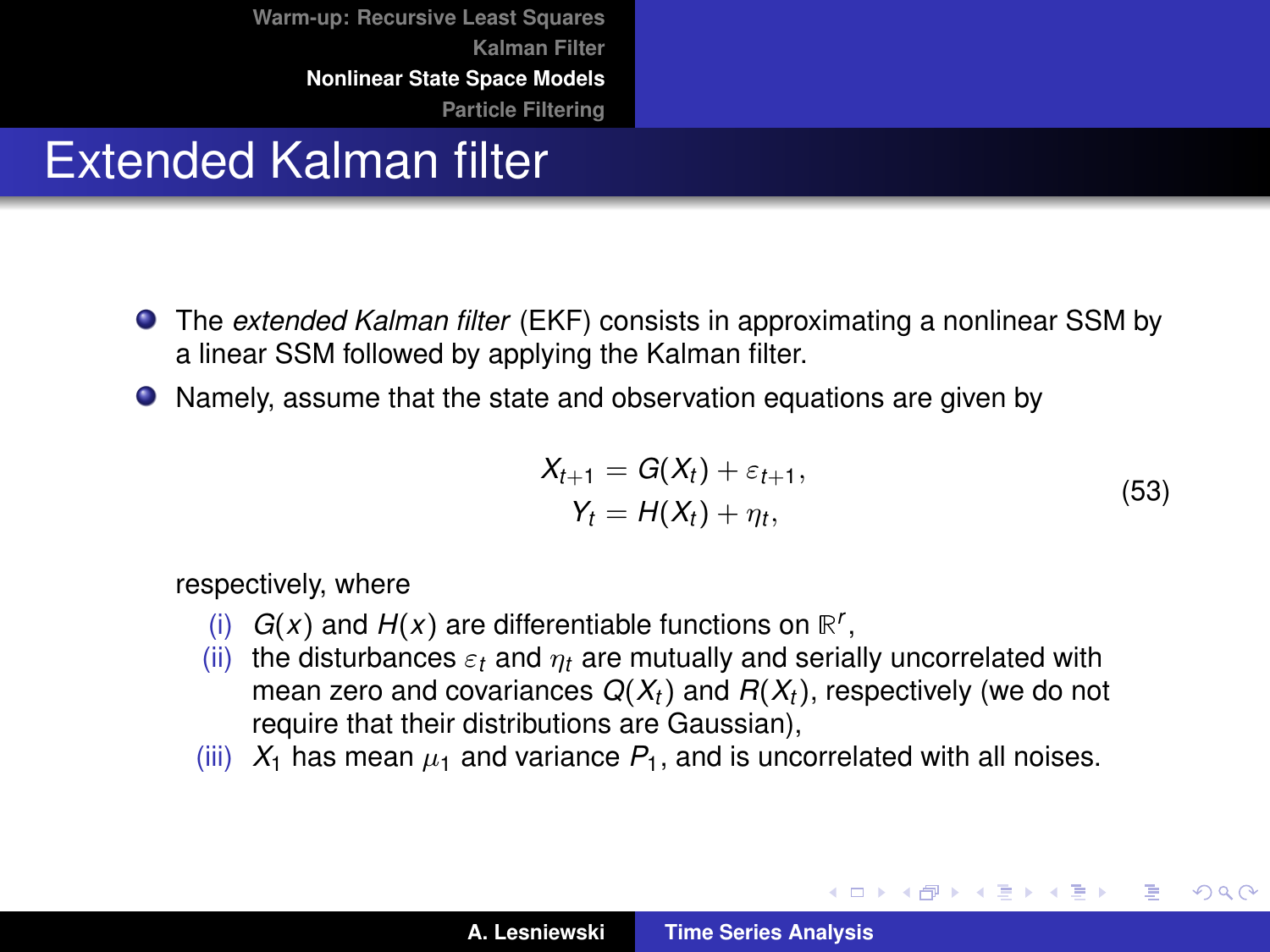# Extended Kalman filter

We denote by  $G_t'$  and  $H_t'$  the matrices of first derivatives (Jacobi matrices) of *G*( $X_t$ ) and *H*( $X_t$ ) evaluated at  $\mu_t$  and  $\mu_{t|t}$ , respectively:

> $G'_{t} = \nabla G(X_{t})|_{X_{t}=\mu_{t|t}},$  $H'_t = \nabla H(X_t)|_{X_t = \mu_t}.$

We now expand the matrix functions *G*, *H*, *Q* and *R* in Taylor series to the orders indicated:

$$
G(X_t) = G(\mu_{t|t}) + G'_t(X_t - \mu_{t|t}) + \dots,
$$
  
\n
$$
H(X_t) = H(\mu_t) + H'_t(X_t - \mu_t) + \dots,
$$
  
\n
$$
G(X_t) = G(\mu_{t|t}) + \dots,
$$
  
\n
$$
H(X_t) = H(\mu_t) + \dots,
$$

and disregard the higher order terms denoted by . . ..

イロメ イ団メ イモメ イモメー

 $2990$ 造っ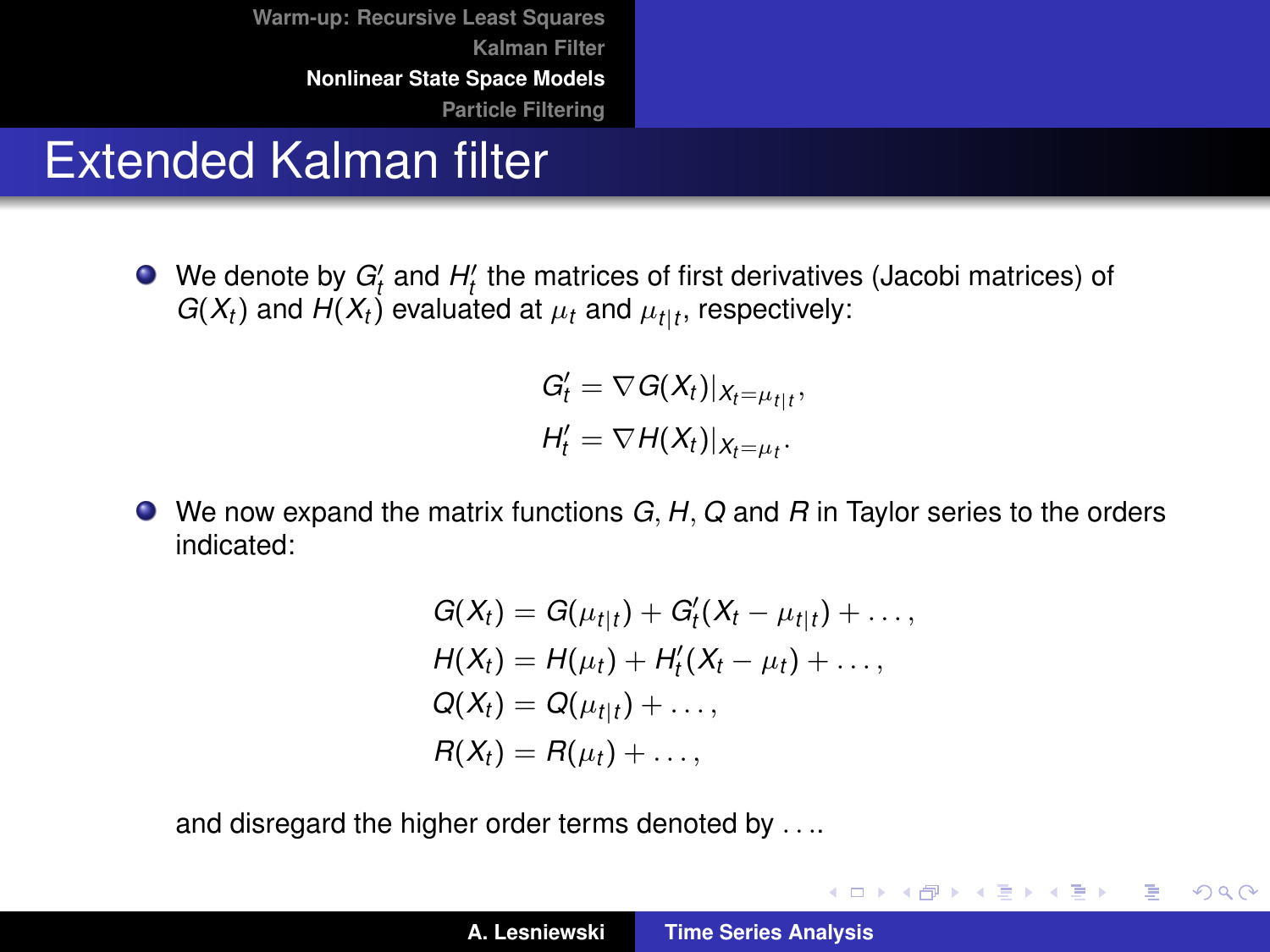# Extended Kalman filter

As a result of this approximation we obtain a linear SSM with mean adjustment:

$$
X_{t+1} = G'_t X_t + (G(\mu_{t|t}) - G'_t \mu_{t|t}) + \varepsilon_{t+1},
$$
  
\n
$$
Y_t = H'_t X_t + (H(\mu_t) - H'_t \mu_t) + \eta_t.
$$
\n(54)

Applying the Kalman filter formulas to this SSM we obtain the following EKF recursion:

$$
v_t = Y_t - H(\mu_t),
$$
  
\n
$$
F_t = H_t' P_t H_t''^T + R(\mu_t),
$$
  
\n
$$
K_t = P_t H^T F_t^{-1},
$$
  
\n
$$
\mu_{t|t} = \mu_t + K_t v_t,
$$
  
\n
$$
P_{t|t} = (I - K_t H_t') P_t,
$$
  
\n
$$
\mu_{t+1} = G(\mu_{t|t}),
$$
  
\n
$$
P_{t+1} = G_t' P_{t|t} G_t'^T + Q(\mu_{t|t}),
$$
  
\n(55)

K ロ ⊁ K 伊 ⊁ K 君 ⊁ K 君 ⊁ …

重。  $299$ 

for  $t = 1, 2, ...$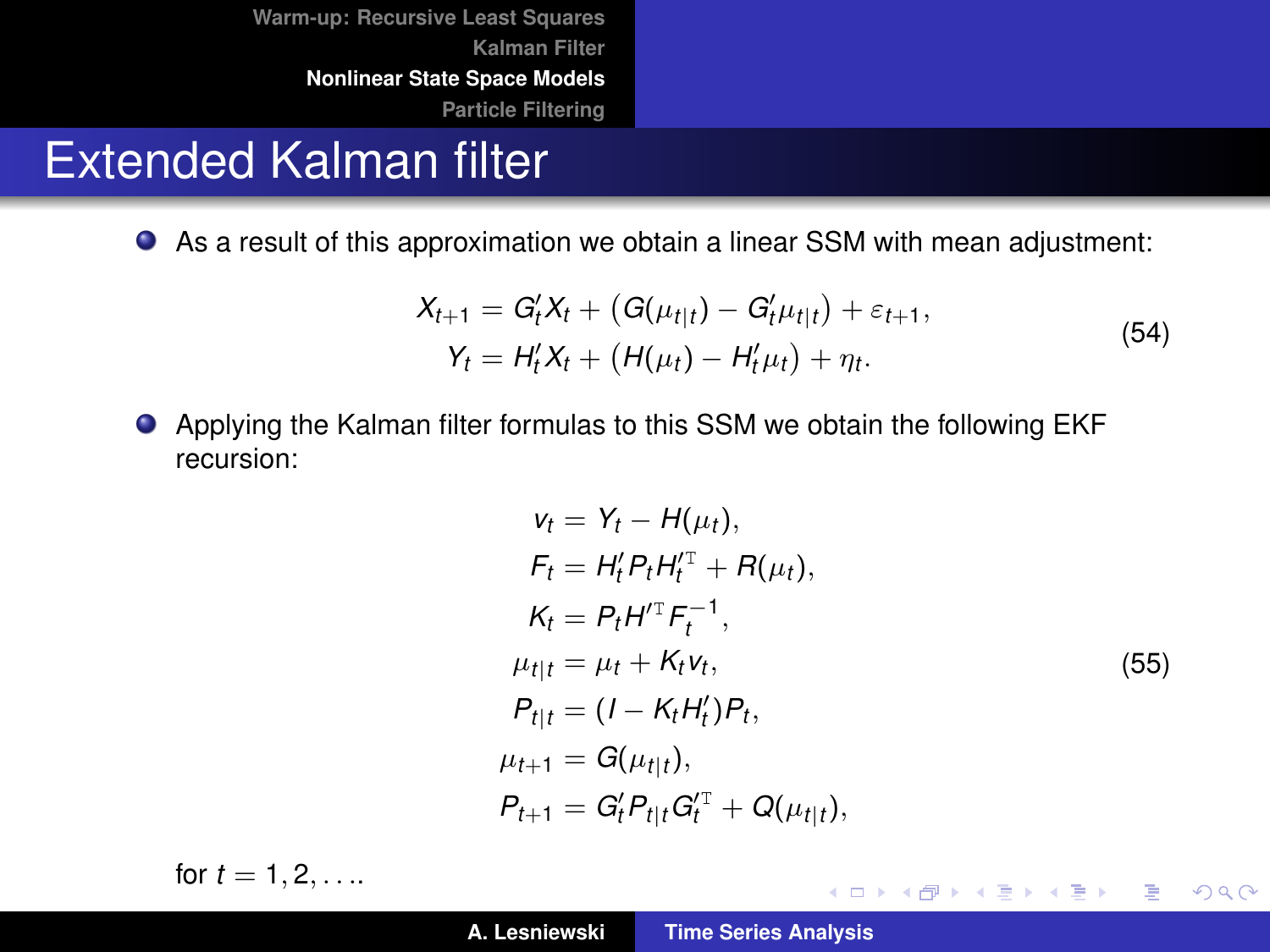# Extended Kalman filter

- The EKF works well if the functions *G* and *H* are weakly nonlinear, for strongly nonlinear models its performance may be poor.
- Other extensions of the Kalman filter have been developed, including the *unscented Kalman filter* (UKF).
- It is based on a different principle than the EKF: rather than approximating *G* and *H* by linear expressions, one matches approximately the first and second moments of a nonlinear function of a Gaussian random variable, see [\[2\]](#page-62-0) for details.
- Another approach to inference in nonlinear SSMs is via Monte Carlo (MC) techniques *particle filters*, a.k.a. *sequential Monte Carlo*.

イロメ イ部メ イ君メ イ君メー

Þ

 $QQ$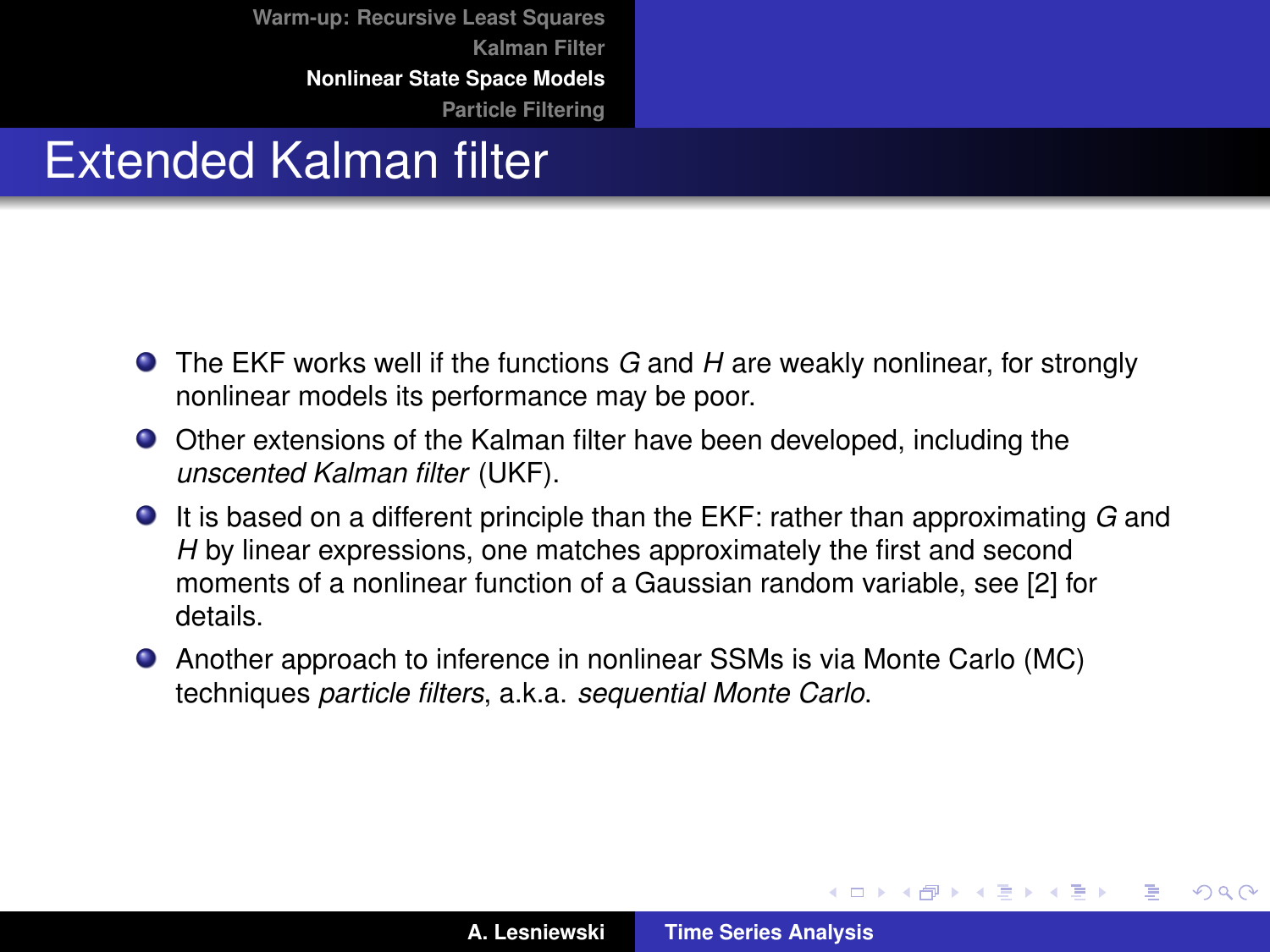# Particle filtering

- Estimation of complex time series models requires evaluation of complex expected values, often expressed as high dimensional, analytically intractable integrals.
- Particle filters provide a method for calculating such integrals approximately via carefully crafted MC techniques.
- In this approach, a continuous PDF is approximated by a discrete PDF made of weighted outcomes called *particles*.
- Particle filter algorithms are formulated recursively, very much in the spirit of the Kalman filter.
- They are far reaching generalizations of the Kalman filter to nonlinear, non-Gaussian SSMs.
- Since particle filtering is based on MC methods, its performance or accuracy does not much that of the Kalman filter.

イロメ イ部メ イヨメ イヨメー

 $299$ 

Þ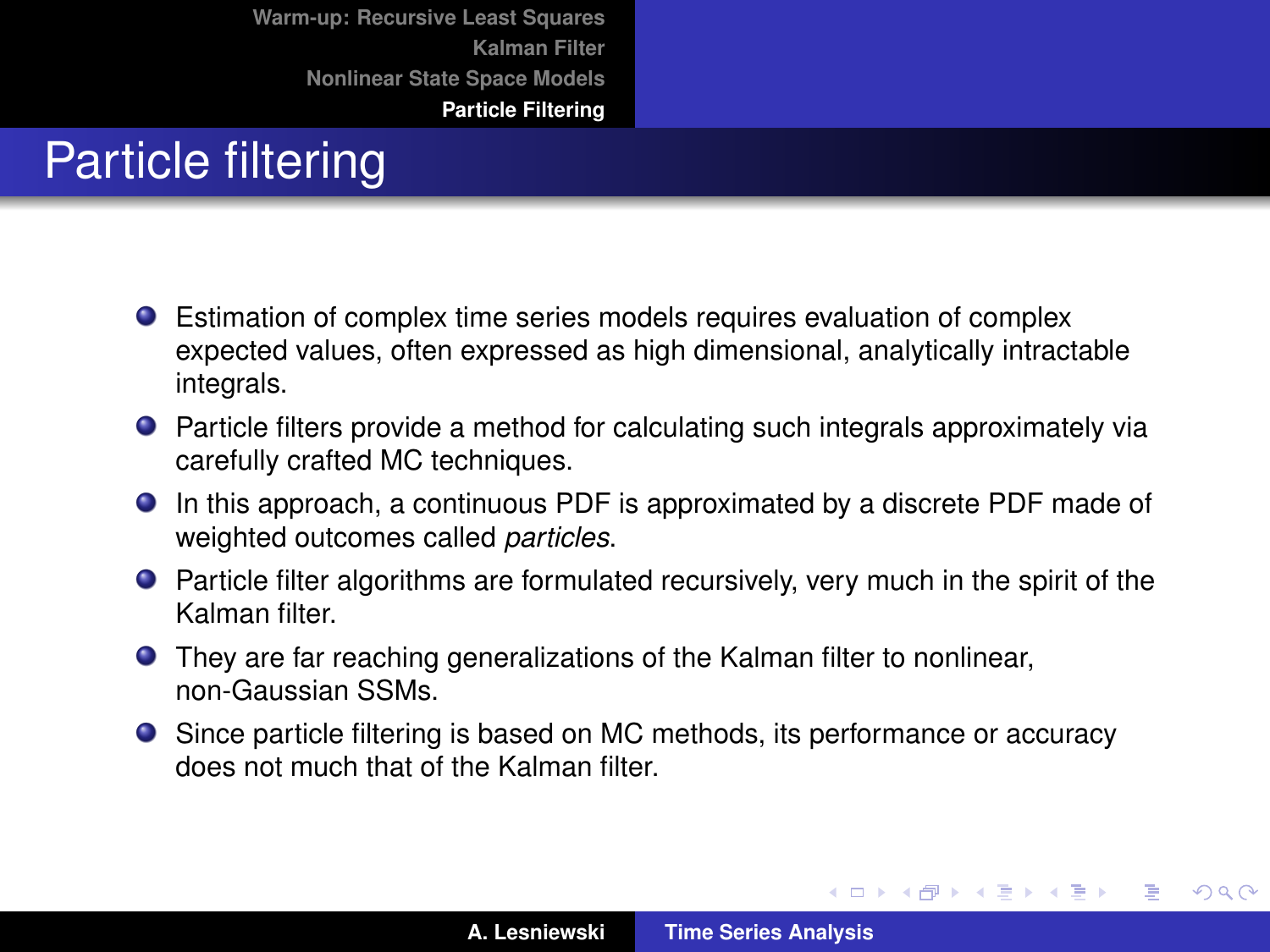**[Warm-up: Recursive Least Squares](#page-3-0) [Kalman Filter](#page-10-0) [Nonlinear State Space Models](#page-36-0)**

#### **[Particle Filtering](#page-44-0)**

#### <span id="page-44-0"></span>Nonlinear state space models

- **The probability distributions in the following depend on some parameters**  $\theta$ **. In** order to streamline the notation, we will suppress  $\theta$  from all the formulas.
- All (Bayesian) inference about  $X_t$  is encoded in the *posterior* PDF  $p(X_t | Y_{1:t})$ .
- The particle filter methodology provides an approximation of these conditional probabilities using the *empirical measure* associated with a sampling algorithm.
- The objective of a particle filter is to estimate the posterior PDF of the (unobserved) state variables given a time series of observations.
- Distribution properties of the state variable can be captured by the *joint smoothing distribution*, which is defined as

$$
p(X_{1:t} | Y_{1:t}) = \frac{p(X_{1:t}, Y_{1:t})}{p(Y_{1:t})}.
$$
 (56)

イロメ イ部メ イ君メ イ君メー

 $299$ 

Þ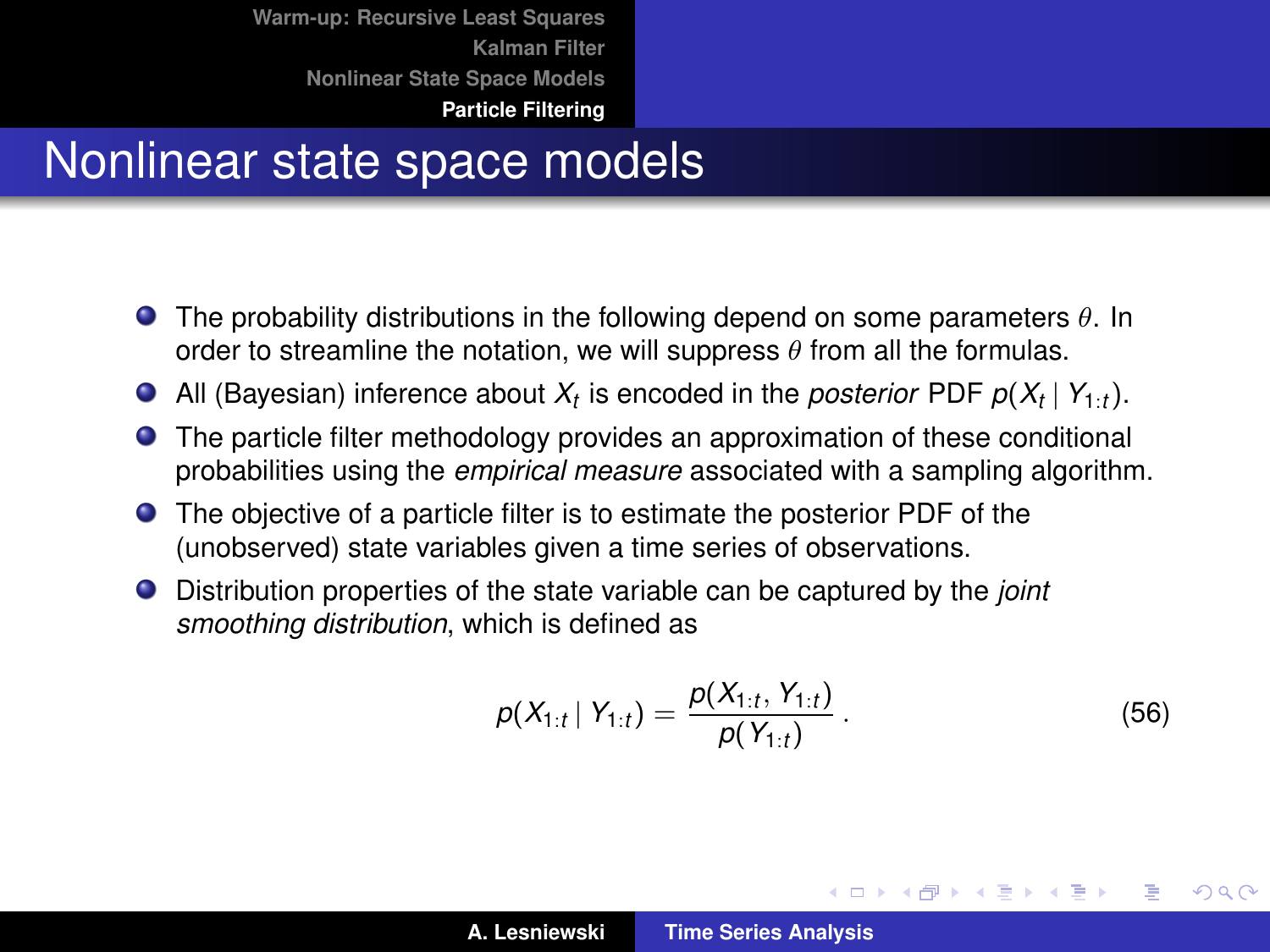# Joint smoothing distribution

We derive the following recursion relation for the joint smoothing distribution:

<span id="page-45-0"></span>
$$
\rho(X_{1:t} | Y_{1:t}) = \frac{\rho(Y_t | X_{1:t}, Y_{1:t-1})\rho(X_{1:t}, Y_{1:t-1})}{\rho(Y_t, Y_{1:t-1})}
$$
\n
$$
= \frac{\rho(Y_t | X_{1:t}, Y_{1:t-1})\rho(X_t | X_{1:t-1}, Y_{1:t-1})}{\rho(Y_t | Y_{1:t-1})}\rho(X_{1:t-1} | Y_{1:t-1}) \quad (57)
$$
\n
$$
= \frac{\rho(Y_t | X_t)\rho(X_t | X_{t-1})}{\rho(Y_t | Y_{1:t-1})}\rho(X_{1:t-1} | Y_{1:t-1}).
$$

This recursion will be approximated by numerically tractable expressions.

イロメ イ部メ イ君メ イ君メー

 $299$ 

重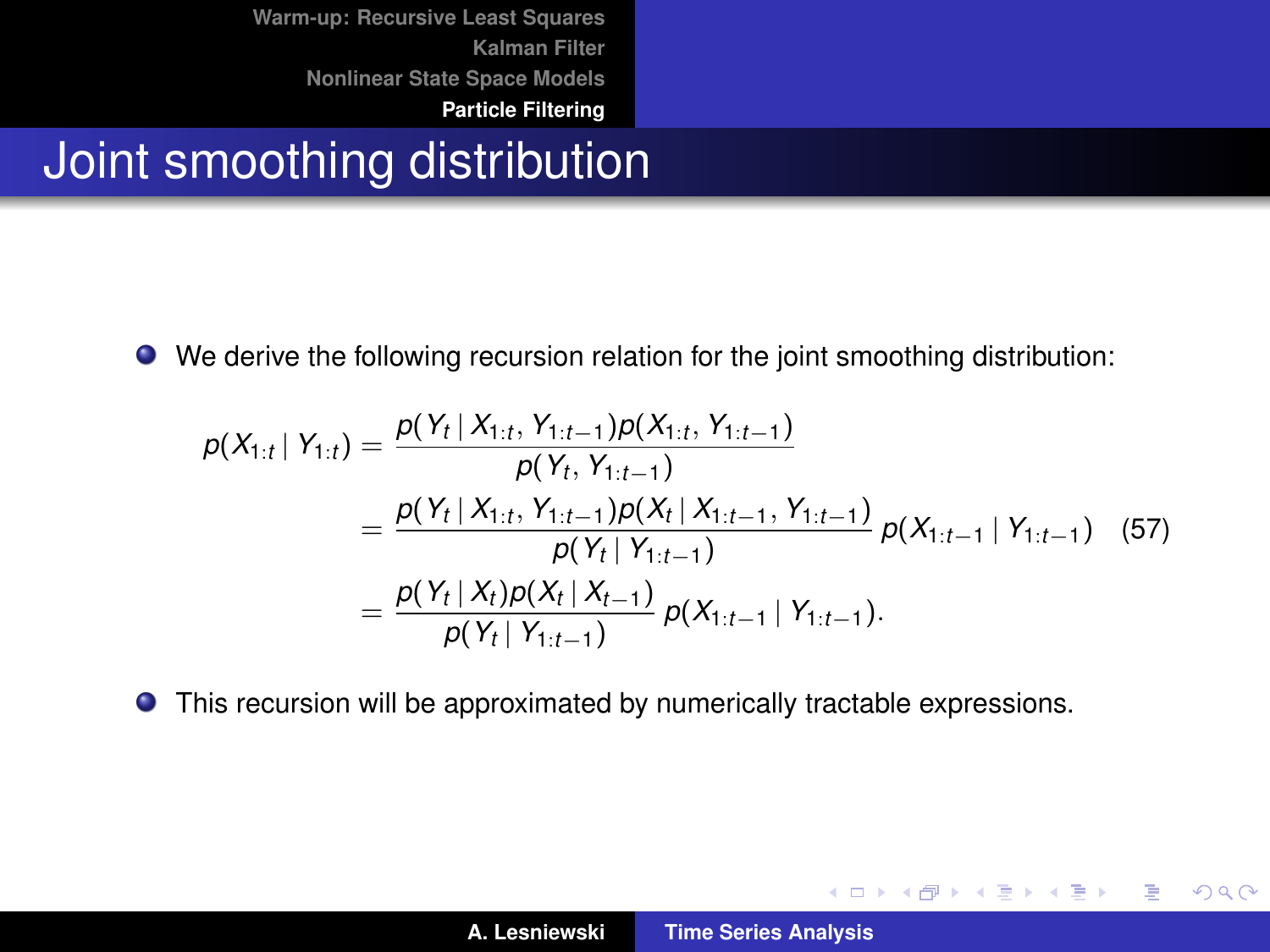# Filtering recursion

- An alternative to working directly with the joint smoothing distribution is to find recursive relations for the one-period predictive and filtering distributions.
- This is analogous to the approach we took when deriving the Kalman filter.  $\bullet$
- $\bullet$ Assume that the initial distribution  $p(X_1)$  is known.
- $\bullet$ The one-period prediction distribution is given by

<span id="page-46-0"></span>
$$
p(X_t | Y_{1:t-1}) = \int p(X_t | X_{t-1}) p(X_{t-1} | Y_{1:t-1}) dX_{t-1}.
$$
 (58)

(ロトス個) (運) (運)

 $299$ 

重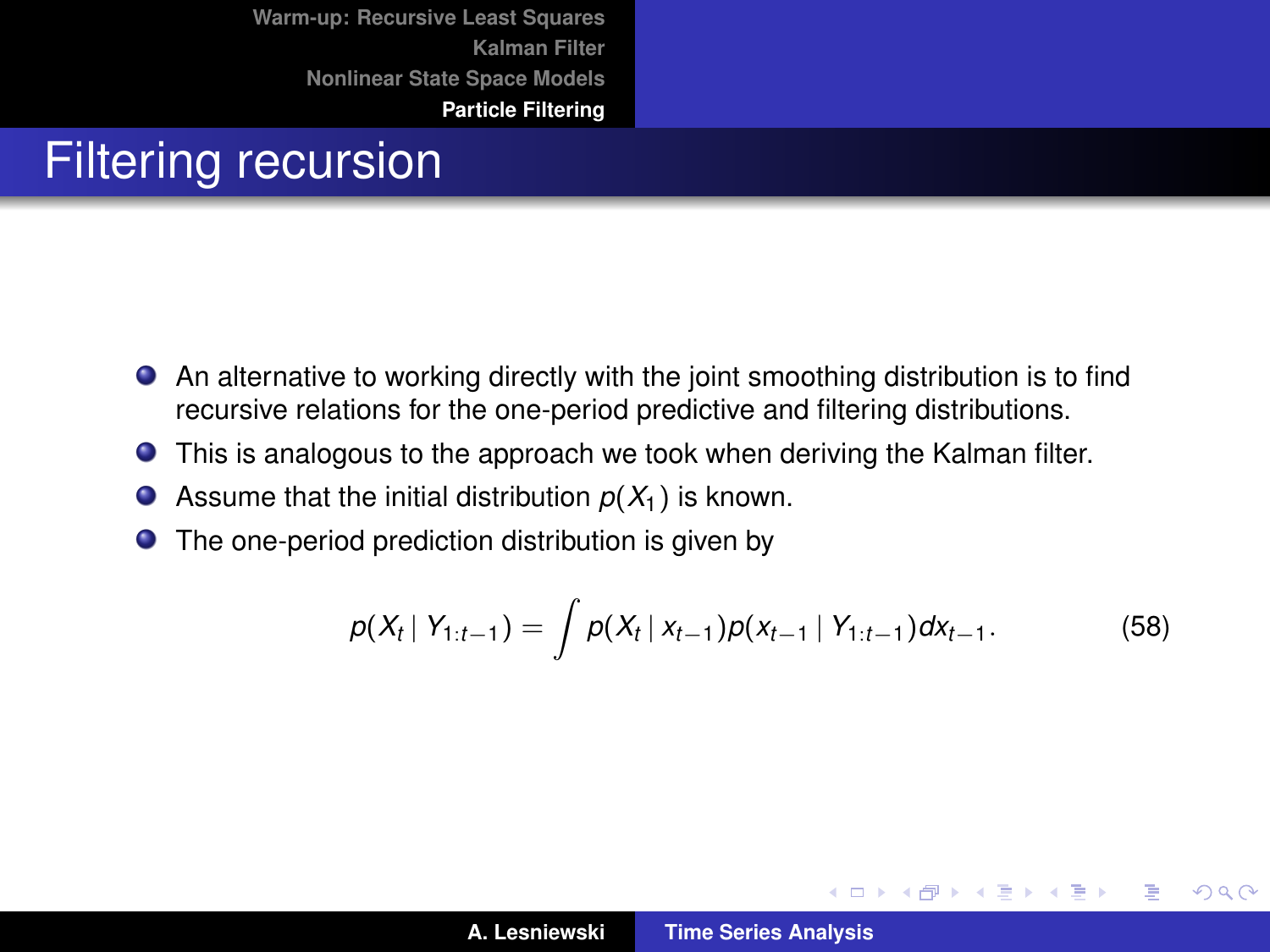# Filtering recursion

- The filtering distribution is calculated based on the arrival of the new observation *Yt* .
- <span id="page-47-0"></span>Namely, applying Bayes' rule, and the fact that *Y<sup>t</sup>* depends on *X<sup>t</sup>* only,

$$
\rho(X_t | Y_{1:t}) = \frac{\rho(Y_t, X_t | Y_{1:t-1})}{\rho(Y_t | Y_{1:t-1})}
$$
\n
$$
= \frac{\rho(Y_t | X_t, Y_{1:t-1})\rho(X_t | Y_{1:t-1})}{\int \rho(Y_t | X_t)\rho(X_t | Y_{1:t-1})dX_t}
$$
\n
$$
= \frac{\rho(Y_t | X_t)\rho(X_t | Y_{1:t-1})}{\int \rho(Y_t | X_t)\rho(X_t | Y_{1:t-1})dX_t}.
$$
\n(59)

イロメ イ部メ イヨメ イヨメー

重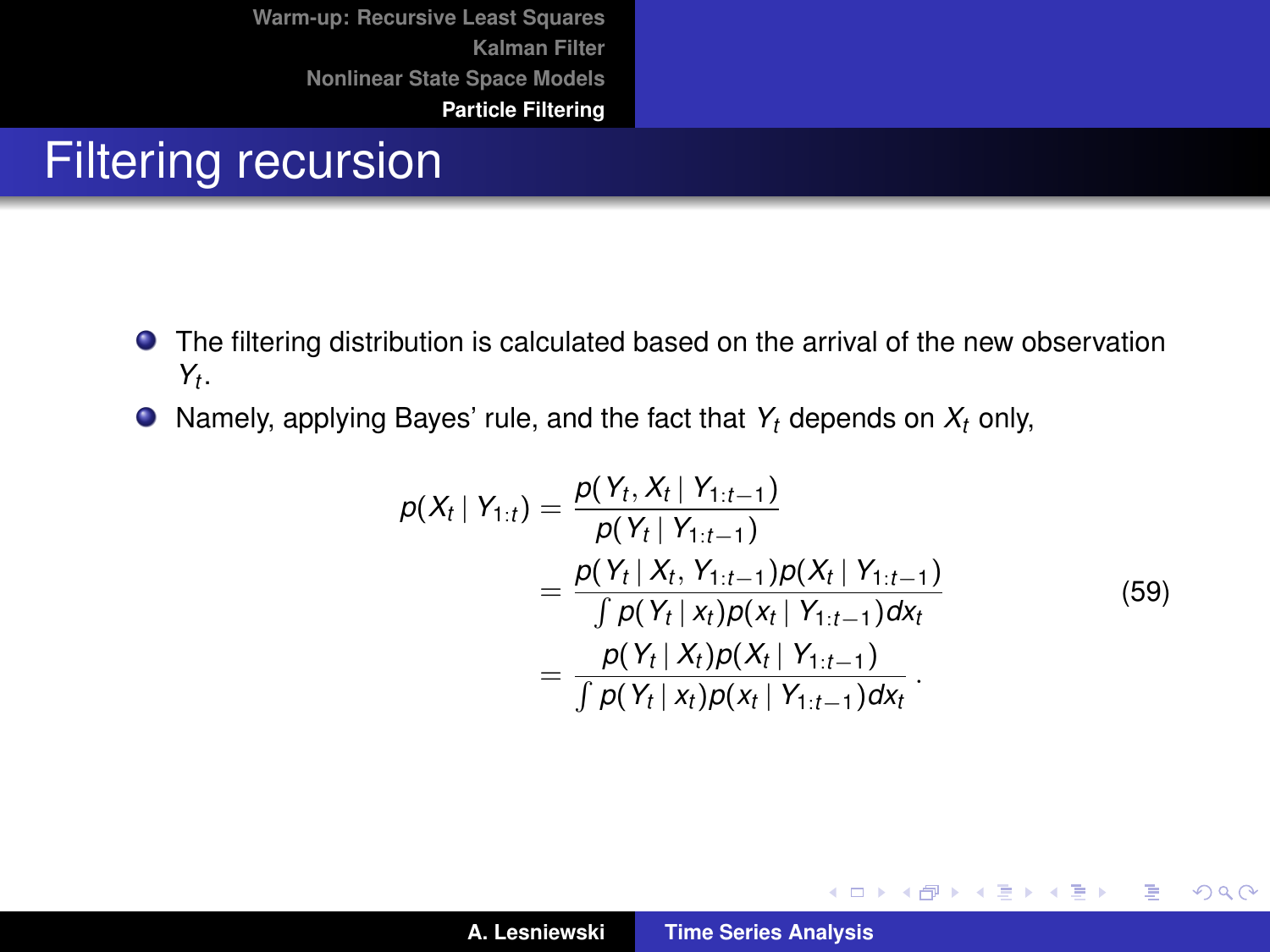# Filtering recursion

- The difficulty with this recursion is clear: there is a complicated integral in the denominator, which cannot in general be calculated in closed form.
- In some special cases this can be done: for example, in the case of a linear Gaussian state space model, this integral is Gaussian and can be calculated.
- **O** The recursion above leads then to the Kalman filter.
- Instead of trying to evaluate the integral numerically, we will develop a Monte Carlo based approach for approximately solving recursions [\(58\)](#page-46-0) and [\(59\)](#page-47-0).

(ロトス個) (運) (運)

 $299$ 

Þ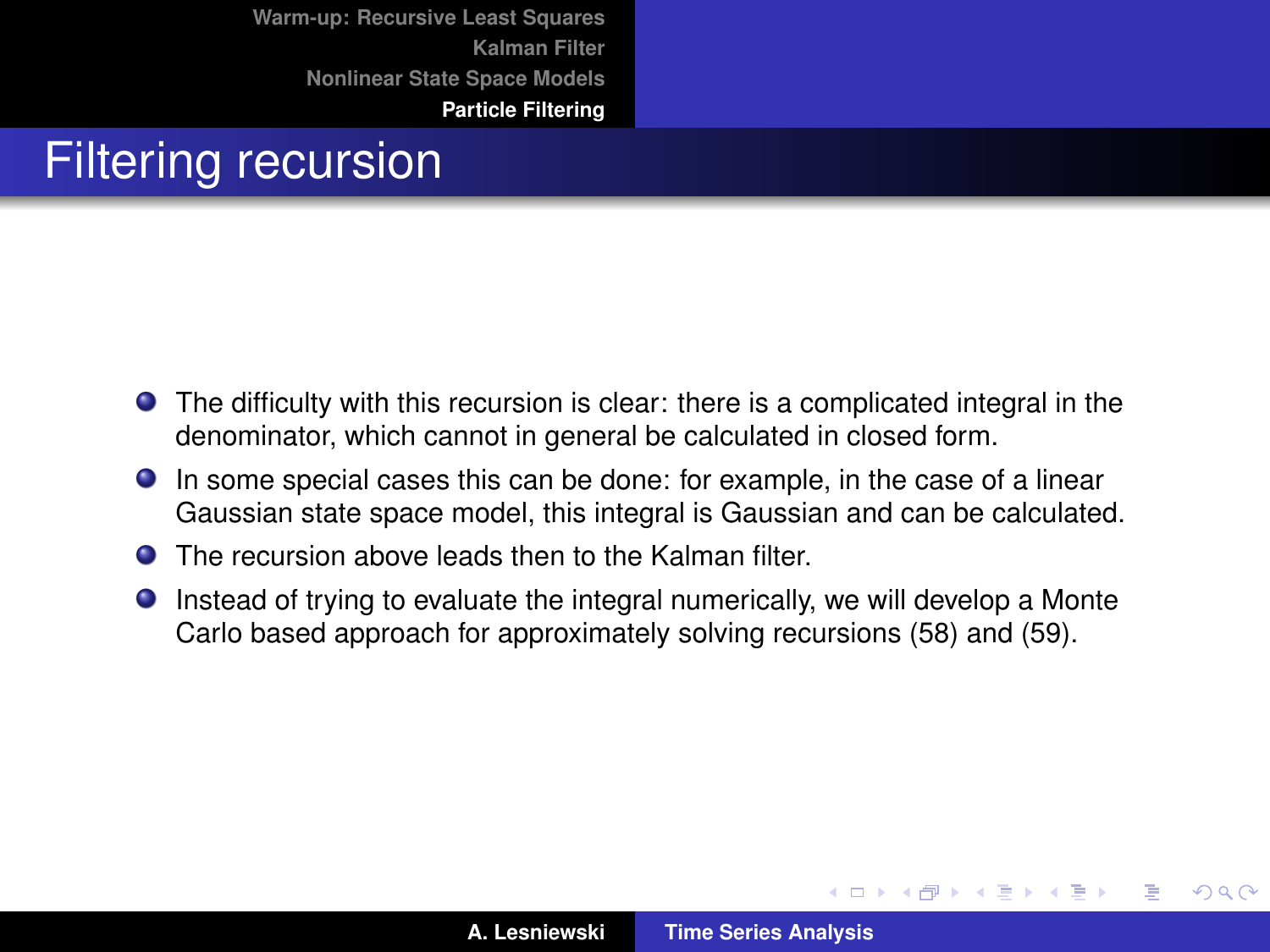#### Importance sampling

Suppose we are faced with Monte Carlo evaluation of the expected value О.

$$
E(f(X_{1:t}) | Y_{1:t}) = \int f(x_{1:t}) \rho(x_{1:t} | Y_{1:t}) dx_{1:t}.
$$
 (60)

イロメ イ部メ イ君メ イ君メー

Þ  $2Q$ 

- The straightforward approach would be to generate a number of samples  $x_{1:t}^j$ ,  $j = 1, \ldots, N$ , from the distribution  $p(x_{1:t}|Y_{1:t})$ , evaluate the integrand  $f(x_{1:t}^j)$ on each of these samples, and take the average of these values.
- This approach may prove impractical if the density *p*(*x*1:*<sup>t</sup>* | *Y*1:*<sup>t</sup>* ) is hard to simulate from.
- Instead, we use the method of *importance sampling* (IS).
- We proceed as follows: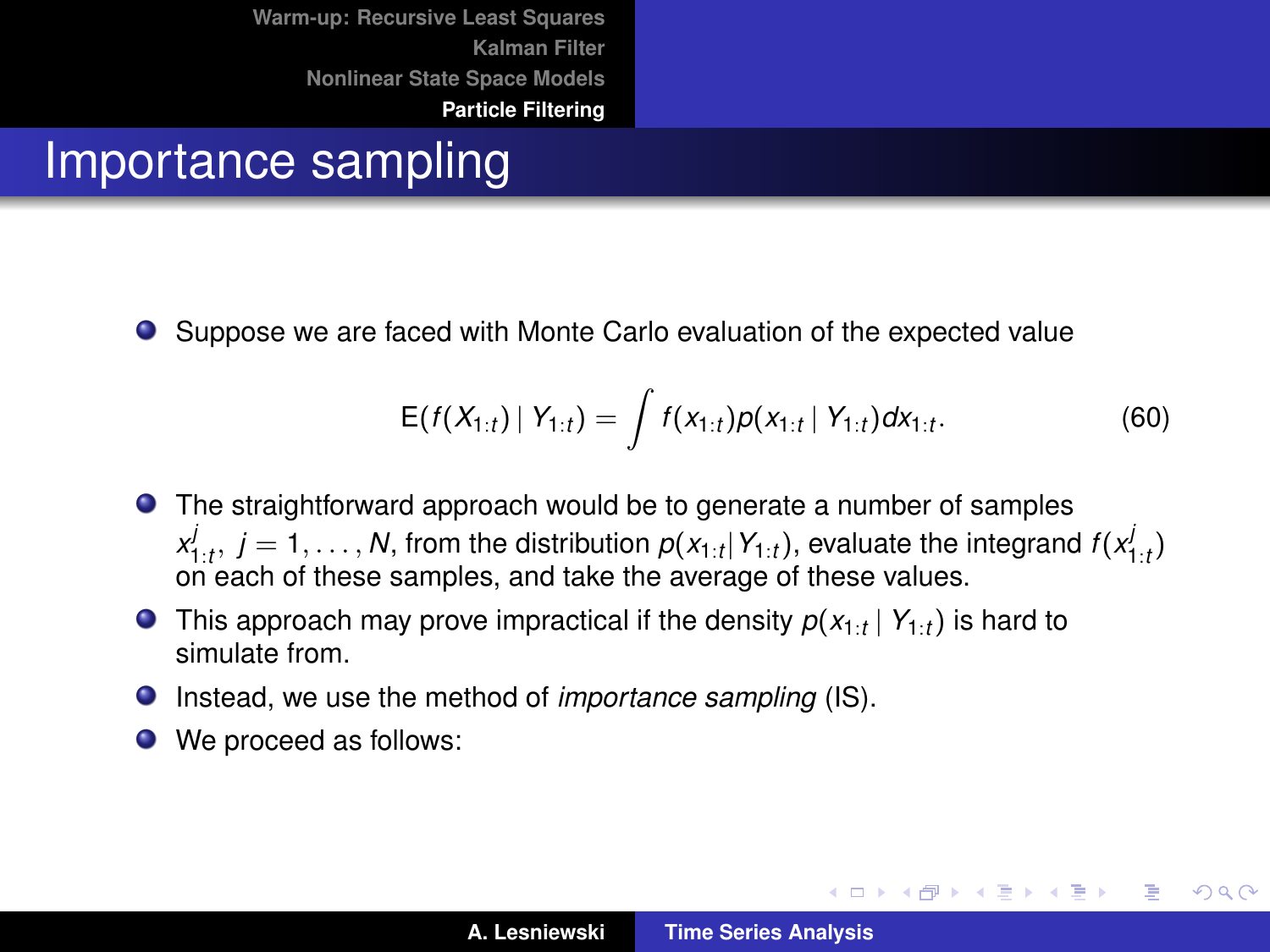#### Importance sampling

1. Choose a *proposal distribution g*(*X*1:*<sup>t</sup>* | *Y*1:*<sup>t</sup>* ), and write

$$
E(f(X_{1:t}) | Y_{1:t}) = \int f(x_{1:t}) \frac{\rho(x_{1:t} | Y_{1:t})}{g(x_{1:t} | Y_{1:t})} g(x_{1:t} | Y_{1:t}) dx_{1:t}.
$$
 (61)

The proposal distribution should be chosen so that it is easy to sample from it.

2. Draw N samples of paths  $x_1^1, \ldots, x_{1-t}^N$  from the proposal distribution, and assign 1:*t* 1:*t* to each of them a weight proportional to the ratio of the target and proposal distributions:

<span id="page-50-0"></span>
$$
w_t^j \propto \frac{p(x_{1:t}^j \mid Y_{1:t})}{g(x_{1:t}^j \mid Y_{1:t})} \,. \tag{62}
$$

イロメ イ部メ イヨメ イヨメー

 $2Q$ 

重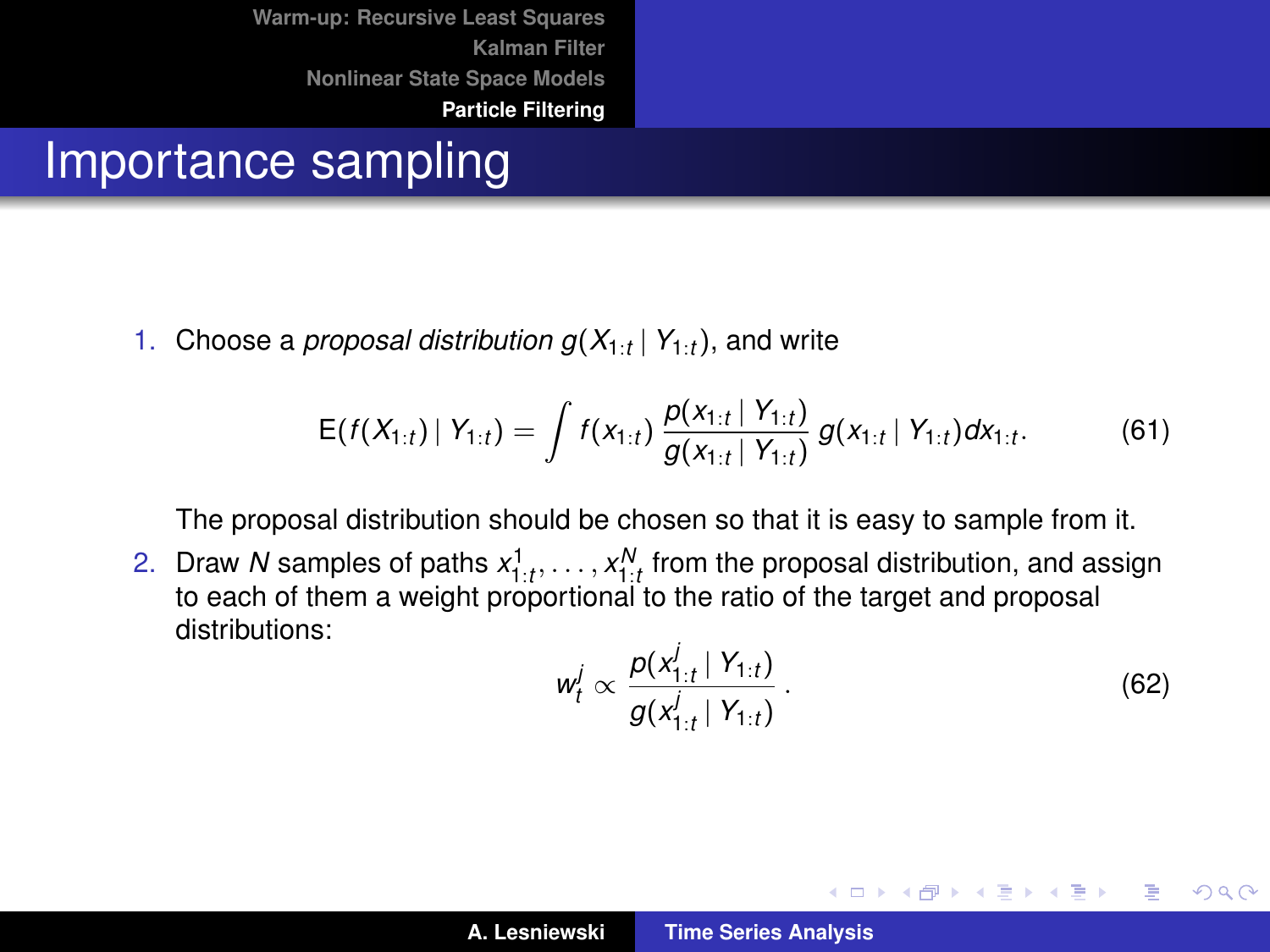#### Importance sampling

3. Given the sample, we define the estimated expected value by

$$
\widehat{\mathsf{E}}_{N}(f(X_{1:t}) | Y_{1:t}) = \sum_{j=1}^{N} \widehat{w}_{t}^{j} f(x_{1:t}^{j}), \qquad (63)
$$

where the *importance weights*  $\widehat{\mathbf{w}}_t^j$ ,  $j = 1, \ldots, N$ , are given by

$$
\widehat{w}_t^j = \frac{w_t^j}{\sum_{j=1}^N w_t^j} \,. \tag{64}
$$

K ロ ⊁ K 伊 ⊁ K 君 ⊁ K 君 ⊁ …

重

- The efficiency of IS depends essentially on how closely the proposal distribution  $g(X_{1:t} | Y_{1:t})$  matches the target distribution.
- One could, for example, settle on a parametric distribution such as Gaussian and fine tune its parameters by minimizing its KL divergence from *p*(*x*1:*<sup>t</sup>* | *Y*1:*<sup>t</sup>* ).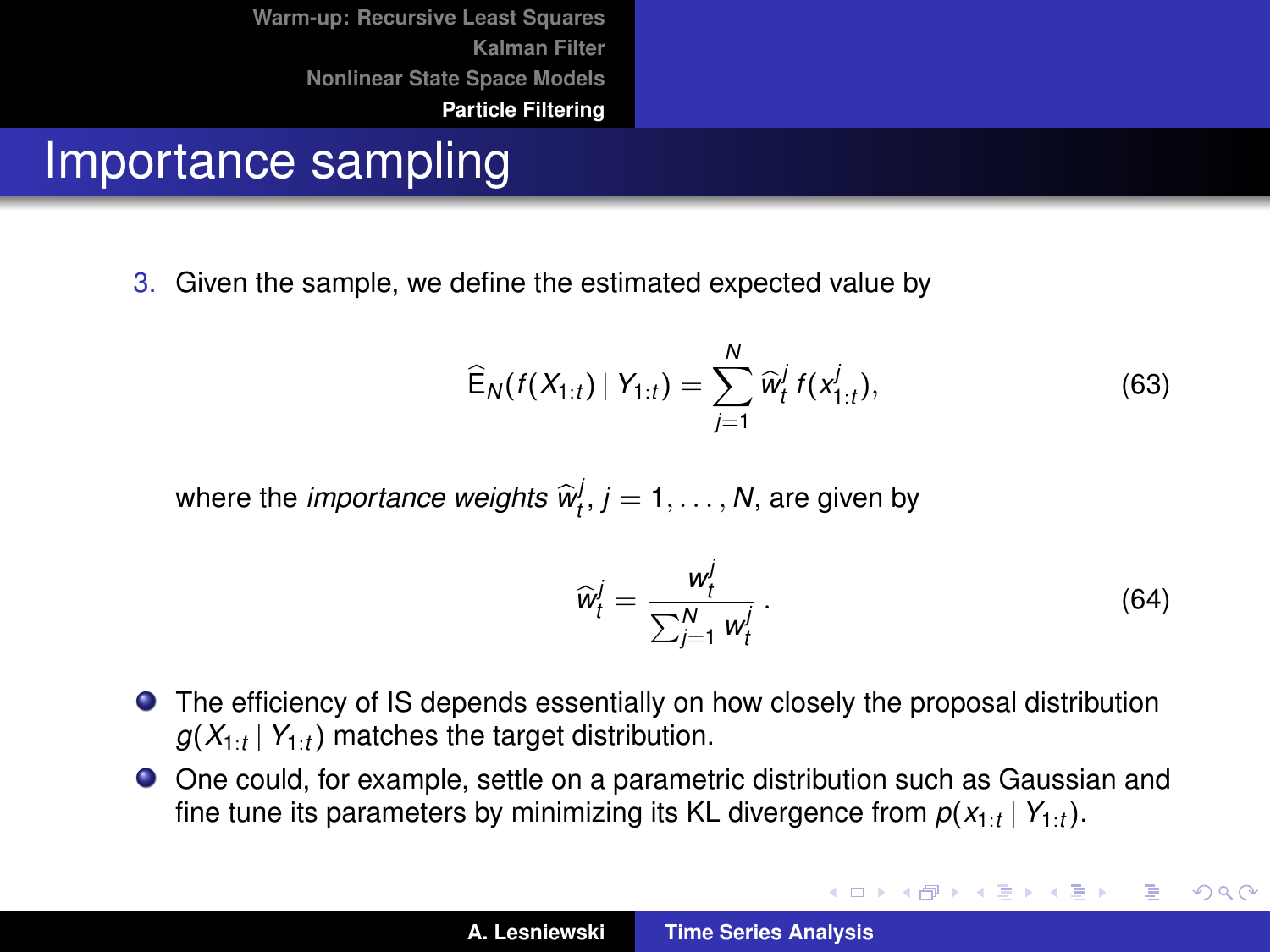# Sequential importance sampling

- Another serious limitation of IS is that it is computationally very expensive to generate  $x_{1:t}^j$ , and that this cost increases with *t*.
- To mitigate it, the method of *sequential importance sampling* (SIS) has been developed.
- In this approach we retain the previously simulated values *x j* 1:*t*−1 and generate the value of  $x_t^j$  only.
- In order to implement this idea, the samples  $x_{1:t}^j$  are simulated from a sequence of conditional distributions rather than a joint proposal distribution.
- The proposal distribution can be factored into two pieces as follows :

$$
g(X_{1:t} | Y_{1:t}) = \frac{g(X_{1:t}, Y_{1:t})}{g(Y_{1:t})}
$$
  
= 
$$
\frac{g(X_t | X_{1:t-1}, Y_{1:t})g(X_{1:t-1}, Y_{1:t})}{g(Y_{1:t})}
$$
  
= 
$$
g(X_t | X_{1:t-1}, Y_{1:t})g(X_{1:t-1} | Y_{1:t}).
$$

イロメ イ部メ イヨメ イヨメー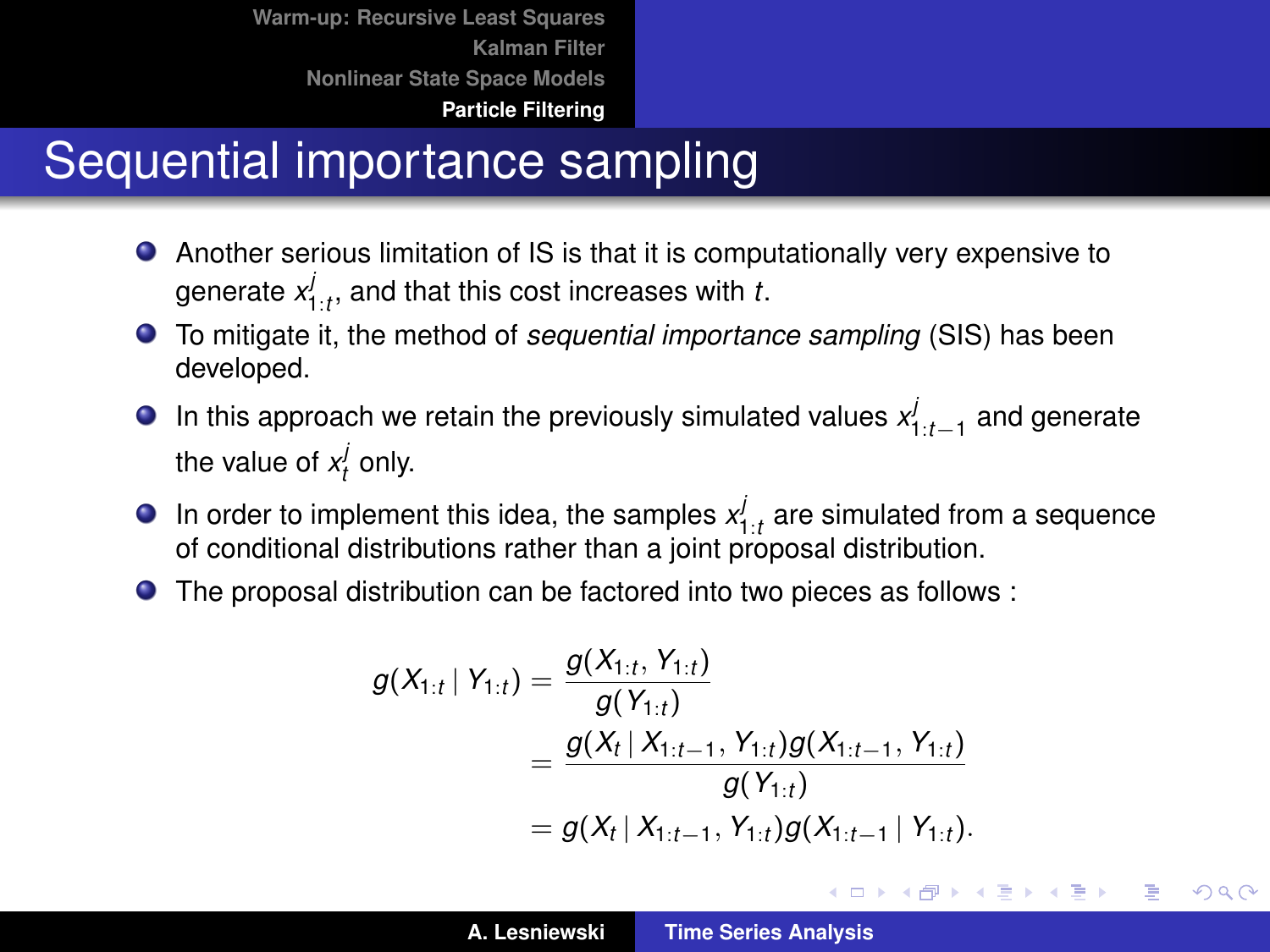# Sequential importance sampling

- Once the sample of *X*1:*t*−<sup>1</sup> has been generated from *g*(*X*1:*t*−<sup>1</sup> | *Y*1:*t*−1), its value is independent of the observation  $Y_t$ , and so  $g(X_{1:t-1} | Y_{1:t}) = g(X_{1:t-1} | Y_{1:t-1}).$
- We can thus write the result of the calculation above as the following recursion:

<span id="page-53-0"></span>
$$
g(X_{1:t} | Y_{1:t}) = g(X_t | X_{1:t-1}, Y_{1:t}) g(X_{1:t-1} | Y_{1:t-1}).
$$
\n(65)

イロト イ母 トイヨ トイヨ トーヨー

- The second factor on the RHS of this equation, *g*(*X*1:*t*−<sup>1</sup> | *Y*1:*t*−1), is the proposal distribution built out of the paths that have already been generated in the previous steps.
- A new set of samples  $x_t^1, \ldots, x_t^N$  is drawn from the first factor  $g(X_t \,|\, X_{1:t-1}, Y_{1:t}).$
- We then append the newly simulated values  $x_t^1, \ldots, x_t^N$  to the simulated paths *x*<sup>1</sup><sub>1:*t*−1</sub>, . . . , *x*<sup>*N*</sup><sub>1:*t*−1</sub> of length *t* − 1.
- We thus obtain simulated paths  $x_{1:t}^1, \ldots, x_{1:t}^N$  of length *t*.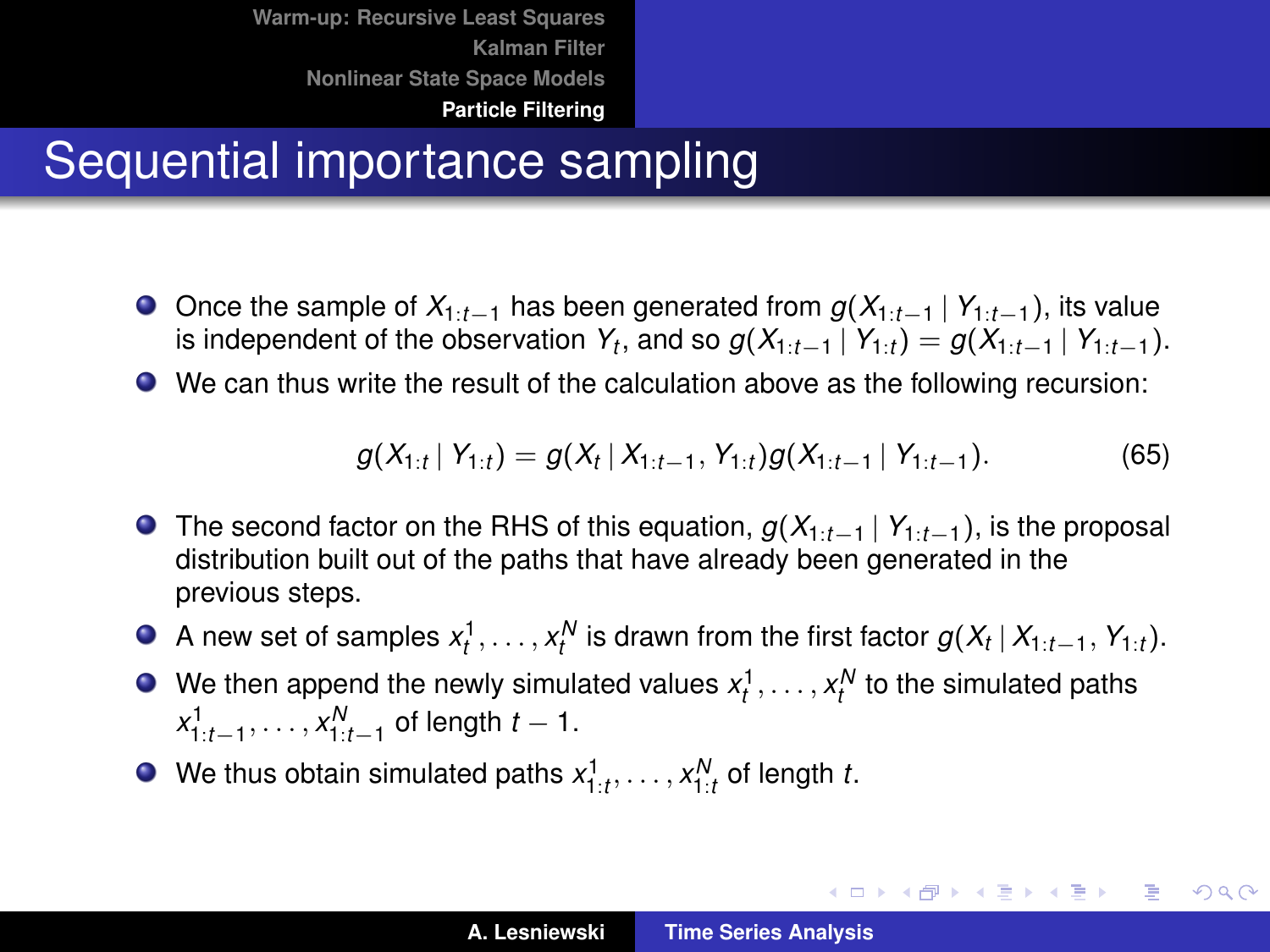# Sequential importance sampling

The weights [\(62\)](#page-50-0) can be computed as follows. Using [\(57\)](#page-45-0) and [\(65\)](#page-53-0),

$$
w_t^j \propto \frac{p(Y_t | x_t^j) p(x_t^j | x_{t-1}^j) p(x_{1:t-1}^j | Y_{1:t-1})}{p(Y_t | Y_{1:t-1}) g(x_t^j | x_{1:t-1}^j, Y_{1:t}) g(x_{1:t-1}^j | Y_{1:t-1})}
$$
  
= 
$$
\frac{p(Y_t | x_t^j) p(x_t^j | x_{t-1}^j)}{p(Y_t | Y_{1:t-1}) g(x_t^j | x_{1:t-1}^j, Y_{1:t})} \times \frac{p(x_{1:t-1}^j | Y_{1:t-1})}{g(x_{1:t-1}^j | Y_{1:t-1})}
$$
  

$$
\propto \frac{p(Y_t | x_t^j) p(x_t^j | x_{1:t-1}^j, Y_{1:t})}{g(x_t^j | x_{1:t-1}^j, Y_{1:t})} w_{t-1}^j
$$
  
= 
$$
\widetilde{w}_t w_{t-1}^j,
$$
 (66)

where the factor  $\tilde{w}_t$  is defined by

$$
\widetilde{w}_t = \frac{\rho(Y_t \mid x_t^j) \rho(x_t^j \mid x_{t-1}^j)}{g(x_t^j \mid x_{1:t-1}^j, Y_{1:t})} \,. \tag{67}
$$

イロメ イ団 トイヨメ イヨメー

重

 $299$ 

We initialize this distribution with  $w_1^j = 1$ .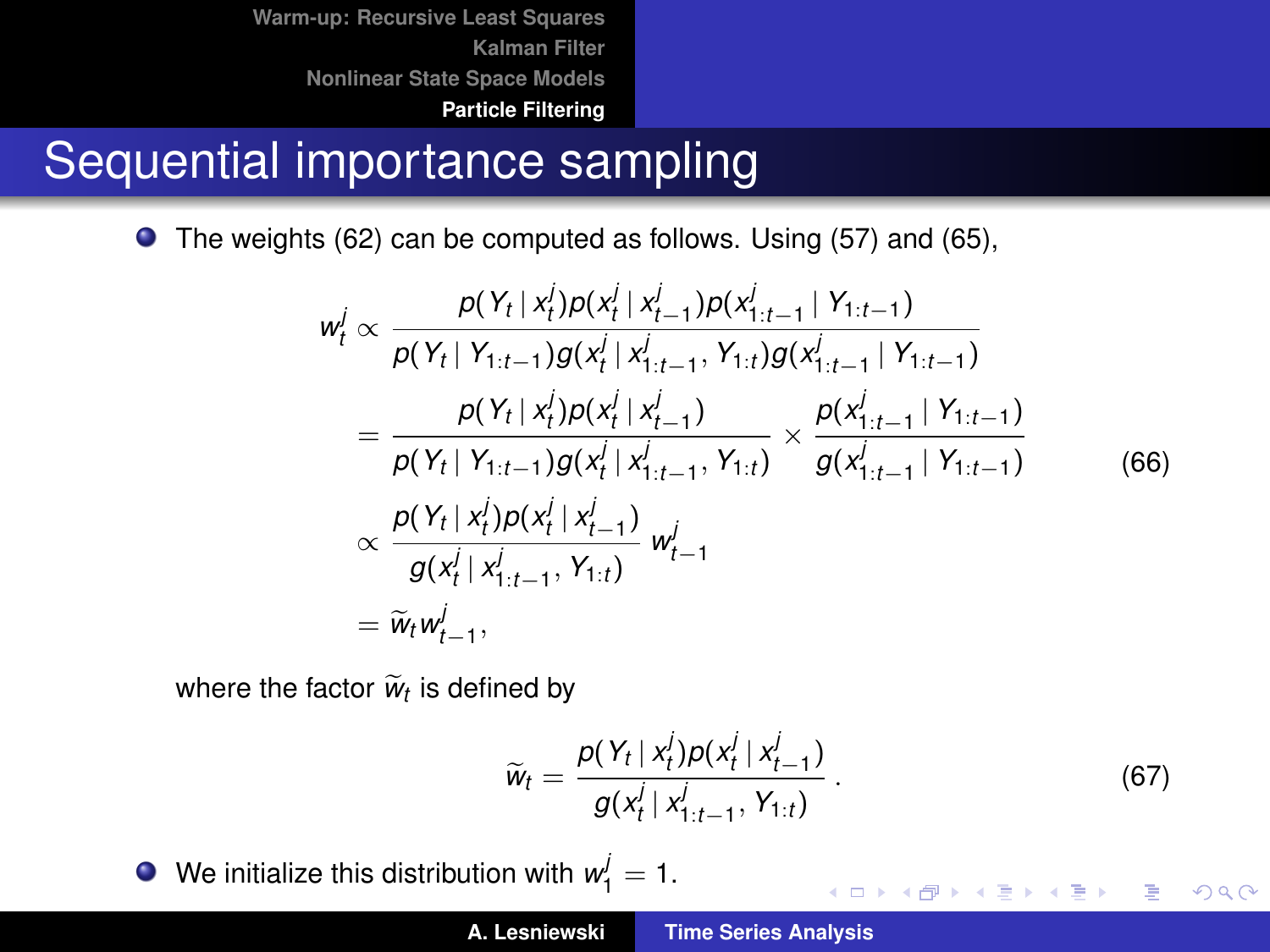# Sequential importance sampling

- The densities  $p(Y_t | X_t)$  and  $p(X_t | X_{t-1})$  are determined by the state and observation equations [\(51\)](#page-37-0).
- The only quantity that needs to be computed at each iteration is the ratio of weights  $\tilde{w}_t$ .
- As a result of each iteration, SIS produces *N* Monte Carlo paths *x* 1 1:*t* , . . . , *x N* 1:*t* along with the *unnormalized* importance weights  $w_t^1, \ldots, w_t^N$ .
- These paths are referred to as *particles*.
- We define the normalized weights by

$$
\widehat{w}_t^j = \frac{w_t^j}{\sum_{i=1}^N w_t^i}.
$$
\n(68)

イロメ イ団メ イヨメ イヨメー

重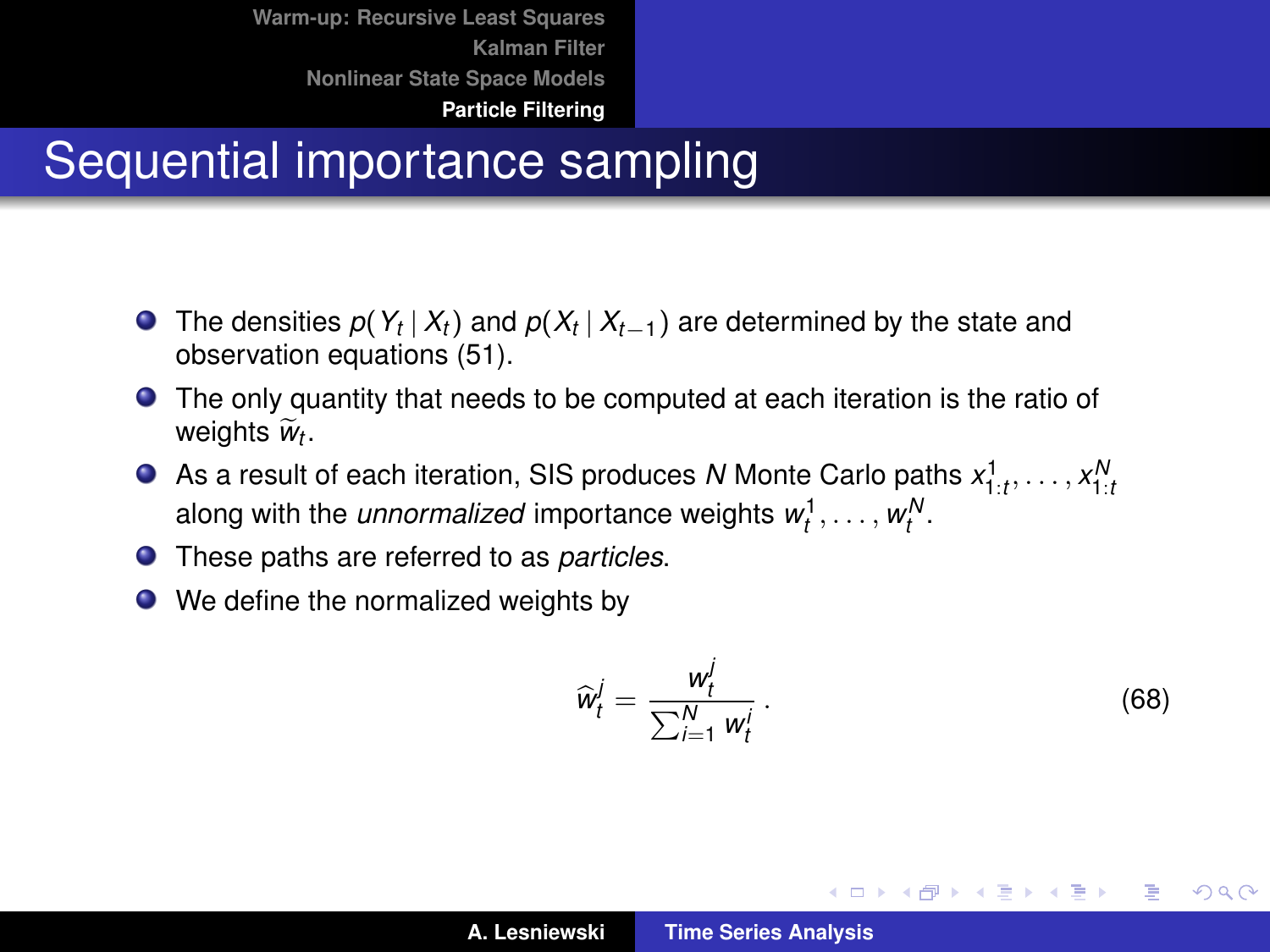#### Sequential importance sampling

The joint smoothing PDF is estimated as follows:  $\bullet$ 

$$
\widehat{\rho}(X_{1:t} | Y_{1:t}) = \sum_{j=1}^{N} \widehat{w}_t^{j} \delta(X_{1:t} - x_{1:t}^{j}), \qquad (69)
$$

where  $\delta$  denotes Dirac's delta function, and so

$$
\widehat{\mathsf{E}}(f(X_{1:t}) \mid Y_{1:t}) = \sum_{j=1}^{N} \widehat{w}_t^j f(x_{1:t}^j).
$$
 (70)

The estimated contribution to the likelihood function at time *t* is equal to

$$
\widehat{p}(Y_t | Y_{1:t-1}) = \sum_{j=1}^{N} \widehat{w}_{t-1}^j \widetilde{w}_t^j.
$$
\n(71)

イロメ イ部メ イヨメ イヨメー

 $299$ 

重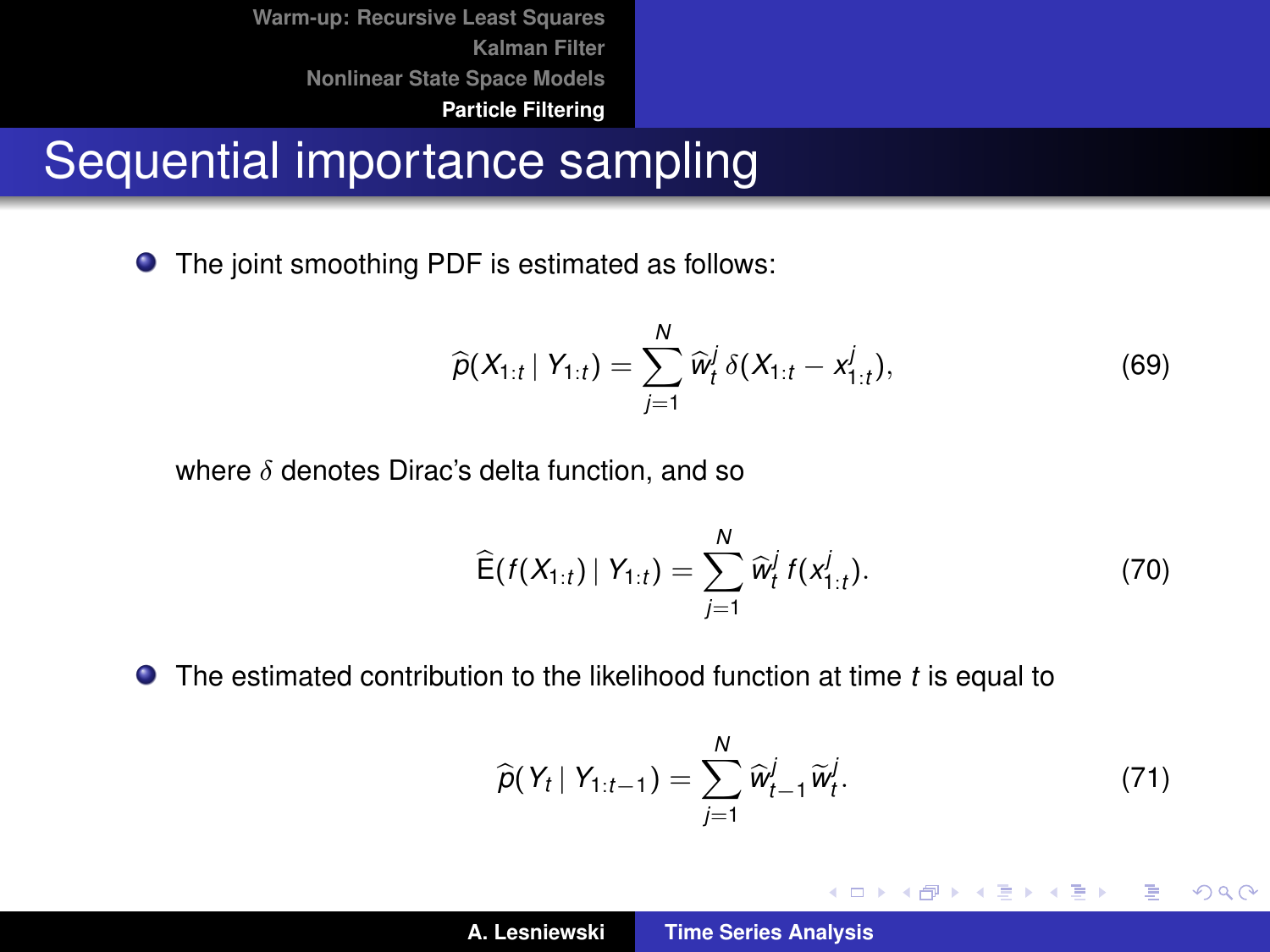# Sequential importance sampling with resampling

- It has been observed that in practice SIS suffers from the *weight degeneracy* problem.
- This manifests itself in the rapid increase of the variance of the distribution of the importance weights as the number of time steps *t* increases.
- As *t* increases, all the probability density gets eventually allocated to a single particle.
- That particle's normalized weight converges to one, while the normalized weights of the other particles converge to zero, and the SIS estimator becomes a function of a single sample.

(ロトス個) (運) (運)

 $QQ$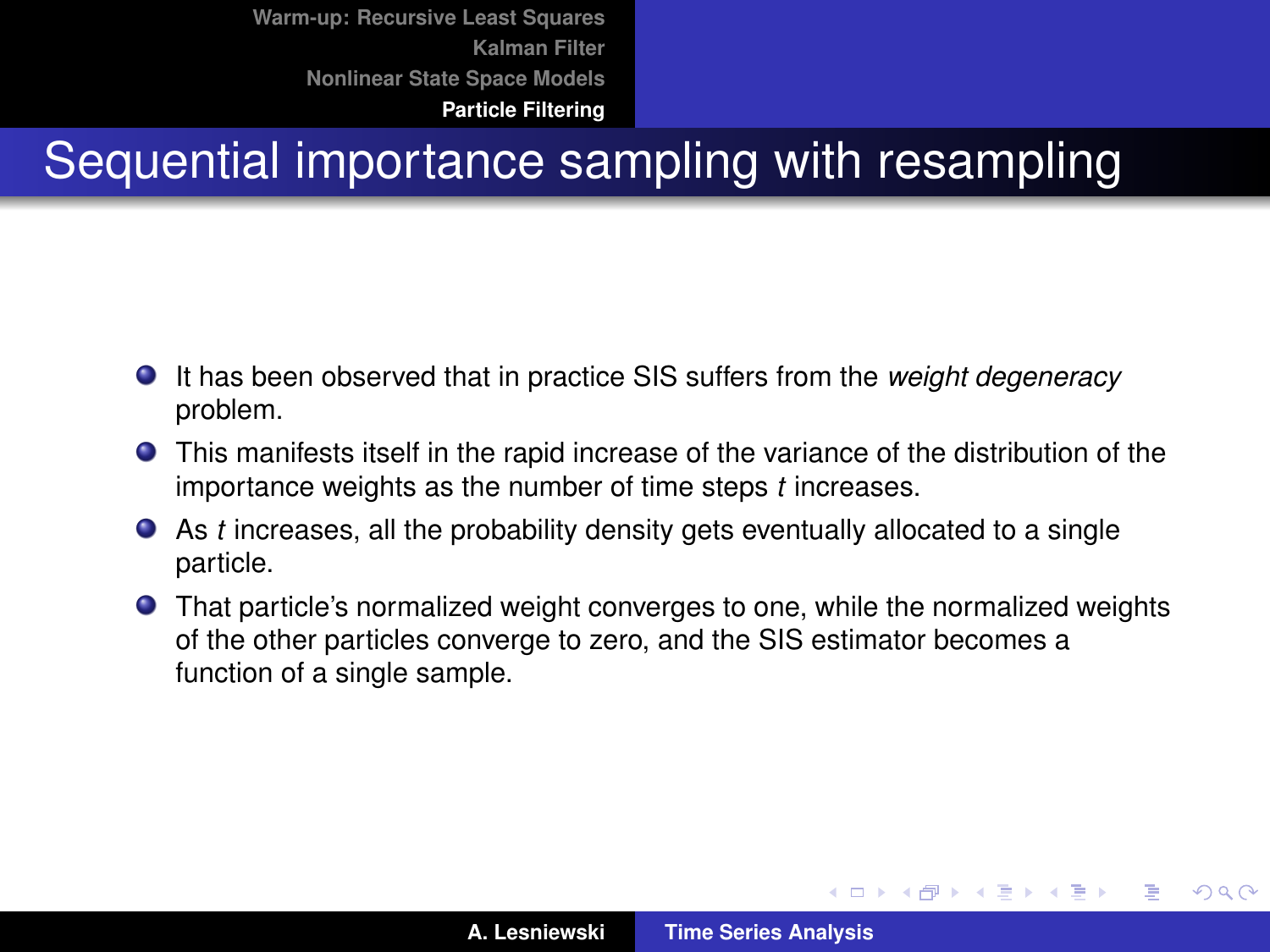# Sequential importance sampling with resampling

- A remedy to this problem is *resampling*, a process in which a new population of particles is replicated from the existing population in proportion to their normalized importance weights.
- This algorithm is called *sequential importance sampling with resampling* (SISR).
- $\bullet$ A new population of particles is generated by sampling from the existing population:
	- (i) The probability of selecting a particle is proportional to its normalized importance weight.
	- (ii) Once the resampled particles are selected, their weights are set equal (to 1/*N*). This prevents the weights from degenerating as in SIS.
- We proceed as follows:
- 1. Initialize the filter: draw *N* samples  $x_1^j \sim g(X_1)$  and define the weights

$$
w_1^j=\frac{p(x_1^j)}{g(x_1^j)}.
$$

イロメ イ団メ イヨメ イヨメー

÷.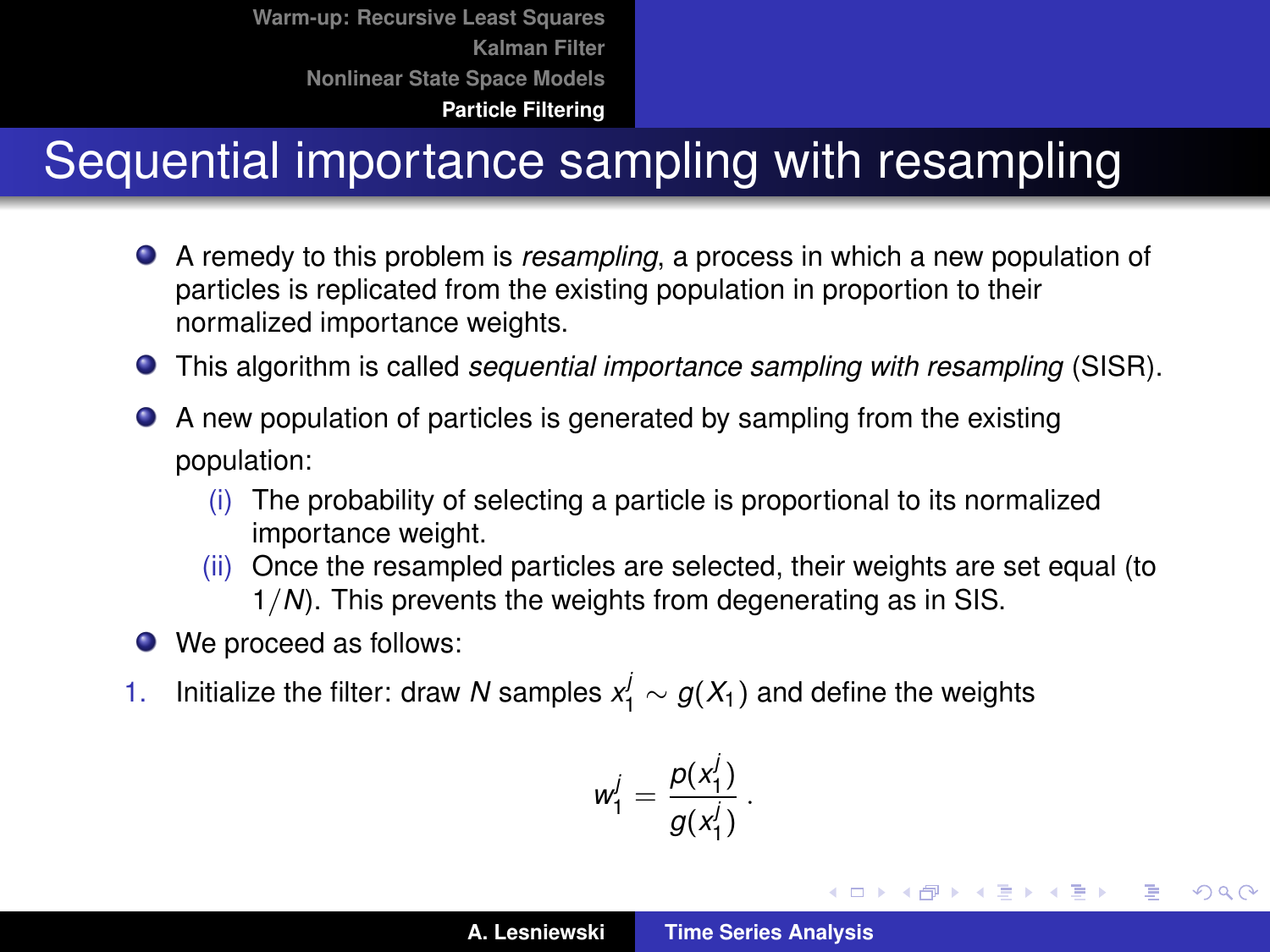# Sequential importance sampling with resampling

- 2. For  $t = 2, ..., T$ :
	- (i) Generate *N* samples  $x_t^j$  ∼  $g(X_t | x_{t-1}^j, Y_{1:t})$  and compute the importance weights

$$
w_t^j \propto \frac{p(Y_t | x_t^j) p(x_t^j | x_{t-1}^j)}{g(x_t^j | x_{t-1}^j, Y_{1:t})} w_{t-1}^j.
$$

(ii) Normalize the importance weights:

<span id="page-59-0"></span>
$$
\widehat{w}_t^j = \frac{w_t^j}{\sum_{j=1}^N w_t^j} \,. \tag{72}
$$

K ロ ⊁ K 伊 ⊁ K 君 ⊁ K 君 ⊁ …

÷.  $2Q$ 

(iii) Resample *N* particles with probabilities  $\widehat{w}_t^1, \ldots, \widehat{w}_t^N$ , and define  $w_t^j = 1/N$ . After every iteration, once the particles have been generated, quantities of interest can be estimated.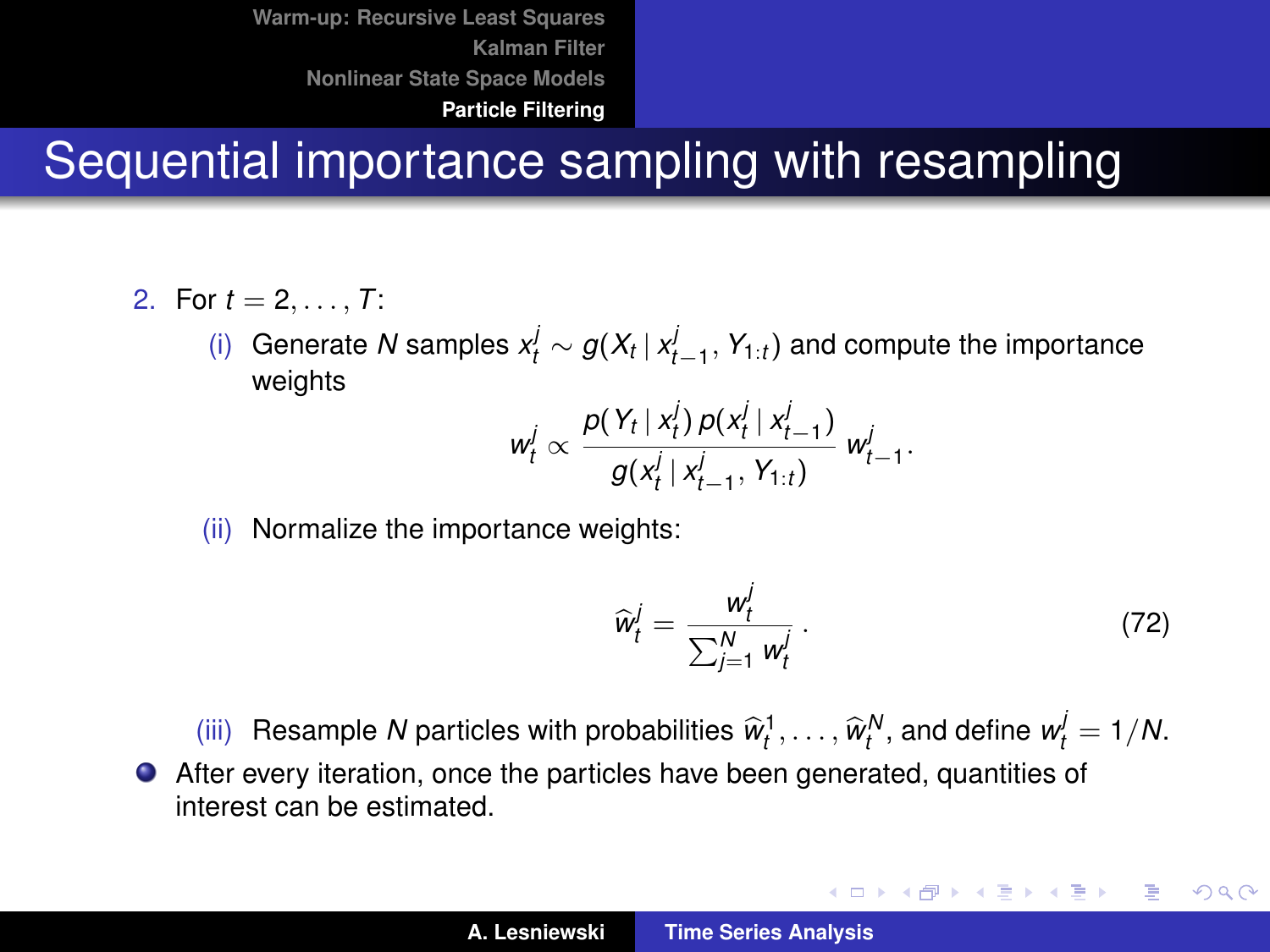# Sequential importance sampling with resampling

**O** The ioint smoothing PDF at time *t* is estimated as follows:

$$
\widehat{p}_N(X_{1:t} | Y_{1:t}) = \sum_{j=1}^N \widehat{w}_t^j \delta(X_{1:t} - x_{1:t}^j), \qquad (73)
$$

where the normalized weights are given by [\(72\)](#page-59-0).

The estimate of the expected value of a function  $f(X_{1:t})$  of the path  $X_{1:t}$  is given by

$$
\widehat{\mathsf{E}}_{N}(f(X_{1:t}) | Y_{1:t}) = \sum_{j=1}^{N} \widehat{w}_{t}^{j} \delta(X_{1:t} - x_{1:t}^{j}). \tag{74}
$$

The contribution to the likelihood function at time *t* is estimated as follows:

$$
\widehat{p}_N(Y_t | Y_{1:t-1}) \approx \int p(Y_t | x_t) p(x_t | Y_{1:t-1}) dx_t
$$
\n
$$
\approx \frac{1}{N} \sum_{j=1}^N \widehat{w}_t^j.
$$
\n(75)

イロメ イ部メ イヨメ イヨメー

重  $2Q$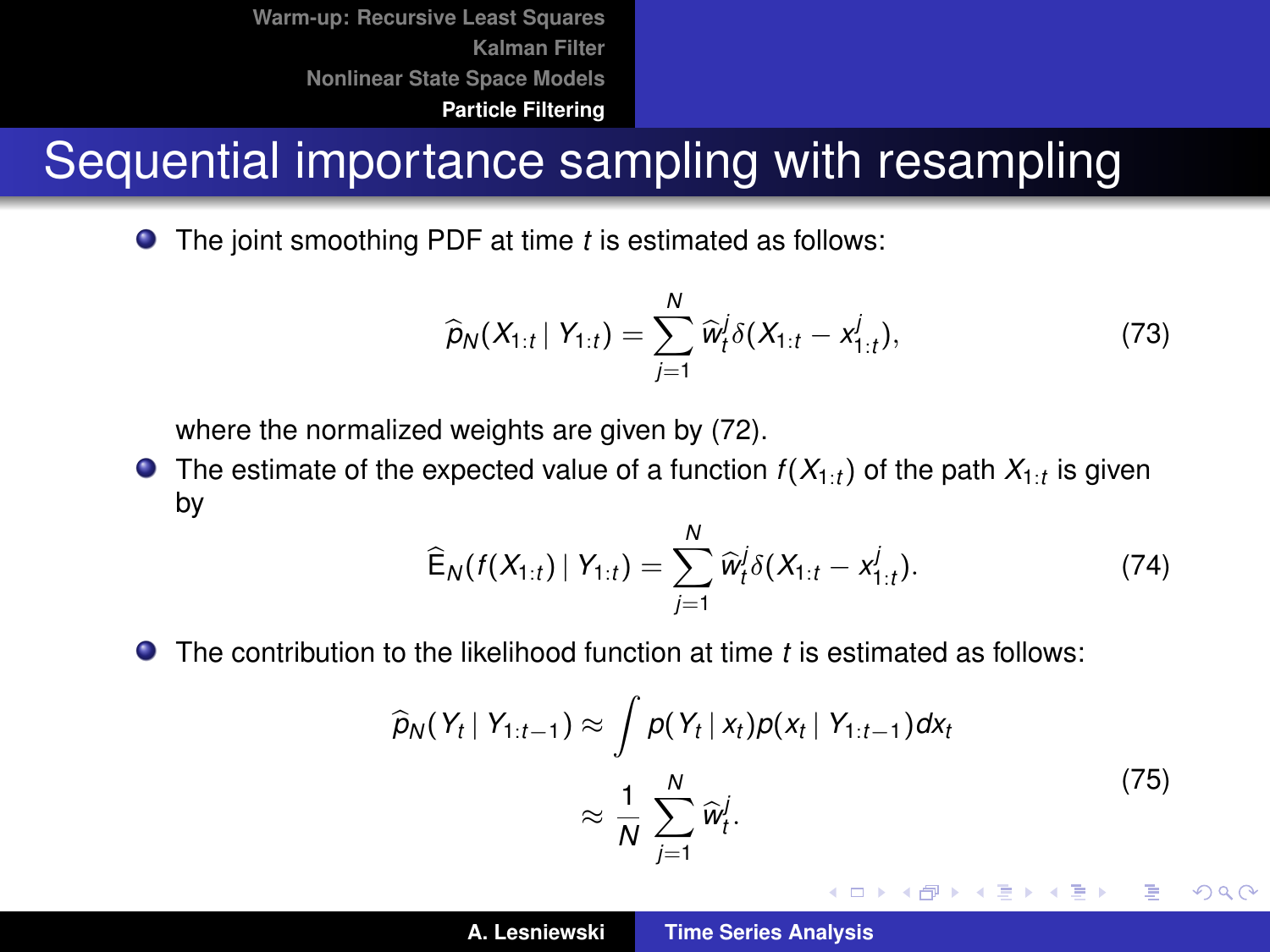# Bootstrap filter

- The efficacy of the algorithms presented above depends on the choice of the proposal distribution.
- The simplest choice of the proposal distribution is

$$
g(X_t | X_{t-1}, Y_t) = p(X_t | X_{t-1}).
$$
\n(76)

イロメ イ部メ イヨメ イヨメー

 $299$ 

Þ

This choice is called the *prior kernel*, and the corresponding particle filter is called the *bootstrap filter*.

- The bootsstrap filter resamples by setting the incremental weight ratios equal to  $\widetilde{w}_t = p(Y_t | X_t).$
- The prior kernel is an example of a *blind proposal*: it does not use the current observation *Y<sup>t</sup>* .
- Despite this, the bootstrap filter performs well in a number of situations.
- Another popular version is the *auxiliary particle filter*, see [\[1\]](#page-62-1) and [\[2\]](#page-62-0).